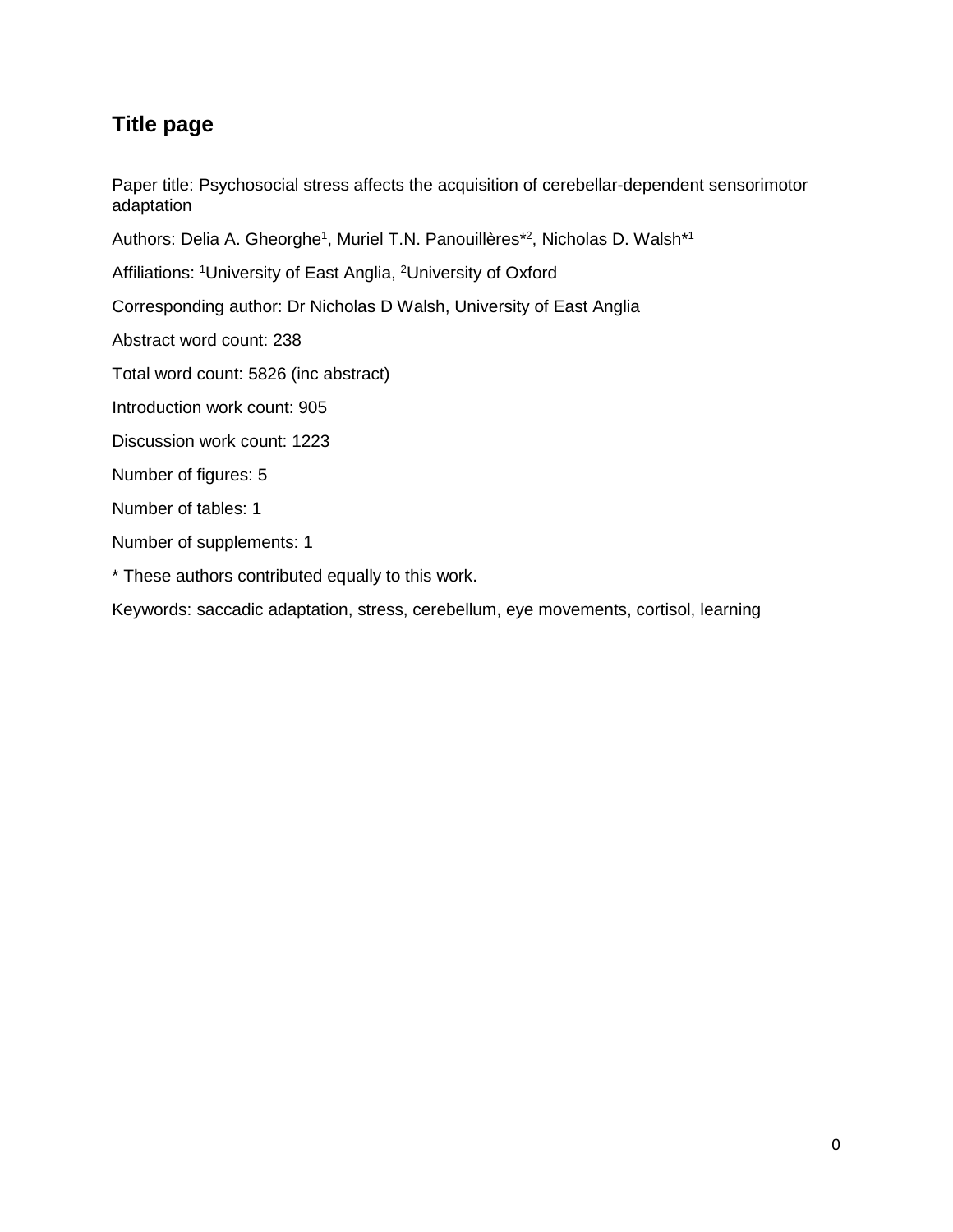- The specific role of the cerebellum in stress processing remains to be determined.
- We examined how stress modulated cerebellar-dependent saccadic adaptation.
- Psychosocial stress reduced the rate of saccadic adaptation.
- Greater cortisol output was associated with slower adaptation.
- These data demonstrate that stress modulates cerebellar-related functions.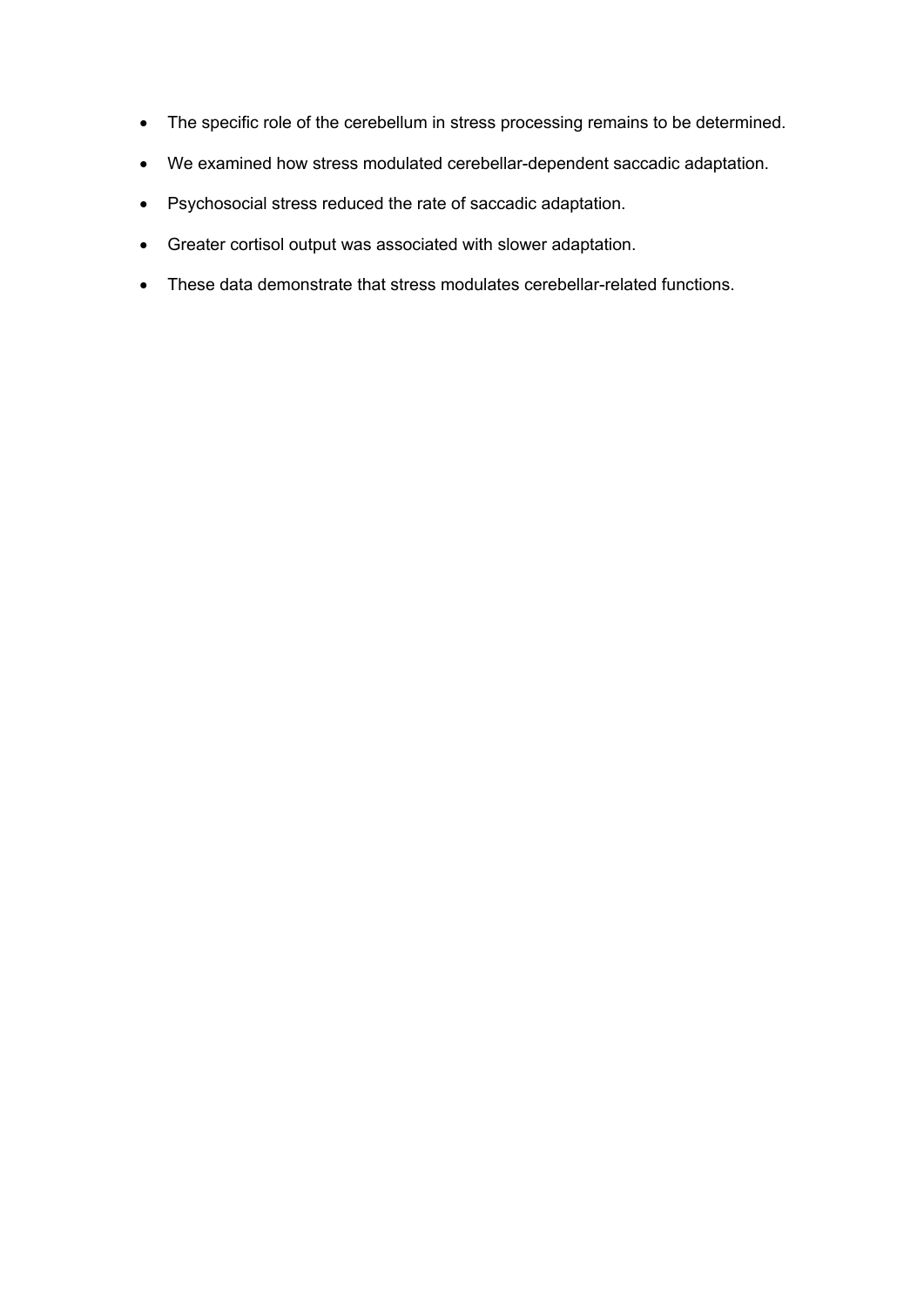## **Abstract**

Despite being overlooked in theoretical models of stress-related disorders, differences in cerebellar structure and function are consistently reported in studies of individuals exposed to current and early-life stressors. However, the mediating processes through which stress impacts upon cerebellar function are currently unknown. The aim of the current experiment was to test the effects of experimentally-induced acute stress on cerebellar functioning, using a classic, forward saccadic adaptation paradigm in healthy, young men and women. Stress induction was achieved by employing the Montreal Imaging Stress Task (MIST), a task employing mental arithmetic and negative social feedback to generate significant physiological and endocrine stress responses. Saccadic adaptation was elicited using the double-step target paradigm. In the experiment, 48 participants matched for gender and age were exposed to either a stress (n=25) or a control (n=23) condition. Saliva for cortisol analysis was collected before, immediately after, and 10, and 30 minutes after the MIST. Saccadic adaptation was assessed 10 minutes after stress induction, when cortisol levels peaked. Participants in the stress group reported significantly more stress symptoms and exhibited greater total cortisol output compared to controls. The stress manipulation was associated with slower learning rates in the stress group, while control participants acquired adaptation faster. Learning rates were negatively associated with cortisol output and mood disturbance. Results suggest that experimentally-induced stress slowed acquisition of cerebellar-dependent saccadic adaptation, related to increases in cortisol output. These 'proof-of-principle' data demonstrate that stress modulates cerebellar-related functions.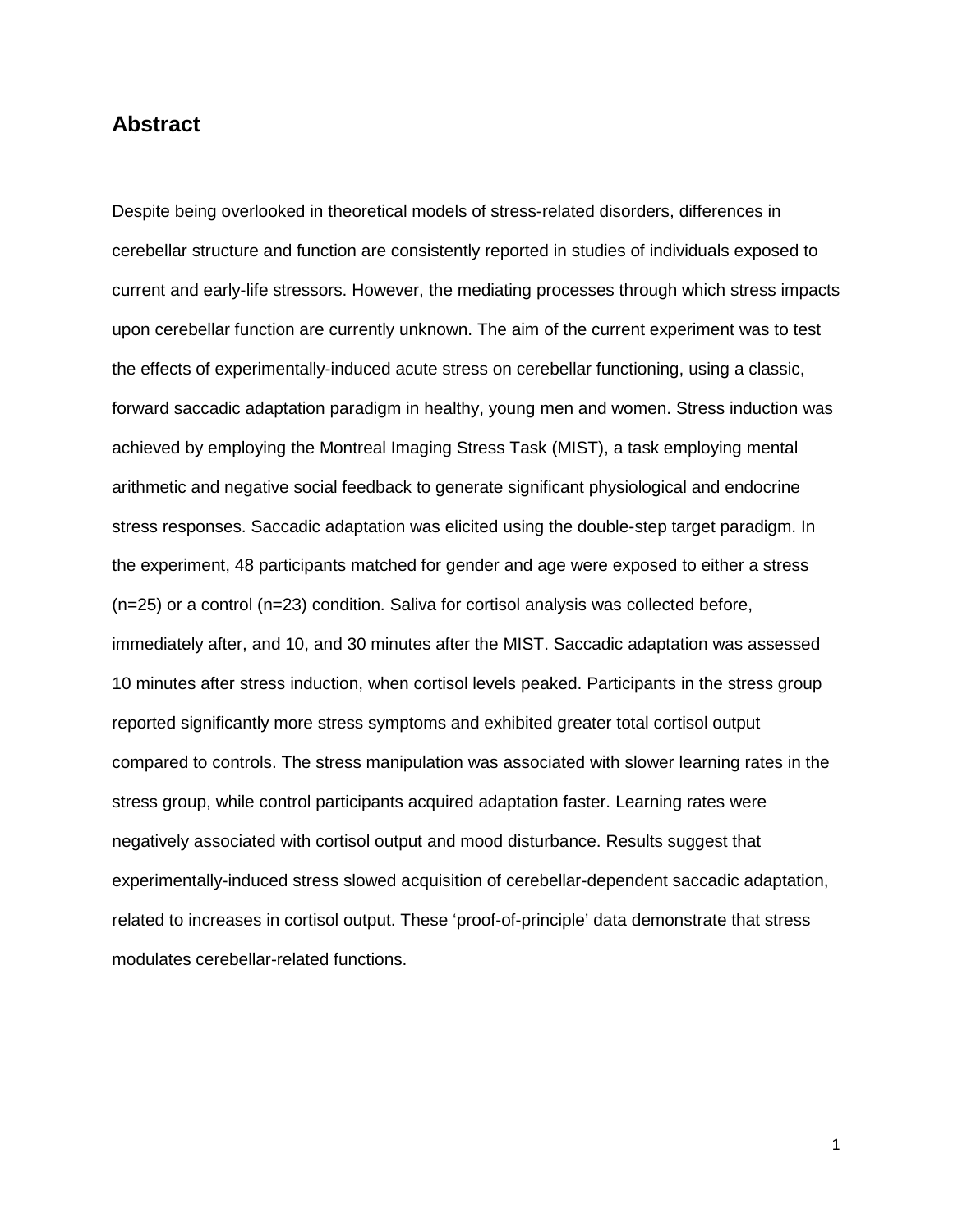## **Introduction**

There is a critical need to understand the neural circuitry and associated neurocognitive mechanisms underlying stress-related psychiatric disorders in order to develop theoretically driven treatment and prevention strategies. While most researchers agree that stress, especially in early life has a significant effect on human development and the aetiology of many psychiatric conditions, the exact neurocognitive mechanisms remain unknown (Juster et al., 2011; McLaughlin et al., 2015; Norman et al., 2012). The available neurobiological models of stressrelated disorders have predominantly focused on neural circuits connecting limbic-related regions e.g. amygdala, hippocampus, hypothalamus as well as the prefrontal cortex and the basal ganglia (Lupien et al., 2009; Peters et al., 2017). The cerebellum, is conspicuously absent from such neurocognitive models despite increasing evidence implicating this structure as a key region in aversive and arguably stressful emotion related processing (Adamaszek et al., 2017; Schutter, 2012).

Anatomical and functional studies in human and non-human species have demonstrated the existence of connections between the above-described stress-related regions and the cerebellum, particularly the vermis and midline cerebellum (Schmahmann and Pandya, 1997). Neurological cases with midline cerebellar lesions demonstrate psychiatric symptomatology, especially impaired stress reactivity (Schmahmann et al., 2007). Cerebellar structure and function is abnormal across multiple psychiatric diagnostic groups (Phillips et al., 2015) as well as in individuals suffering from acute or chronic effects of psychological trauma (De Bellis and Kuchibhatla, 2006; Walsh et al., 2014). Functional changes in the cerebellum have been reported following pharmacological treatment of depression and were associated with symptom improvements (Fu et al., 2004). Long-term neurostimulation treatment of the midline cerebellum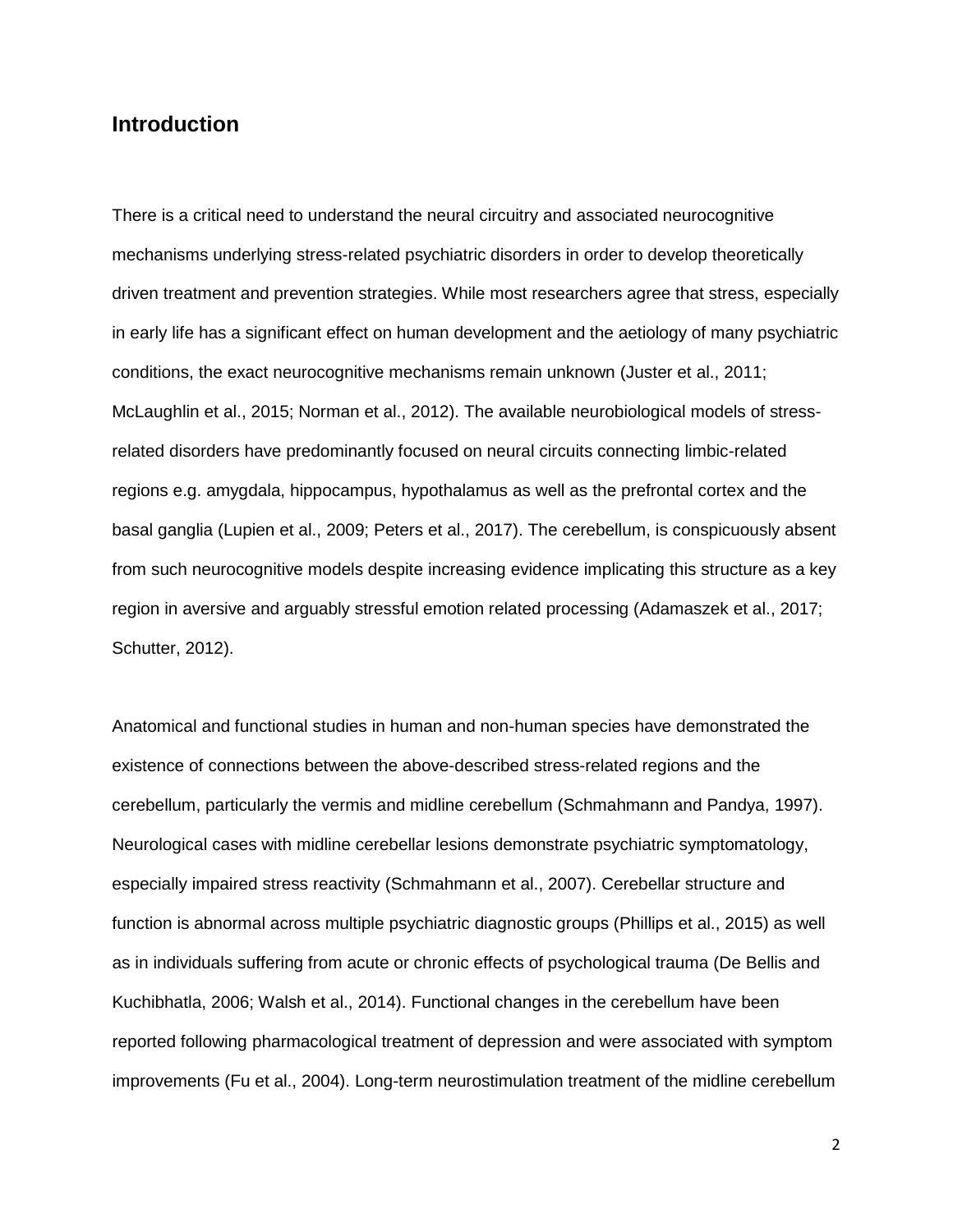in schizophrenic individuals improved negative and depressive symptoms (Garg et al., 2016). Related to this, studies in healthy individuals subjecting participants to distressing, emotionally arousing states show cerebellar activations (Critchley et al., 2000; Damasio et al., 2000) and higher scores on emotion regulation related personality traits are associated with greater medial cerebellar grey matter volume (Tan et al., 2014). Studies in healthy individuals given cortisol, a key neurobiological marker of the stress response, show impaired memory and reduced activity in the cerebellum (De Quervain et al., 2003), and individuals with Cushing's disease demonstrate reduced cerebellar volume (Jiang et al., 2017). A contribution of the cerebellum in stress-related processing is therefore plausible, even more so given the presence of a high number of glucocorticoid receptors in this structure (Sanchez et al., 2000). Finally, worse behavioural performance on cerebellar-related tasks e.g. eye blink conditioning is evident under either acute stressful states (Duncko et al., 2007; Wolf et al., 2012; Wolf et al., 2009) and in individuals exposed to prior life-stress and deprivation (McPhillips and Jordan-Black, 2007; Roeber et al., 2014). While, some studies have shown that behaviour might be improved under stress (Duncko et al., 2007), this may be dependent on the nature of the stressor (psychosocial vs. physiological). Therefore, as a starting point for understanding the role of the cerebellum in the effects of stress, we investigated the effect of psychosocial stress on a cerebellar-dependent task, namely saccadic adaptation.

The cerebellum is a key structure in sensorimotor adaptation of saccadic eye movements (the quick, conjugate movements of the eyes to a new position between longer phases of fixation), a critical process that progressively restores optimal motor performance when repeated errors are consistently encountered (Pelisson et al., 2010; Prsa and Thier, 2011). Indeed, lesions to the cerebellum in human and non-human primates impair saccadic adaptation (Panouilleres et al., 2013; Takagi et al., 1998). Moreover, electrophysiological and lesions studies in non-human primates have demonstrated that the oculomotor vermis and the caudal part of the fastigial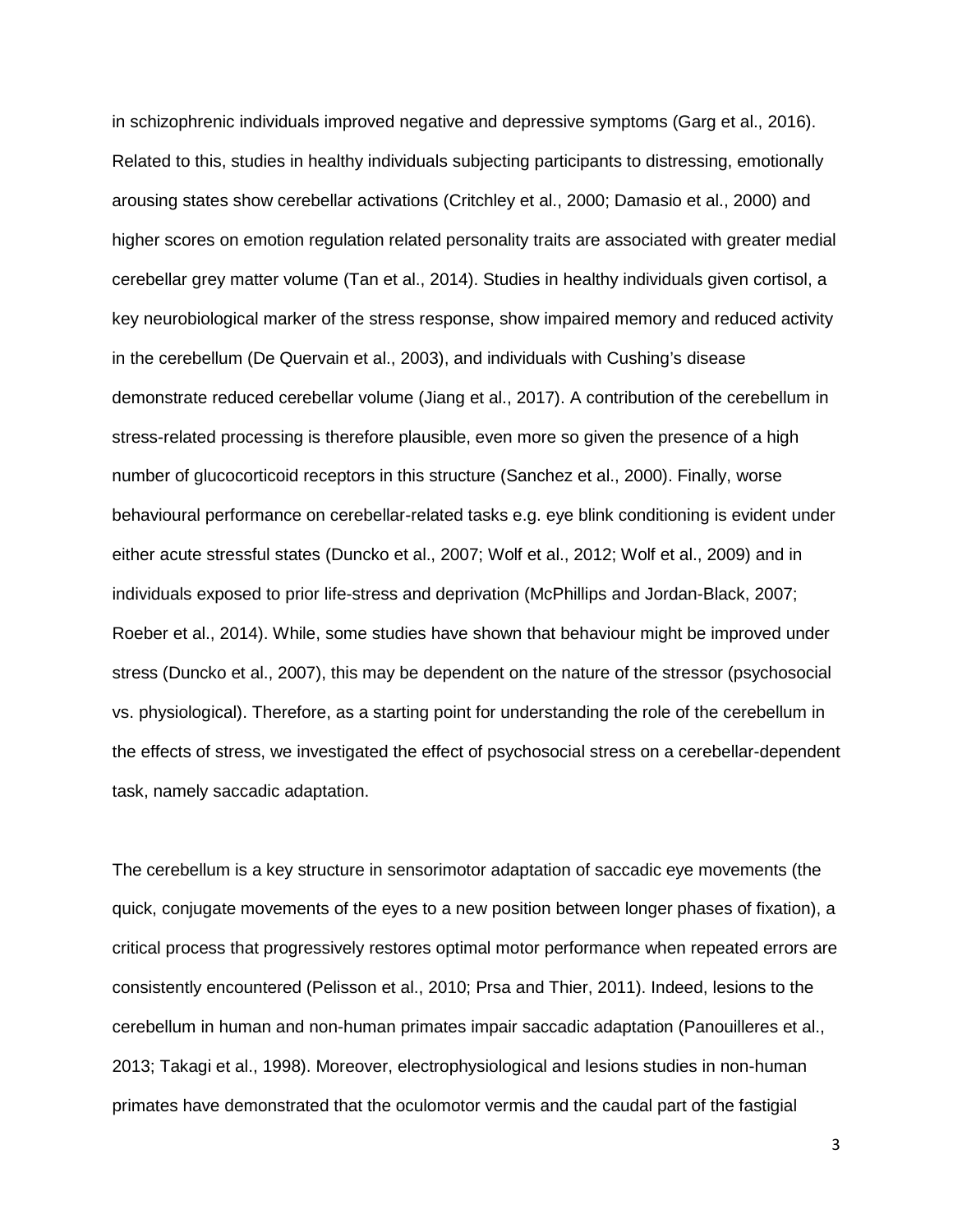nucleus are crucial for saccadic adaptation (Barash et al., 1999; Robinson et al., 2002). Finally, in humans, the involvement of these specific medio-posterior cerebellar areas in saccadic adaptation has been directly investigated using neuroimaging (Desmurget et al., 1998; Gerardin et al., 2012) and non-invasive brain stimulation (Jenkinson and Miall, 2010; Panouilleres et al., 2015). Given the key role of the medio-posterior cerebellum in both saccadic adaptation and stress-related processing, this process is an excellent candidate to explore the effect of acute stress on such cerebellar-dependent function. The aim of the present study was thus to determine the effect of acute stress on the cerebellum's ability in coordinating saccadic adaptation.

Saccadic adaptation was induced by generating an artificial inaccuracy using the classical double-step target paradigm (Mclaughlin, 1967). This paradigm consists in jumping the saccadic target to a new location at saccade onset. Because of saccadic suppression (Bridgeman et al., 2010; Matin, 1974; Zuber and Stark, 1966), participants are usually unaware of the target displacement. Saccadic eye movements are too fast to be corrected online and so, when the saccade ends, there is a mismatch between the eyes' goal and their final position. This is immediately corrected by a corrective saccade that acquires the goal of the initial action. When such mismatch is repeated over hundreds of trials, a progressive adaptation of saccade amplitude occurs, restoring the accuracy of the movements. The adaptive lengthening of saccades was achieved by jumping the target forward, i.e. along the saccade direction. Participants performed this saccadic adaptation after having received an acute stress condition or a control condition while the level of cortisol was assessed throughout the experiment. The adaptation abilities were compared between the control and the stress groups. We hypothesised that experimentally induced stress would reduce the degree of saccadic adaptation and that the degree of stress reported would be associated with the degree of saccadic adaption.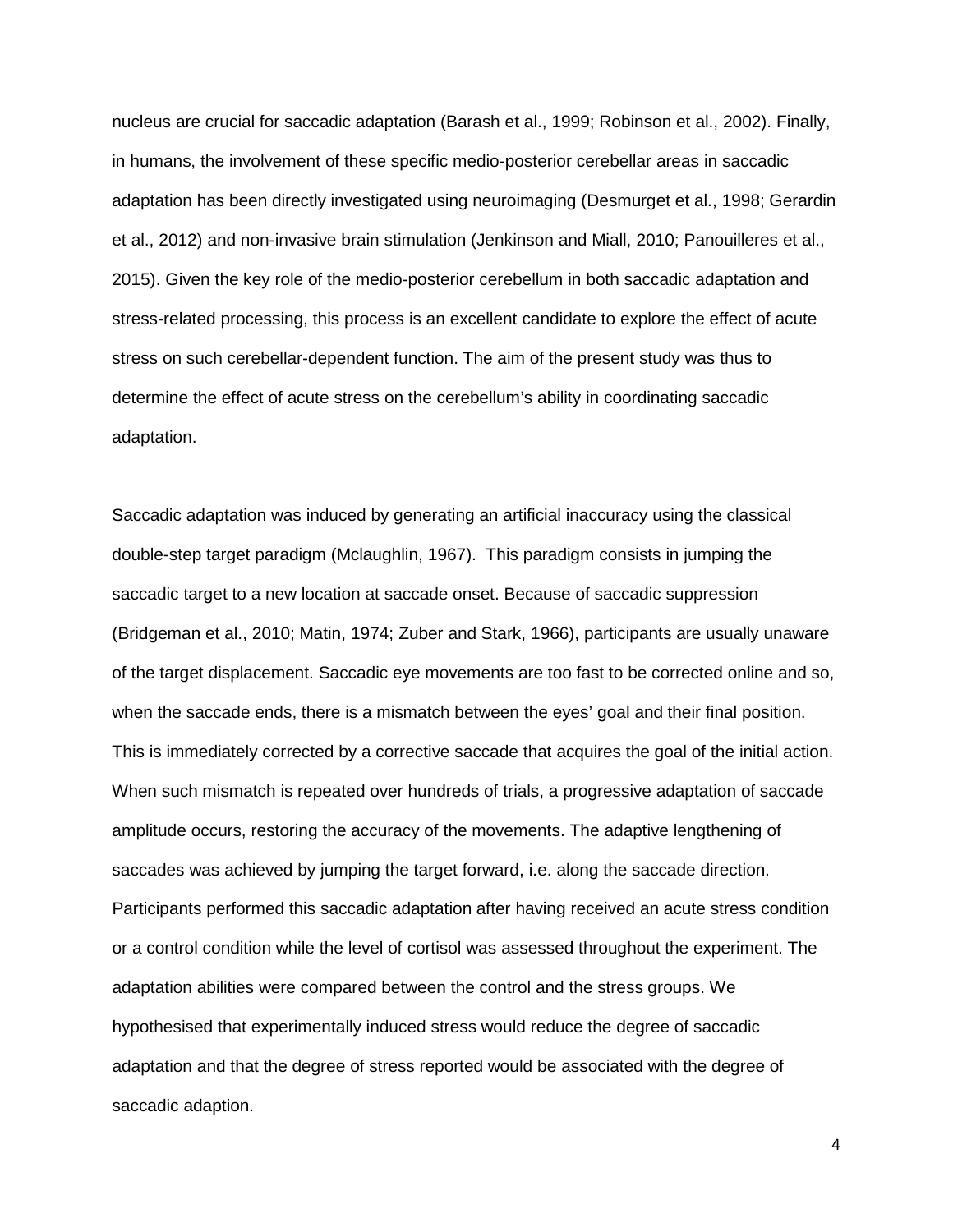## **Materials and Materials**

#### **Participants**

Fifty-five participants were recruited in this study by advertisement in a participant database. Out of these, 7 participants were removed from the dataset due to artefact-contaminated eyemovement data (2), technical problems (2), protocol violations (2) and outliers in the cortisol data (1). Consequently, 48 healthy young adults were included in the analysis. Participants were randomly allocated to the stress (n=25) or control (n=23) groups (Table 1). Screening was conducted online. All were fluent English speakers, right handed, (verified with the Edinburgh Handedness Questionnaire (Oldfield, 1971)), aged 18 to 34 and had normal or corrected-tonormal vision. None had history of neurological trauma resulting in loss of consciousness, current or prior neurological or psychiatric illness. Exclusion criteria included current pregnancy, substance abuse, past or present use of psychotropic medication, as well as present consumption of steroid-based medication and any prescription medication taken for chronic illness or allergies. During the online screening, participants also reported their Body Mass Index (BMI). Two participants smoked less than 2 cigarettes/day.

A checklist was employed at the beginning of the experiment to document further participant information. Female participants reported use of hormonal contraception and date of last menstrual cycle. Females were either in the follicular (1-14 days post menses onset) or luteal phase (15 – 30 post menses onset) of their cycle. Secondary amenorrhea (no menstrual cycle) was established for one participant due to contraception. All participants reported having had a good night's sleep (7-8 hours). Within the hour before testing, none had engaged in any intense physical activity. Finally, none of the participants had consumed alcohol or smoked twelve hours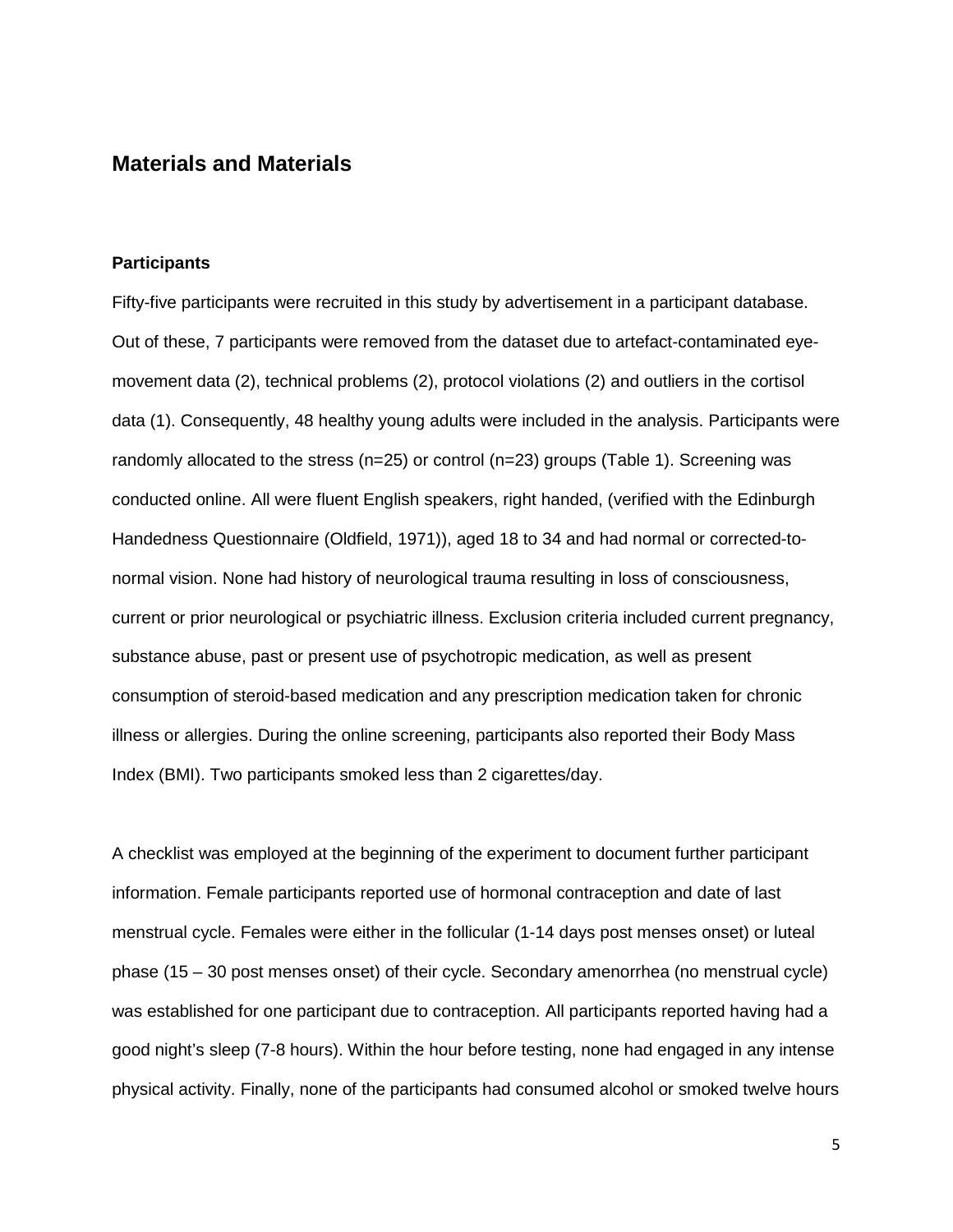prior to the experiment. Sixteen participants reported caffeine consumption within the previous 12 hours (7 in the stress group).

Participants gave written consent and received monetary compensation for their participation. The study was approved by the local ethics committee.

### **Trait measures**

Eligible participants completed a series of online trait questionnaires. The following measures were presented in random order (Table 1): the Big Five Inventory (BFI-44) assessing extraversion, neuroticism, agreeableness, openness and conscientiousness (John et al., 2008); the Rosenberg Self-Esteem Scale (Rosenberg, 1965); the Schutte Self-Report Emotional Intelligence Scale (SSREIS), which determined four subscales, i.e., optimism, appraisal of emotions, utilisation of emotions and social skills (Schutte et al., 1998); the Parental Bonding Inventory (PBI), assessing maternal care and overprotection (Parker et al., 1979). These measures were chosen based on prior reports, indicating an association between such constructs and cortisol output. For example, increased diurnal cortisol secretion was demonstrated in individuals with high neuroticism (Garcia-Banda et al., 2014) and low selfesteem (Pruessner et al., 2004). In addition, emotional intelligence and maternal bonding may play a mediating role in the magnitude of the stress response (Engert et al., 2010; Mikolajczak et al., 2007). Therefore, these questionnaires were employed to ascertain that the two groups were balanced on measures with potential impact on endocrine output (Table 1).

#### **State measures**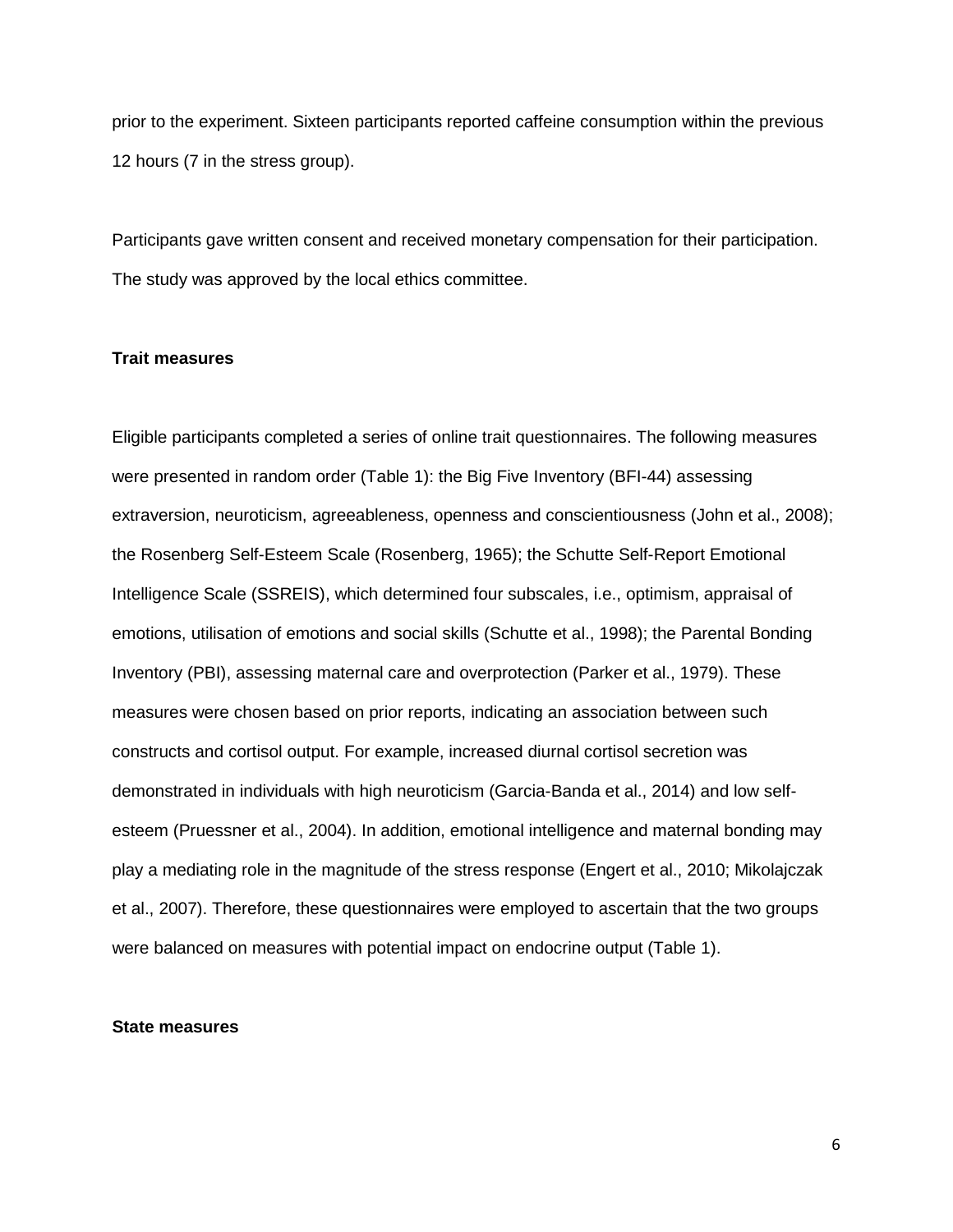Subjective measures of stress were collected before and after stress induction to assess mood. Participants completed the Profile of Mood States (POMS) questionnaire (McNair et al., 1971), which determined a total mood disturbance (TMD) score. According to author recommendations, the TMD score was computed by including the following subscales: tension, depression, anger, fatigue, confusion and vigour (McNair et al., 1971). Higher TMD scores indicated poorer mood. Visual analogue scales (VAS) were also employed with the following synonym pairs in random order: stressed-strained, calm-peaceful, tense-pressured, satisfiedcontent, threatened-vulnerable, nervous-anxious (Andrews et al., 2012).

#### **Stress induction**

The Montreal Imaging Stress Task (MIST) was employed to experimentally induce acute psychosocial stress (Dedovic et al., 2005). This is a validated paradigm shown to increase levels of cortisol and negative affect (Dedovic et al., 2009). The task consists of a series of mental arithmetic challenges with varying levels of difficulty, depending on condition (stress/control). Protocols in both conditions included a 1 minute practice and 2 subsequent task runs, each lasting 7 minutes. The stress condition enforced high failure rates by manipulating task complexity and strenuous time limits accompanied by a high pitched sound. Participants received negative feedback both from the program and the investigator. Particularly, a performance indicator compared participants' results with that of a fictitious user displaying high performing behaviour. Furthermore, in-between the runs, participants were told that results were unsatisfactory to reach minimum performance requirements. In the control condition, participants performed mental arithmetic of similar difficulty but without time constraints, sound or negative feedback by the program or investigator. Task delivery maintained a neutral tone. Participants were told to engage with the task in a relaxed manner.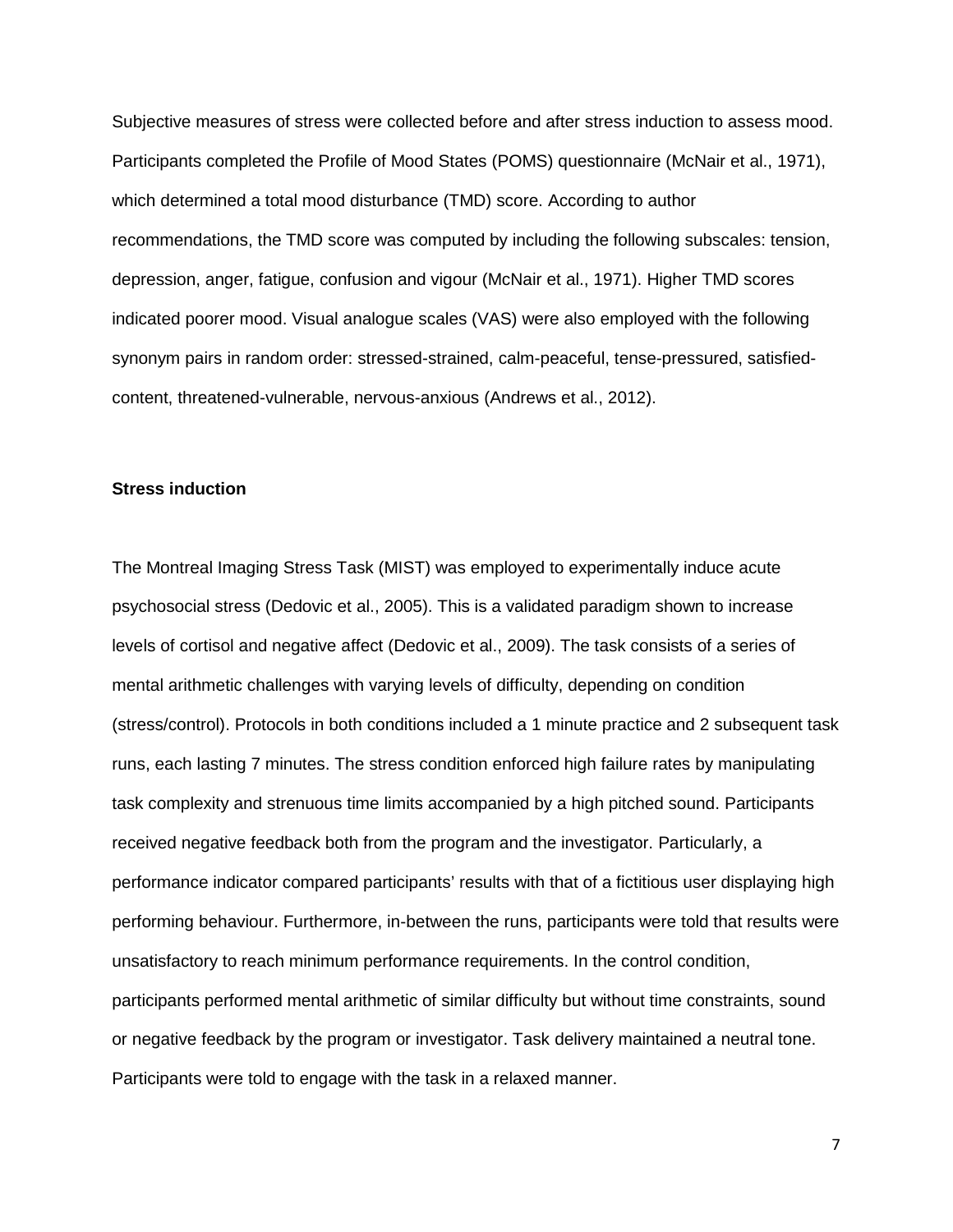#### **Cortisol assessment**

Cortisol levels were determined from saliva using salivettes (Sarstedt Inc., Quebec City, Canada). According to manufacturer information, saliva collection was done by participants by placing a swab in the mouth for 1-2 minutes. After collection, anonymized samples were centrifuged at 1000 g for 2 minutes. The resulting material was stored at -20<sup>o</sup>C until being shipped for biochemical analysis. Laboratory analyses were performed externally at the University Hospital of South Manchester. Cortisol was extracted by liquid chromatography with mass spectroscopy (LC-MS/MS). Inter- and intra-assay coefficients of variation were 8.4% at 5 nmol/L and 3.21% at 150 nmol/L.

### **Study protocol**

The experimental sessions occurred in the afternoon 1:30pm – 6pm. Self-reported baseline mood (TMD + VAS) was assessed at the beginning of the session. Approximately 10 to 15 minutes after the start of the session participants provided the first saliva sample (baseline cortisol). This was followed by MIST-stress or MIST-control. Next, subjective mood was assessed again and participants provided the second saliva sample (cortisol t+1 min). A third sample was collected ten minutes after the end of the MIST (cortisol t+10 min). The saccadic adaptation task began approximately 12 minutes after the stressor/control at the expected peak cortisol time (Kuhlmann et al., 2005). Finally, soon after task completion, the fourth sample was collected to assess cortisol recovery to lower values following stress (cortisol t+30 min) (Figure 1). Trait measures were collected prior to the laboratory visit.

### **Eye-tracking setup and recordings**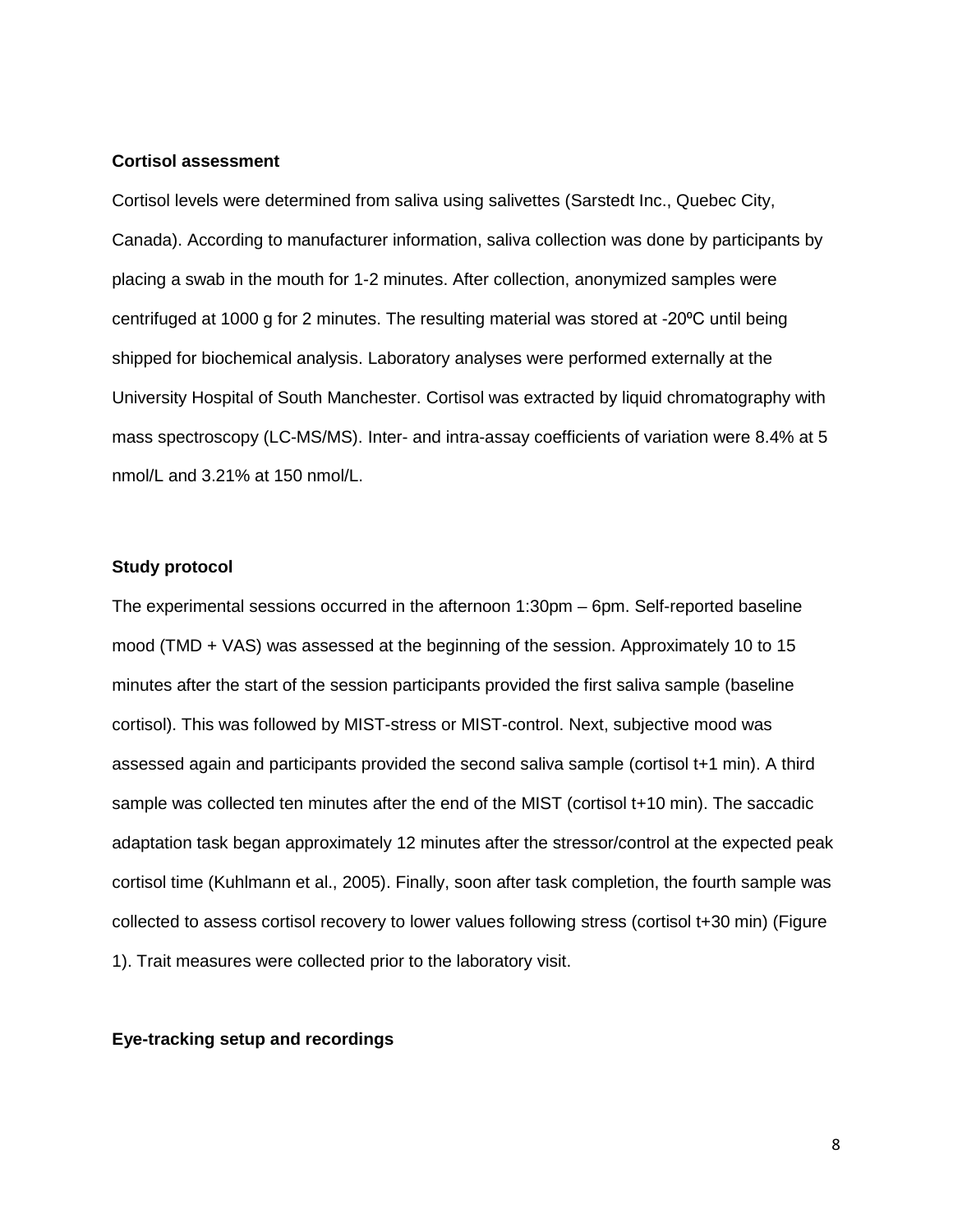Participants sat 70 cm away from an 85 Hz computer screen (27° X 21°) on which the task was displayed on a grey background. The horizontal position of the right eye was recorded at 1000 Hz with the Eyelink 1000 eye tracker (desktop mount, SR Research, Canada). Each recording began with calibrating the eye tracker by fixating a 9 point sequence on the computer screen. The saccadic target was a black circle subtending  $0.6<sup>o</sup>$  in visual angle.

### **Experimental design: saccadic adaptation task**

A double-step target paradigm was employed to drive saccadic adaptation (Mclaughlin, 1967). There were 4 sequential blocks included in the task: preadaptation (24 trials), two adaptation blocks (2 x 70 trials) and postadaptation (24 trials).

In each adaptation block, there were 60 rightward adaptation trials and 10 leftward distractors trials. The two adaptation blocks were separated by a break (approximately 1 minute), during which participants were required to keep their eyes closed, in order to get a minute of rest and to not de-adapt. For the rightward adaptation trials, participants were instructed to fixate on the target presented in the centre of the screen for a random duration (700-1300ms). Simultaneously with its disappearance, the target appeared  $8<sup>o</sup>$  horizontally to the right of the centre. Once rightward saccades reached the rightward boundary of an invisible detection window (1.5<sup>o</sup> away from the centre), the target was displaced forward by 30% of the initial target eccentricity to induce an adaptive lengthening of rightward saccades (Figure 2). The final target was displayed for 500ms. The central fixation was illuminated again after a random duration (600–1200ms), signalling the beginning of a new trial. For the leftward distractor trials, targets were presented at 8° to the left of the centre and remained in this position for 500ms after saccade detection.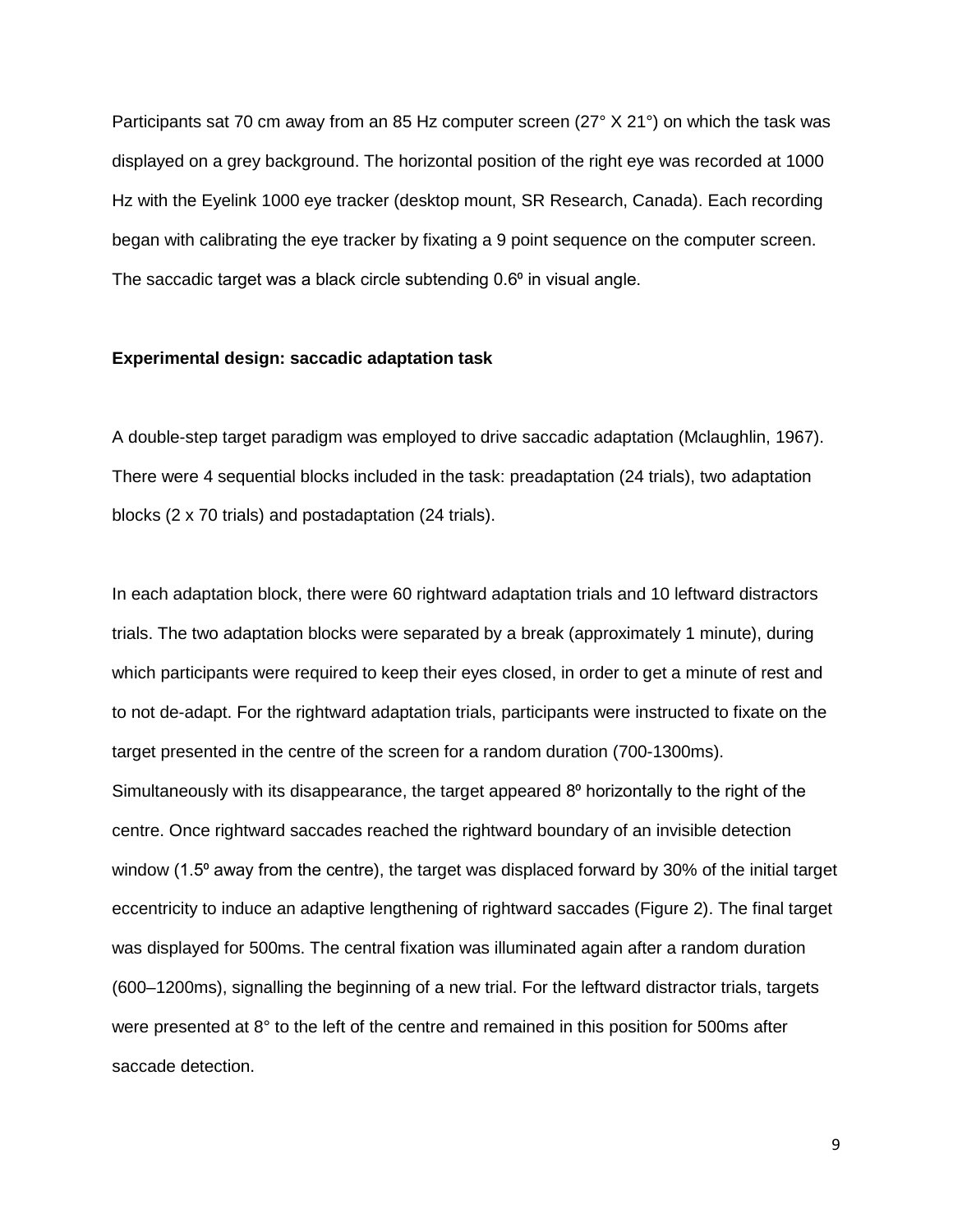Preadaptation and postadaptation blocks were identical. Each included 12 rightward and 12 leftward trials. Trials began with participants fixating a central target presented for a random duration (700-1300ms). Simultaneously with fixation disappearance, the target was presented randomly 8<sup>o</sup> to the right or to the left of the screen centre. Participants were instructed to direct their gaze immediately as they detected the target. The target disappeared at saccade onset, allowing identification of baseline saccade metrics and aftereffects, respectively. A new trial began once the central fixation appeared again after a random duration (800-1300ms).

#### **Data analysis**

#### **Saccadic adaptation data pre-processing**

Horizontal saccades of the right eye were pre-processed offline using a custom-built Matlab script (MathWorks). Each primary saccade (trial) toward the target was automatically detected using the Eyelink parser (velocity threshold: 30°/sec) and manually inspected by the experimenter. The analysis considered all saccades that crossed the velocity threshold. Saccades contaminated by artefacts, such as blinks, saccades performed in the wrong direction and anticipated saccades were rejected (on average,  $5.73 \pm 4.58\%$  of trials per session). Following pre-processing, saccade amplitude, duration, peak velocity and latency were calculated for all trials. Amplitude was computed as the difference between the final and initial position of the eye. Duration was calculated as the difference between the offset and onset times of the saccade. Peak velocity corresponded to the maximum velocity. Latency values were computed as the time between saccade onset and target appearance. Finally, gain values were based on the ratio of amplitude to retinal error. The retinal error was calculated as the difference between the initial position of the target and the saccade starting point, thus accounting for small variations in fixation. Changes in gain (rightward saccades) were computed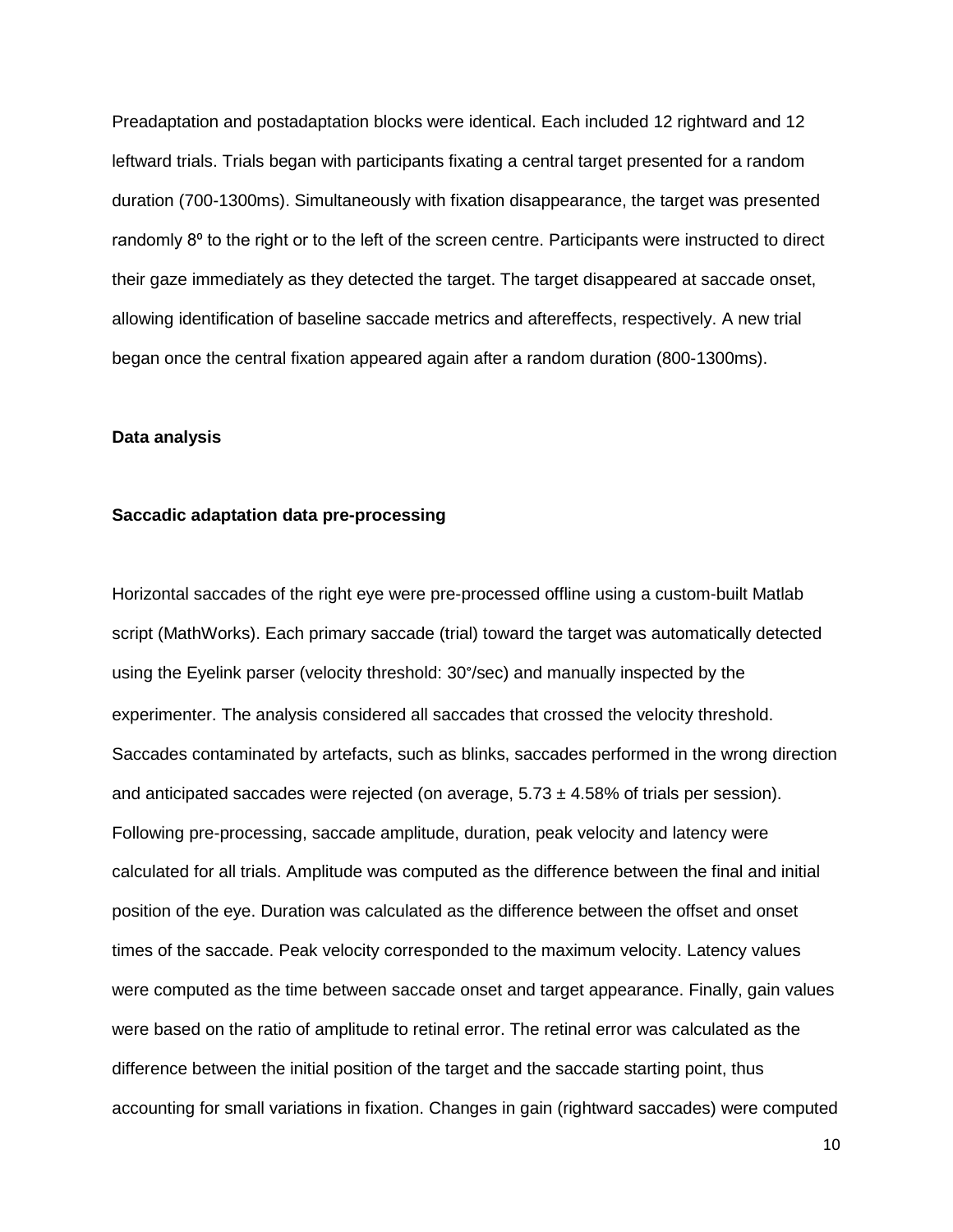for each saccade in adaptation and postadaptation, relative to preadaptation (where n refers to the number of each saccade):

Gain change saccade n =  $\frac{gain\,\,saccade\,\,n - mean\,\,gain\,\,predapitation}{mean\,\,gain\,\,predapitation}$ 

Finally, for each participant, rightward gain change trials were averaged in bins of 12 in the two adaptation blocks. This resulted in 10 bins, which showed adaptation over time. In preadaptation and postadaptation, relevant metrics were averaged for each participant, separately for each saccade direction. For each variable, leftward and rightward saccades with values outside +/- 2 SDs (mean of 12 trials in either the rightward direction in the pre-, adaptation and post trials, and mean of the 12 trials in the leftward direction in pre-adaptation) were excluded from further analysis. The two groups (control: M=11.26, SD=6.38; stress: M=11.36, SD=6.11) were matched in terms of the number of rightward adaptation saccades included in the analysis, following rejected trials and outlier exclusion  $(t(46)=0.05, p>0.96)$ . Rightward saccades were submitted to statistical analysis, while leftward saccades were analysed in preadaptation only, to verify whether stress affected simple saccade metrics at baseline. Leftward distractor saccades in the adaptation blocks and leftward postadaptation trials were not analysed.

#### **Statistical analyses**

Statistical analyses were performed with the SPSS Statistics software package (IBM, Armonk, NY, USA). Saccadic adaptation, cortisol and mood data of the two groups were submitted to mixed model ANOVAs, with Greenhouse-Geisser correction. Where appropriate, simple group differences (e.g. at baseline, planned comparisons) were assessed using t tests (or non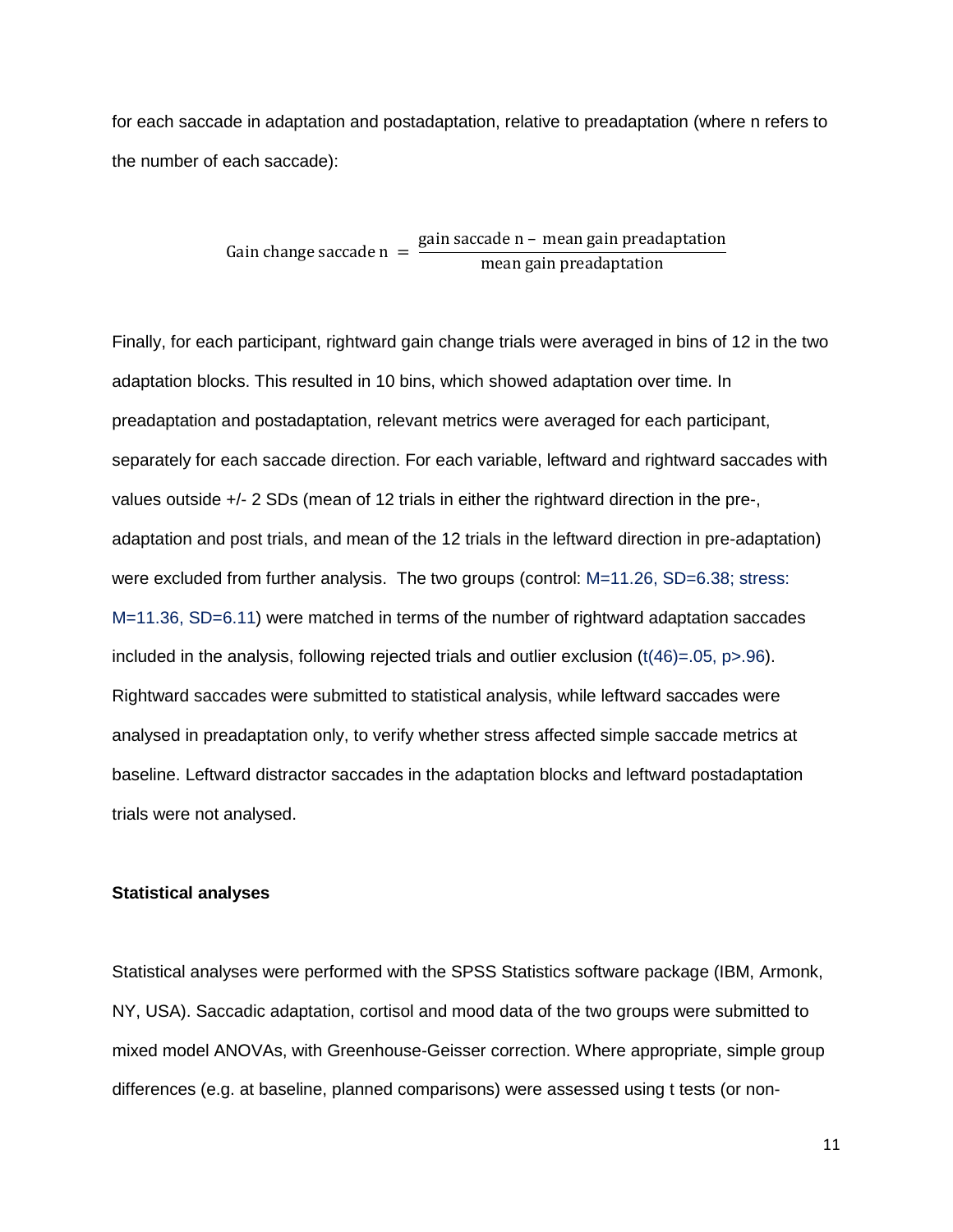parametric equivalents). Nominal data was evaluated using the Pearson Chi-Square test or the Fisher's Exact Test where appropriate. The steepness of the adaptation slope was determined by calculating the slope of the linear fit on gain change over 120 rightward adaptation trials. The total cortisol output over time was computed by calculating the area under the curve with respect to the ground (AUCg) (Pruessner et al., 2003). Given that many participants did show a decrease in cortisol over time, the analysis focused on AUCg rather than AUCi (Area under the curve with respect to increase from the first value), to have the index references to 0 (Pruessner et al., 2003). Pearson's correlations were also conducted to evaluate associations among stress indicators, adaptation parameters and trait measures (supplemental materials).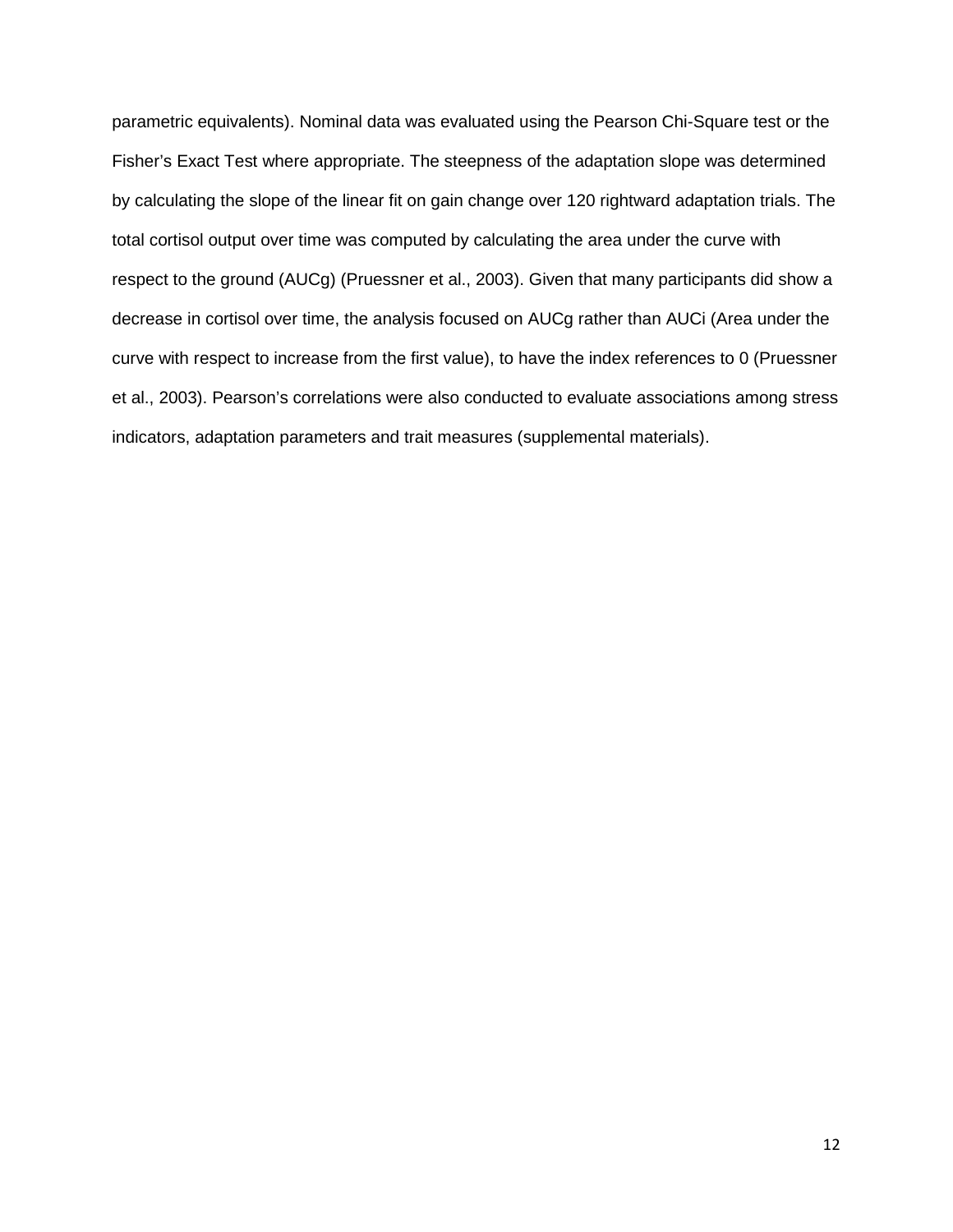## **Results**

#### **Group characteristics at baseline**

There were no differences between the stress and control groups on BMI ( $t(46)$ =.87, p>.39) and time of testing (t(46)=-.98, p>.33), as well as on cycle phase and use of hormonal contraception in the female sample (Fisher's Exact tests: p>.10). Groups did not differ significantly on gender  $(\chi^2(1)=01, p>0.97)$ . The age of the stress group (range: 18-33, mean =23.04) and of the control group (range: 18-34, mean = 25.3) overlapped, despite a small tendency for the stress group to be slightly younger ( $t(46) = -1.71$ , p $> 0.09$ ). Baseline cortisol and baseline TMD scores were matched between groups  $(t(46)=.63, p>0.53; t(46)=.26, p>0.80)$ . Group comparisons on baseline VAS scales also showed non-significant differences (Mann-Whitney U tests: p>.22). Finally, the two groups were matched in terms of trait measures (independent t tests: p>.12). Given that demographic, trait and baseline variables that might affect cortisol levels (e.g., testing times) were balanced between groups, differences in adaptation metrics are likely to arise from the stress manipulation.

#### **Cortisol levels and mood**

Stress-related cortisol and self-reported mood responses for the two groups are illustrated in Figure 3A and 3B, respectively. A mixed ANOVA on cortisol (Figure 3A) with Group factor (stress, control) and Time (baseline,  $t+1$ ,  $t+10$ ,  $t+30$ ) revealed a main effect of time  $(F(2,73)=9.58, p=.001)$  and a main effect of group  $(F(1,46)=4.79, p=.034)$ , but no significant interaction  $(F(2,73)=2.32, p>12)$ . Follow-up comparisons showed that cortisol levels were significantly higher in the stress group compared to the control group, 10 minutes (t(38)=2.79,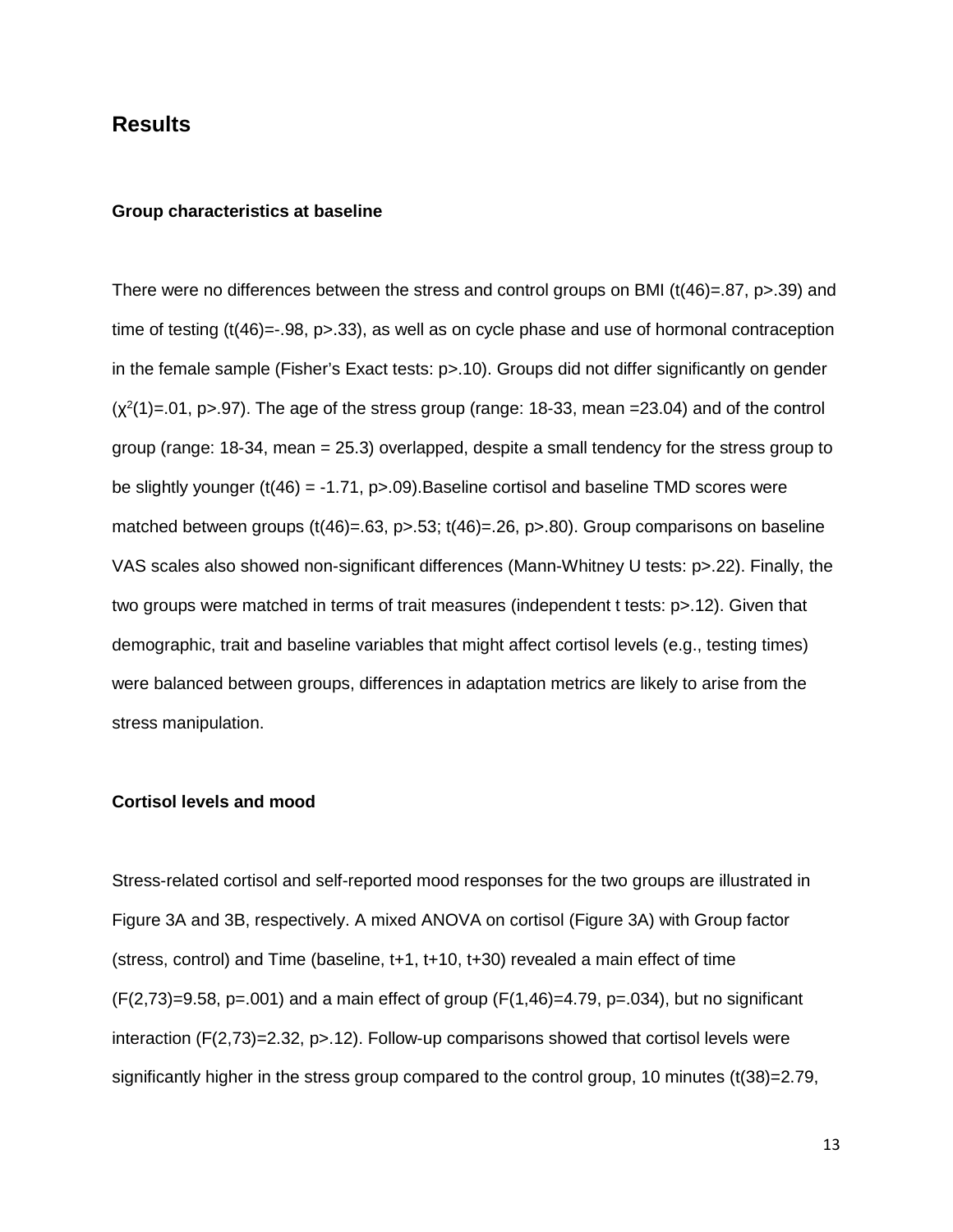p=.008) and 30 minutes (t(43)=2.79, p=.008) after the MIST. Furthermore, AUCg was higher in the stress group compared to controls (t(46)=2.15, p=.037).

The MIST also induced group-specific changes in mood (Figure 3B). A mixed-design ANOVA with Group factor (stress, control) and Time (TMD pre-, post-MIST) yielded a significant interaction (F(1,46)=23.85, p<.001), a main effect of group (F(1,46)=5.52, p=.023), and no time effect (F(1,46)=1.92, p>.17). Mood changes evolved divergently for the stress and the control groups. Indeed, paired contrasts showed that baseline mood improved significantly after MISTcontrol (pre vs post: p=.008), while it significantly decreased after the stressor task (pre vs post: p=.001). Across groups, TMD post-MIST correlated positively with cortisol at t+10 (r=.308, p=.033) and with AUCg (r=.342, p=.017). For each group separately, these correlations were not significant (p>.19).

VAS synonym pairs assessing changes in mood, were submitted individually to Wilcoxon ranked tests, which revealed that participants in the stress group felt more stressed-strained  $(Z=-3.67, p<0.001)$ , tense-pressured  $(Z=-3.87, p<0.001)$  and nervous-anxious  $(Z=-2.73, p=.006)$ , as well as less calm-peaceful (Z=-3.78, p<.001) and satisfied-content (Z=-3.90, p<.001) after the MIST-stress task compared to baseline. All other comparisons, including within the control group, were not significant (p>.05).

In summary, the experimental manipulation determined greater cortisol output and increased negative affect following stress induction compared to control participants who exhibited lower cortisol levels and mood improvement over time.

#### **Saccadic baseline performance**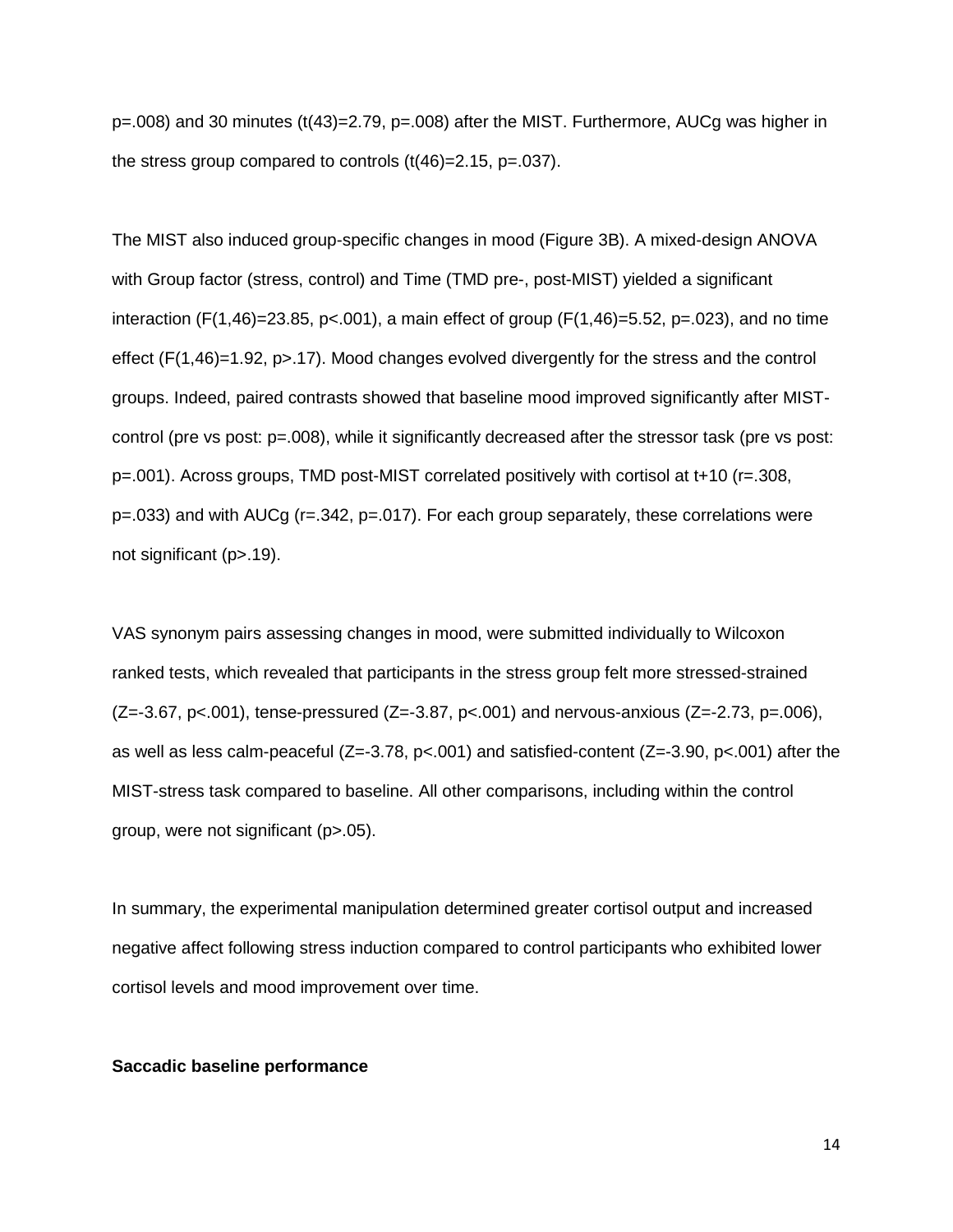The 24 trials of the Preadaptation block allowed us to test whether the stress induction had a direct influence on saccade metrics. Separate mixed-design ANOVAs with Group factor (stress, control) and saccade direction (left, right) were conducted independently on saccadic gain, duration, velocity and latency. For both groups, rightward saccades had higher gains  $(F(1,46)=23.62, p<.001)$  and higher velocities  $(F(1,46)=31.75, p<.001)$  compared to leftward saccades. Saccade direction did not have an effect on duration and latency (F(1,46)<.91, p>.35). Results showed no main effects of group (F(1,46)<.82, p>.37) and no interactions with direction (F(1,46)<.82, p>.37) suggesting that stress exposure did not affect saccade parameters at baseline. We additionally checked group differences on trial-by-trial variability on rightward and leftward saccades separately, and found non-significant results (independent t tests: p>.71). This additional measure further emphasised that stress did not modulate baseline metrics.

#### **Effects of stress on the adaptation time-course and after-effects**

In the two forward adaptation blocks, displacing the target at saccade onset further away from the centre was employed to lengthen rightward saccade size. Saccade size increase over time was assessed by calculating gain change values relative to the preadaptation gain (Figure 4). By fitting a linear slope for each participant to the gain change values of 120 adaptation trials, we evaluated the rate of adaptation. Adaptation slopes were significantly steeper in the control group (M=.08, SD=.06) compared to the stress group (M=.03, SD=.08) (p=.036). We further investigated whether group differences in adaptation rates occurred at specific adaptation time points as learning progressed toward the end of the adaptation phase. Over 10 time points, a mixed ANOVA with Group factor (stress, control) and Time (10 bins) revealed a significant and progressive increase in saccade size over time in both groups  $(F(4,181)=11.24, p<0.01)$ . There was only a trend toward a significant time x group interaction  $(F(4,181)=2.13, p=.08)$ , and the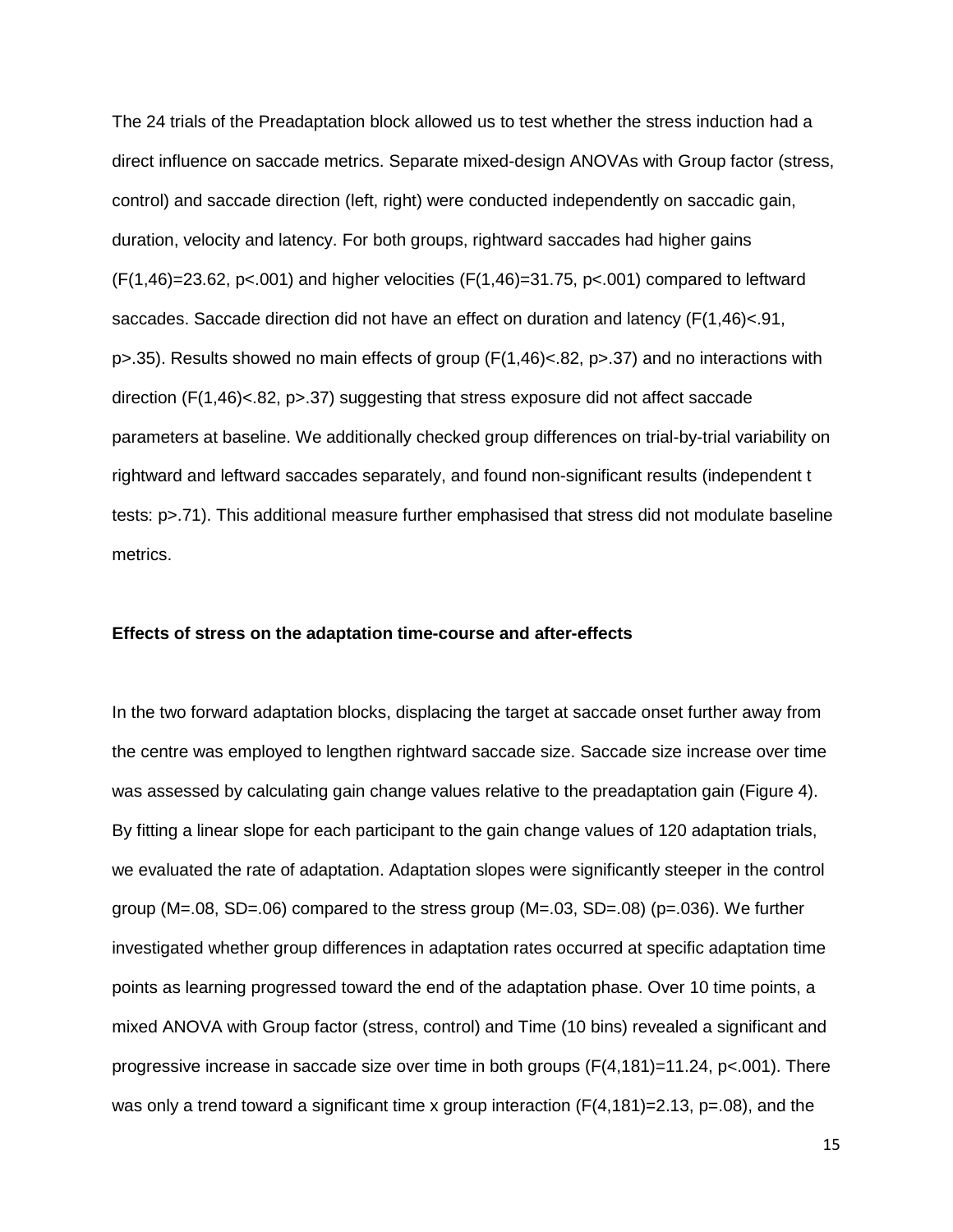group effect was not significant  $(F(1,46)=.84, p>0.36)$ . Over 2 time points (first and last adaptation bins), the same analysis showed an increase in saccade size over time  $(F(1,46)=30.62, p<0.001)$ , which interacted with group  $(F(1,46)=4.43, p=.041)$ , suggesting that group differences became apparent toward the end of adaptation. Pairwise comparisons did not reach significance (p>.13).

Subsequently to adaptation, participants performed a postadaptation block, which revealed adaptation aftereffects. Change in gain postadaptation was computed relative to pre-gain. Gain change in the post block did not differ between the stress and the control groups (p>.60).

In summary, we found group specific changes in the rate at which adaptation was achieved at the end of adaptation compared to baseline gain change. Stressed participants adapted at a slower rate compared to controls. Despite this, adaptation aftereffects did not differ between groups.

### **Association between adaptation and stress measures**

We evaluated whether adaptation was associated with measures of the stress response. Across both groups, changes in gain correlated negatively with AUCg toward the end of the adaptation block at bin 7 (r=.-323, p=.025) and marginally at bins 8 (r=-273, p=.060) and 10 (r=-280, p=.054). The slope of adaptation was negatively associated with AUCg: (r=-.288, p=.047) and TMD post-MIST: (r=-.345, p=.016). In summary, there was an overall increase in cortisol output and mood disturbance scores with decreasing adaptation at the level of the entire sample, particularly toward the end of the adaptation.

#### **Saccade metrics associated with gain changes**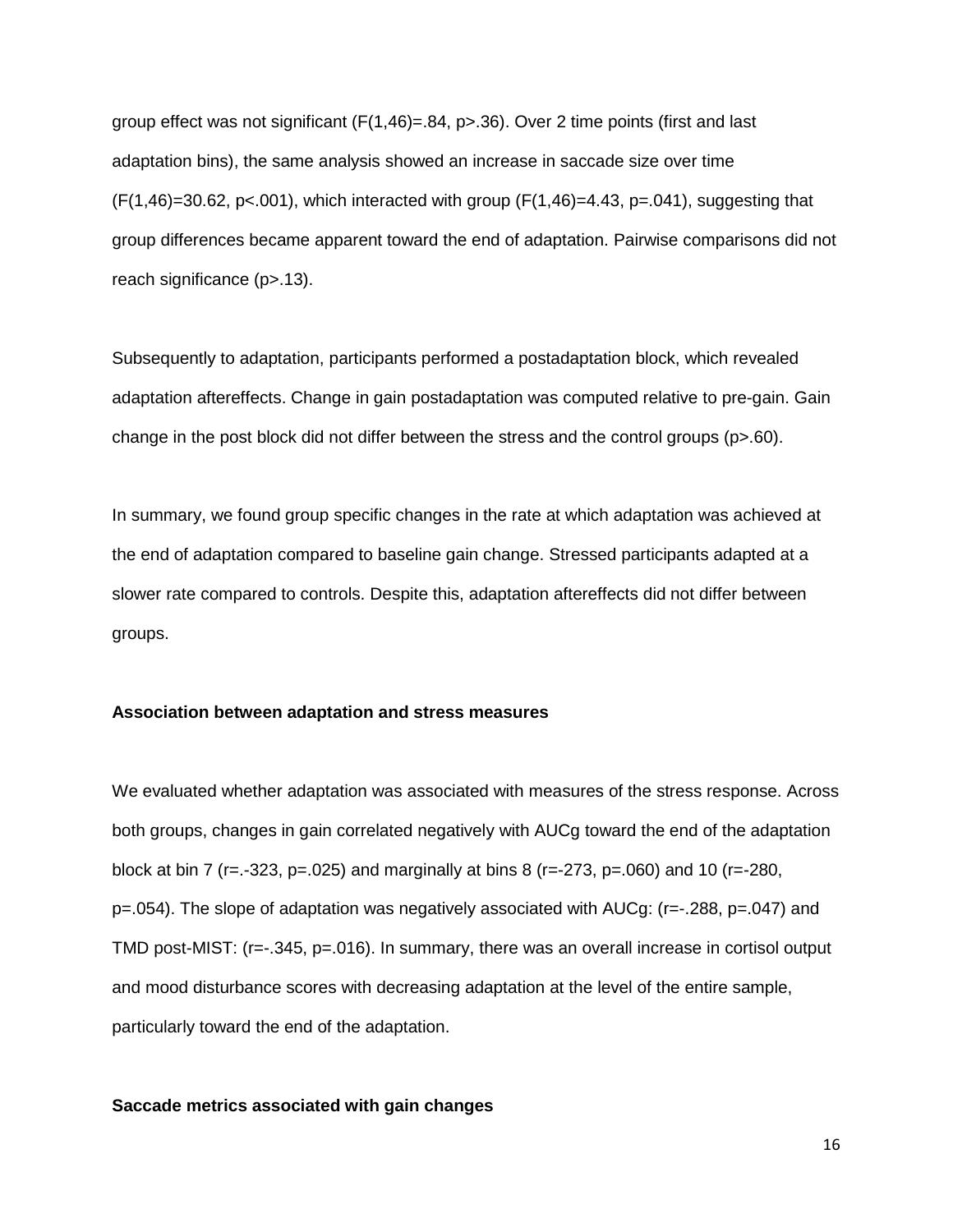Changes in duration and velocity were evaluated to establish their contribution to group-specific gain changes. Two-way mixed ANOVA with Group factor and Time reflecting changes over 10 bins, revealed a progressive increase in duration over time  $(F(7,321)=8.68, p < 0.001)$  and a significant interaction between time and group (F(7,321)=2.33, p= .025). Follow-up comparisons showed that saccade duration changes were larger in controls compared to the stress group at bins 7 (p=.045) and 10 (p=.015), matching the results of the gain changes. A two-way ANOVA with Group factor and Time (10 levels) performed on velocity changes yielded non-significant effects (all F<1.67, p>.14). Duration and velocity postadaptation aftereffects did not differ between groups (p>.10). In summary, changes in duration, but not velocity metrics contributed to adaptation and these changes in duration, similarly to the gain, were affected by the stressor task.

### **Cortisol responders and non-responders**

Individual differences in stress reactivity following MIST-stress have been reported (e.g. (Wolf et al., 2012; Wolf et al., 2009). Despite the small sample size, a separate analysis was conducted to acknowledge these potential individual differences and provide further evidence in support of the association between AUCg and adaptation. Previous approaches defined responders and non-responders based on the upper and lower percentiles of the cortisol levels, thus eliminating bias associated with a median split (Kunz-Ebrecht et al., 2003). Consequently, for the current stress group, we characterized responders and non-responders as the top and bottom 30% AUCg cortisol values, respectively (N=7 in each group). Total cortisol output was significantly different between controls, responders and non-responders (one-way ANOVA: F(2,34)=25.76, p<.001), where top responders demonstrated significantly higher cortisol levels compared to non-responders (t(12)=13.36, p<.001) and controls (t(26)=9.09, p<.001).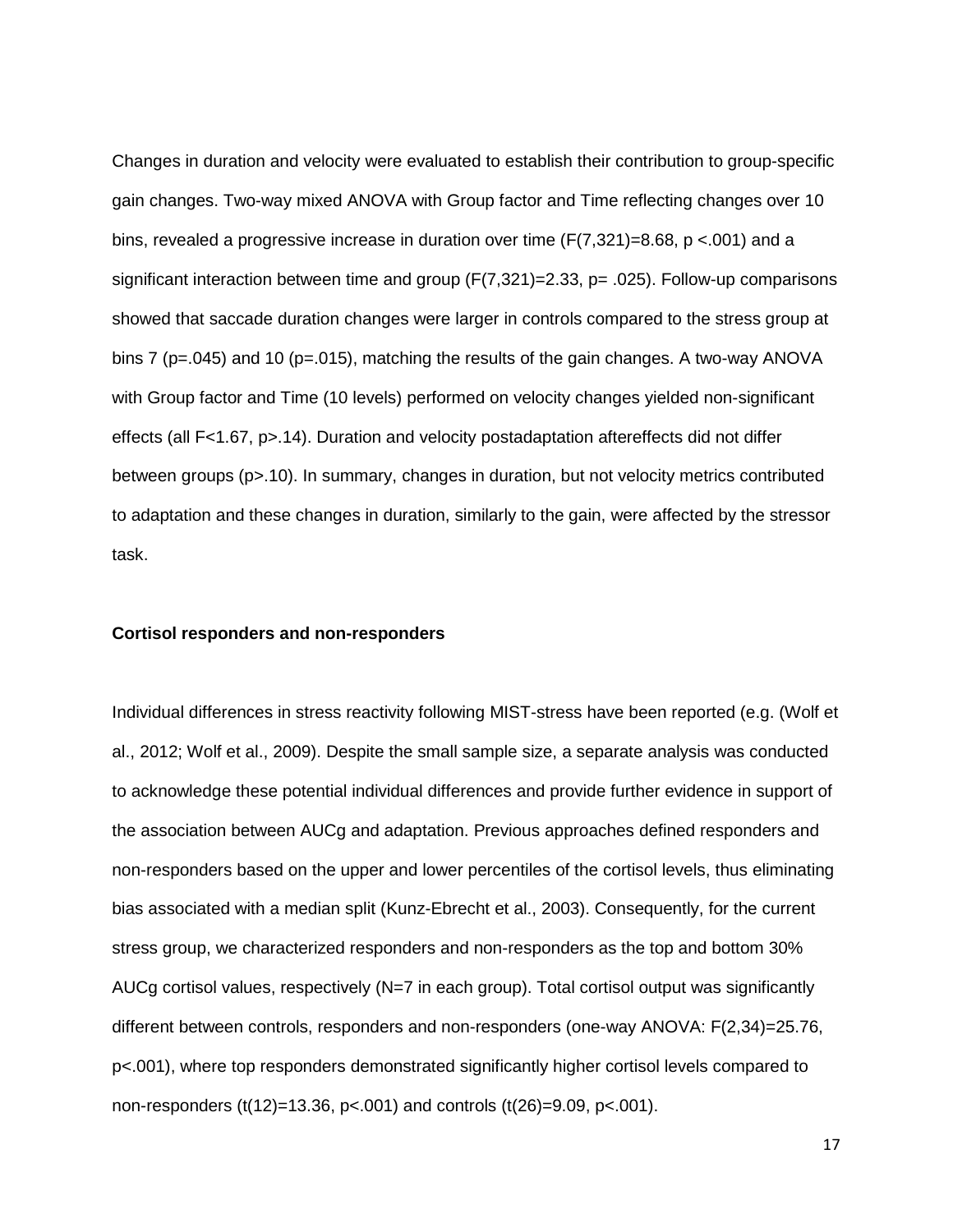For the saccadic adaptation data, results showed that adaptation slopes were different between the 3 groups (one-way ANOVA: F(2,34)=4.61, p=.017). Control participants showed steeper learning rates compared to top cortisol responders (p<.001). Other comparisons were not significant. Further, we evaluated group differences at specific adaptation time points. A twoway mixed ANOVA with Group factor (controls, responders, non-responders) and Time (10 bins) demonstrated an overall progressive increase in gain change in all groups (F(4,151)=4.40, p<.001). There was a significant interaction between time and group (F(9,151)=2.0, p=.043), followed by planned comparisons on bins 7-10 (end of the adaptation blocks). Gain changes were significantly smaller for top cortisol responders compared to controls at bins 7 ( $p=.005$ ), 8  $(p=.032)$  and 10 (p=.020), as well as compared to non-responders at bin 7 (p=.032) (Figure 5). Aftereffects did not differ between groups (one-way ANOVA: F(2,34)=.83, p>.44).

Finally, across groups, AUCg correlated negatively with gain change values at bin 7 (r=-.407,  $p=0.012$ ), bin 8 (r=-.337,  $p=0.041$ ), and bin 10 (r=-.351,  $p=0.033$ ), as well as with the adaptation slope (r=-.404, p=.013). Group-specific correlations were not significant (p>.09).

In summary, results suggest slower rates of learning in participants with the highest total cortisol output compared to non-responses and controls, particularly toward the end of adaptation. These results are consistent with the negative associations identified between AUCg and adaptation.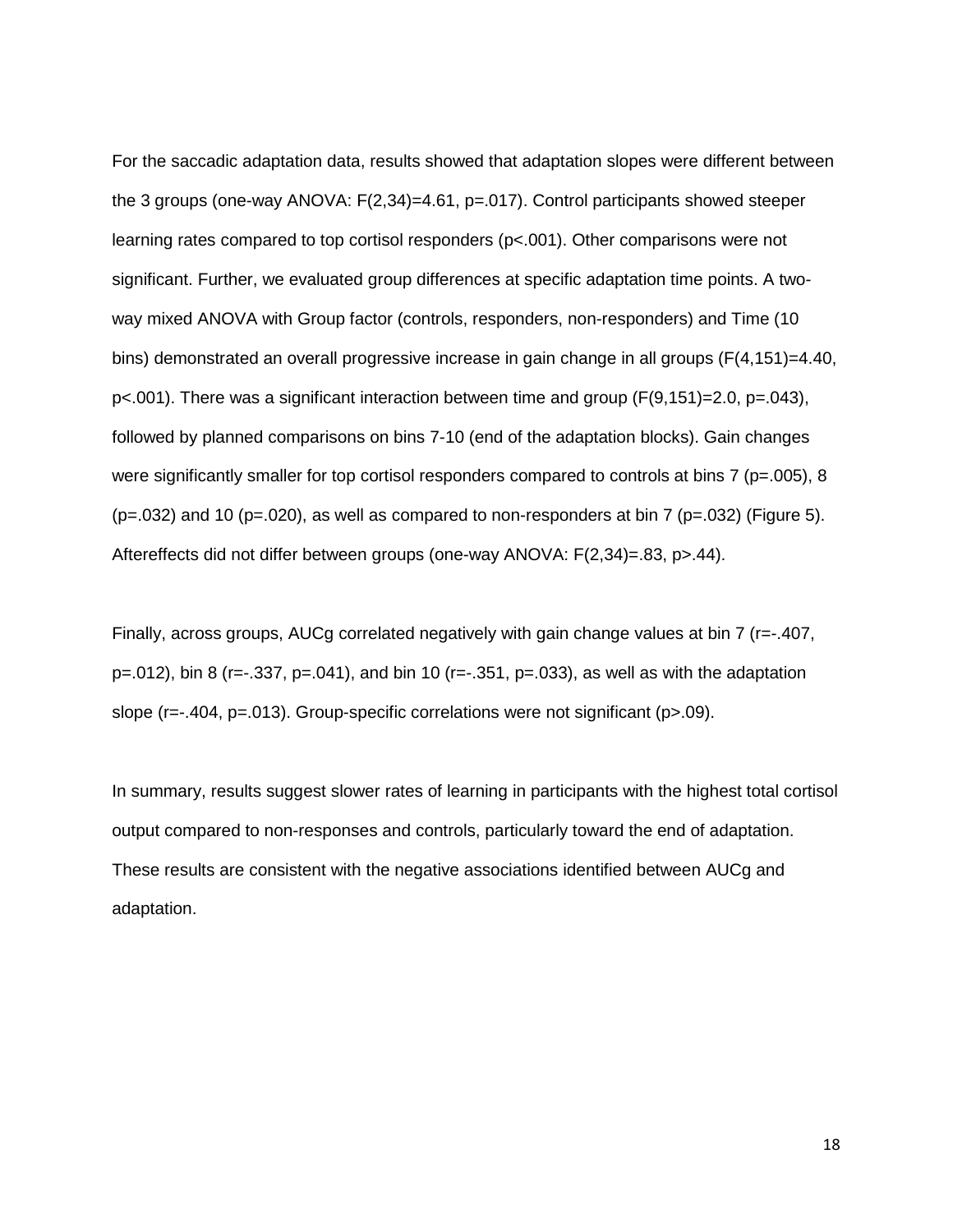## **Discussion**

This experiment assessed how acute experimentally induced psychosocial stress impacted upon saccadic adaptation, a putative task of cerebellar functioning. For participants in the stress group, the MIST stress manipulation was successful in maintaining a higher level of stress compared to controls, both subjectively, through mood changes, and physiologically, through greater cortisol output in the whole group. Although, both groups showed adaptation, stress modulated the rate at which adaptation was achieved. This effect became apparent toward the end of the adaptation and it was stronger in participants who demonstrated enhanced sensitivity to the stress manipulation, as indicated by the total cortisol output. Although saccadic adaptation has been used previously in different psychiatric populations (Coesmans et al., 2014; Connolly et al., 2016; Mosconi et al., 2013), it is unclear in these studies whether performance differences are due to antecedents, concomitants or consequences of the disorder or medication effects. This study is the first to demonstrate that saccadic adaptation in healthy individuals is reduced following an experimental stress induction and that this adaptation level correlated with cortisol output.

In the present study, we find that control participants adapted quicker than stressed subjects, but exhibited similar aftereffects. There is robust evidence suggesting that behaviour during adaptation may be supported by two processes: one that adapts quickly from error but has only transient aftereffects, and one that demonstrates slow adaptation rates but has stronger retention (Smith, Ghazizadeh, & Shadmehr, 2006). Our present results could suggest that the fast process might have supported a quick adaptation in the control group, while this fast process may have been inhibited by stress, leading the stressed group to adapt at a slower pace. However, because the control group's adaptation mostly relied on the fast process, there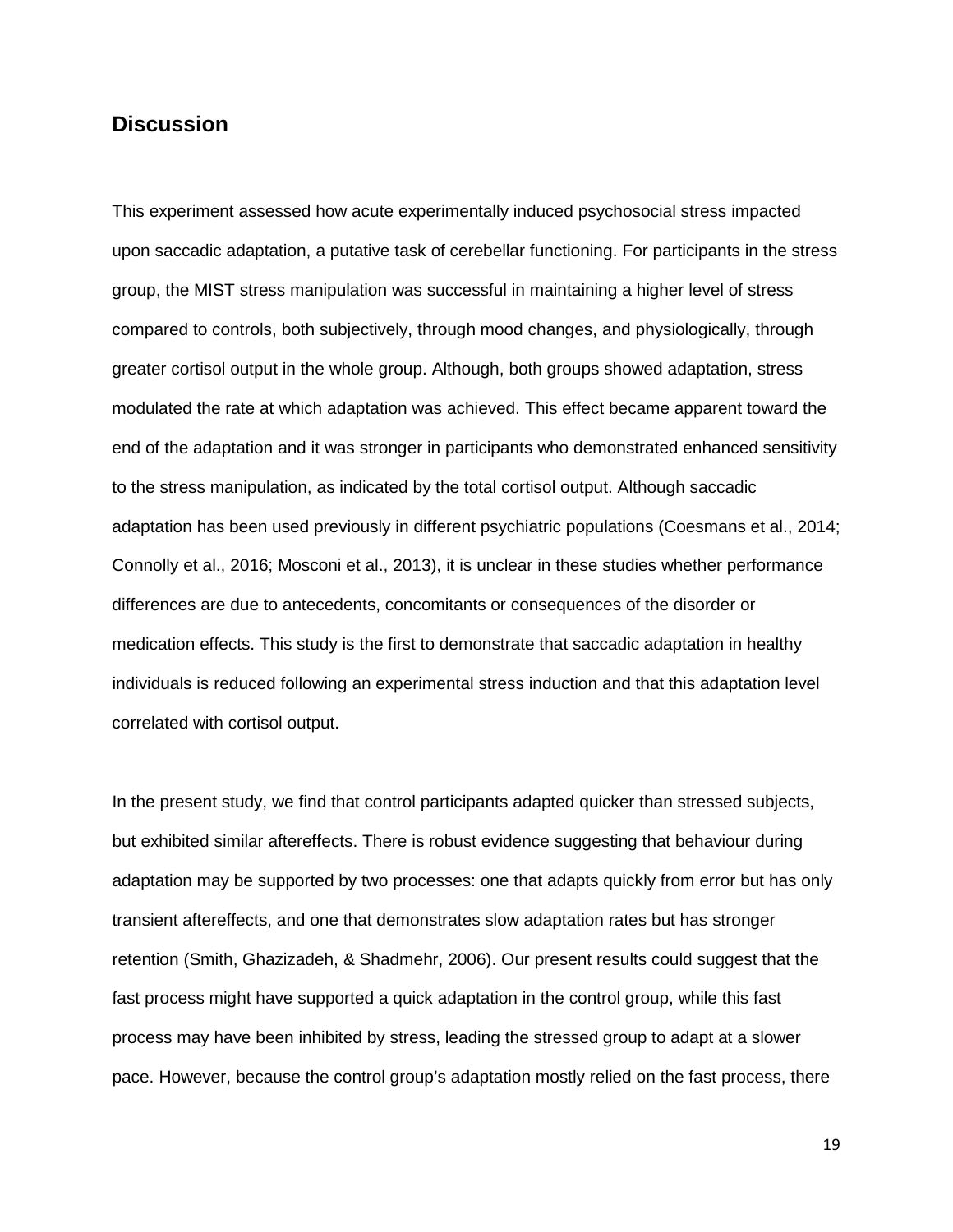was more forgetting in this group. Conversely, the stressed group relied more on a slow process, and then the little amount of adaptation acquired was strongly retained. This would then explain the similar amount of adaptation retention in the two groups. Note that this explanation is tentative and that further studies with design such as the ones used in the studies by Xu-Wilson et al (2009) or Ethier et al, (2008) would be appropriate to test this hypothesis. Furthermore, it is interesting to note that patients with cerebellar lesions indeed lack the fast process of saccadic adaptation (Xu-Wilson et al., 2009) and mostly rely on the slow one, as we are proposing here for the stress group.

This is the first direct evidence that stress affects saccadic adaptation and therefore cerebellar functioning, potentially via an increase in glucocorticoid signalling. Although the neurobiological mechanisms underlying these effects remains to be clearly identified, we would like to speculate based on the previous literature. A recent meta-analysis investigating the neural correlates of psychosocial compared to physiological stressors (Kogler et al., 2015) appears relevant. Although both stressors induce endocrine responses and activated overlapping (inferior frontal gyrus and insula) brain structures, it appears that there are differences between these stressor types, in that psychosocial stress was specifically associated with a deactivation in the ventral striatum. Due to the anatomical connections between the basal ganglia and cerebellum (Bostan et al., 2013), such suppression of ventral striatum activity following psychosocial stress may inhibit cerebellar activity, and the computations involved in performing the saccade adaptation task (e.g. updating the internal model and learning from feedback). This interpretation is supported by recent work showing that the cerebellum computes expectations of reward (Wagner et al., 2017) and that reward processes can affect motor learning (Nikooyan and Ahmed, 2015) including saccadic adaptation (Kojima and Soetedjo, 2017; Meermeier et al., 2017). More research is needed to ascertain whether other forms of aversive or non-rewarding stimuli also reduce saccadic adaptation. Prior animal work has demonstrated that cortisol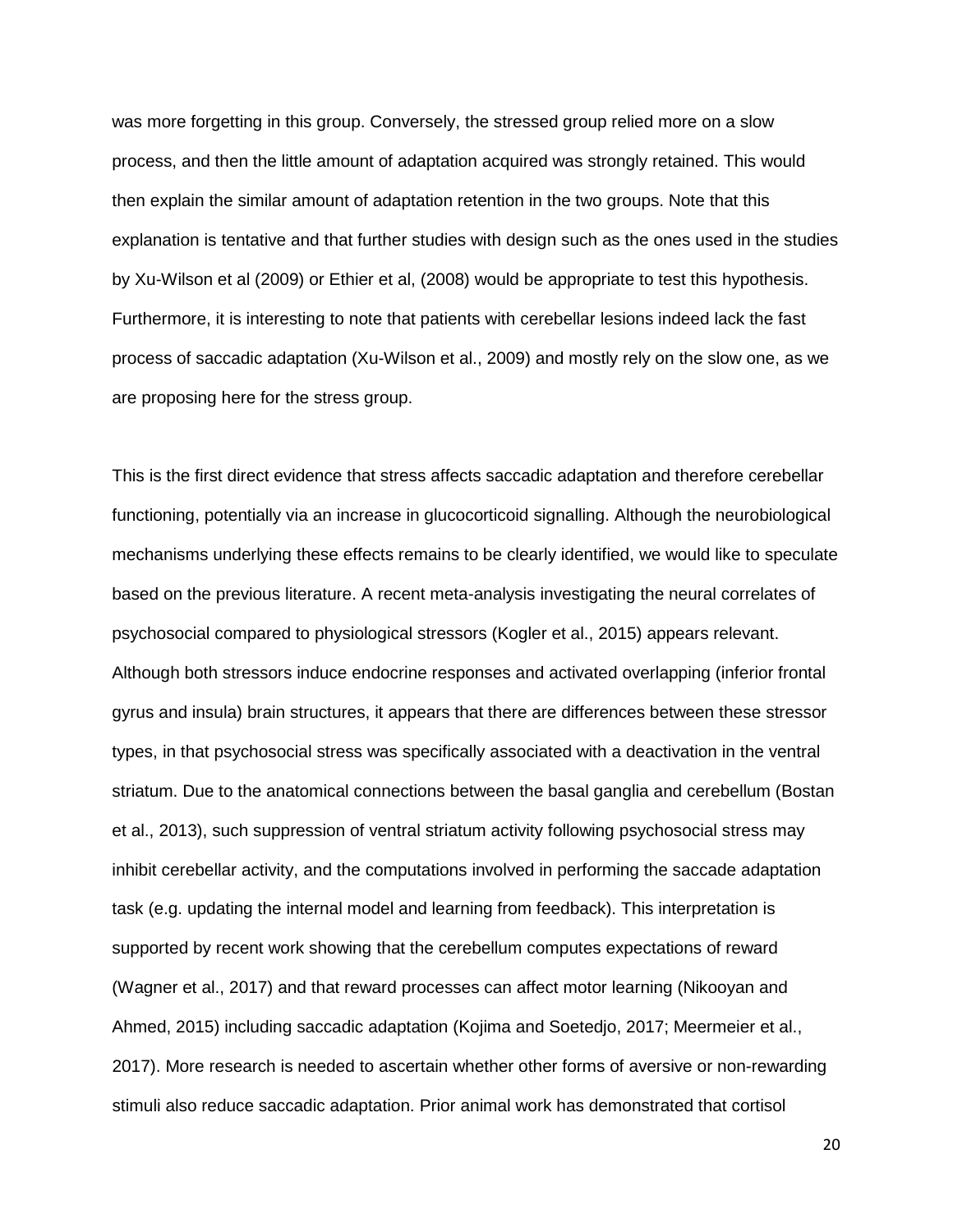administration reduces synaptic plasticity in the hippocampus (Maggio and Segal, 2012) and it would be important to establish how cortisol administration affects cerebellar-dependent saccadic adaptation.

The study acknowledges a number of limitations. There have been several reports of gender differences in terms of stress-induced susceptibility to learning (e.g. (Merz et al., 2013) but the current sample size lacked the power to detect such effects. Furthermore, the study included females taking hormonal contraceptives, who were either in the luteal or the follicular phases of their cycles, while it has been established that neuroendocrine responses to stress are modulated by sex hormones (Duchesne and Pruessner, 2013). Finally, approximately an hour of waiting should be allowed before collection of endocrine responses in order to yield an unbiased baseline value (Dickerson and Kemeny, 2004), which did not happen in the current study due to time constraints.

Considering these limitations, the study should be considered as demonstrating 'proof-ofprinciple' results on the potential modulating effects of psychosocial stress on cerebellardependent saccadic adaption. However, it is important to generalise this research beyond the present study. Future research should evaluate whether stress might determine the same directional effect on learning in other sensory-motor domains, not necessarily associated with midline cerebellar regions, such as reaching, walking or balancing (Bastian, 2011). Finally, further studies are needed in clinical or vulnerable groups with prior stress exposure e.g. (Walsh et al., 2014) shown to have reduced cerebellar volume, in order to understand whether reduced saccadic adaptation is also present, despite no current stressor.

As reported above, prior reviews describing neurocognitive models of stress have focused on limbic-regions and impairment on more declarative forms of memory (Lupien et al., 2009; Peters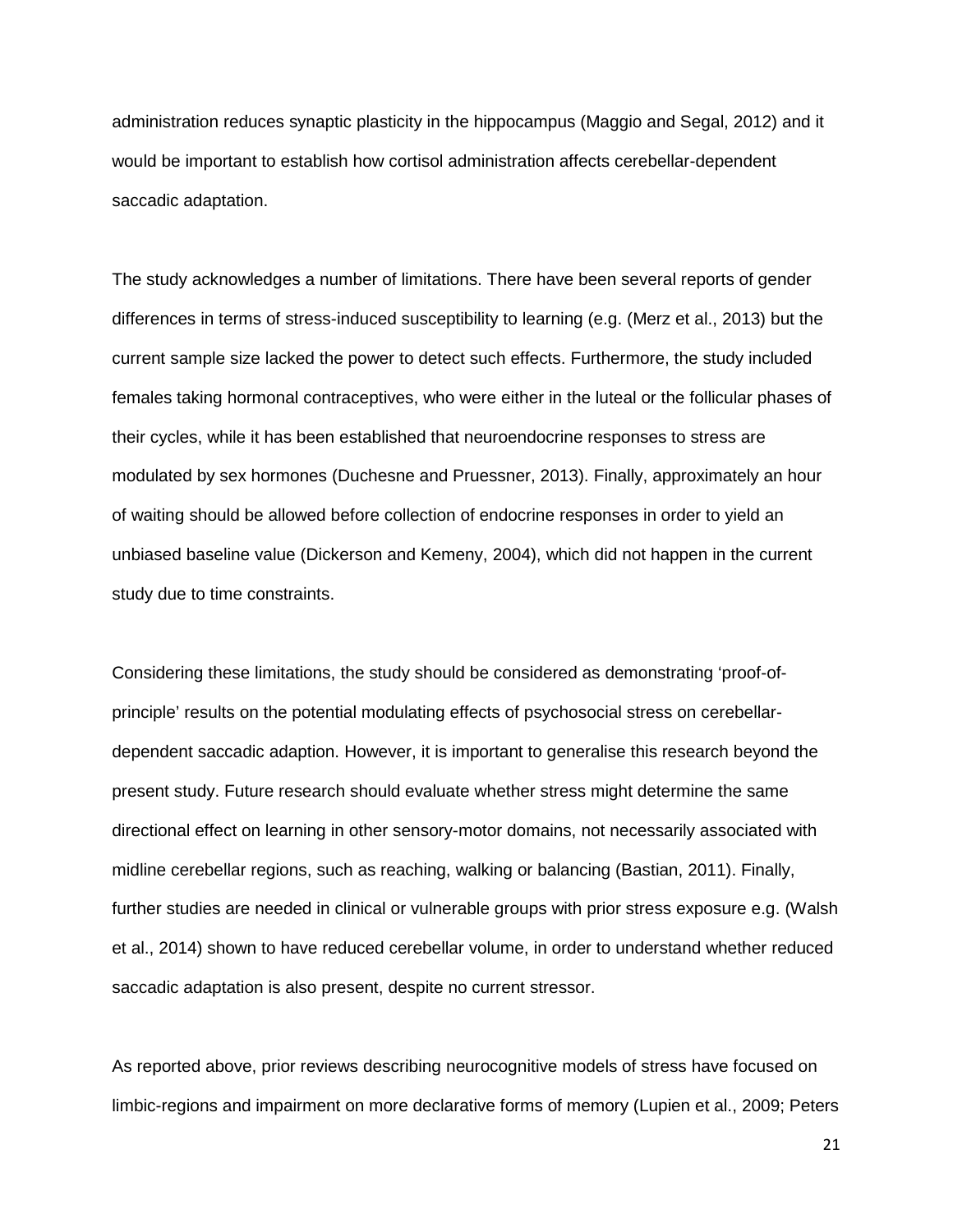et al., 2017). This earlier work might imply stress negatively affects all aspects of task performance. Recent work has suggested that not all brain memory systems are negatively affected by stress, but rather have discussed a trade-off between hippocampal and striatal memory systems under stress conditions (Goldfarb and Phelps, 2017; Schwabe and Wolf, 2013). Nevertheless, it is still unknown how cerebellar-memory systems are affected by stress. In a general sense at the level of the organism, it is arguably adaptive for organisms to suspend learning when the world is stressful i.e. uncertain or ambiguous (Koolhaas et al., 2011; Schwabe et al., 2010) as learning is metabolically costly and resources need to be conserved (Peters et al., 2017). To relate this to the cerebellum, theoretical models of cerebellar functioning state that the cerebellum generates and updates internal sensory-motor predictive models of 'what usually happens' in order to aid preparation for action (Ito, 2008; Sokolov et al., 2017). Based on our data we propose that under stress, the updating of cerebellar-internal models is inhibited, either directly via glucocorticoid signalling, or indirectly via the basal ganglia (see above). Future work needs to examine further the consequences on brain function and behaviour of such an inhibition effect. If occurring at vulnerable points in development, this inhibition could impair the growth and maturation of cerebellar structures as previously reported (De Bellis and Kuchibhatla, 2006; Walsh et al., 2014). However, more research studies are necessary to develop this hypothesis.

In conclusion, we show that a prior psychosocial stressor modulates the cerebellar-dependent saccadic adaptation and the degree of stress experienced, as indexed by cortisol, which in turn is associated with the degree of saccadic adaptation. This work will advance evidence-based knowledge and the further elaboration of models needed to understand the neural circuitry and associated neurocognitive mechanisms underlying stress-related psychiatric disorders. Such knowledge can then be applied to develop theoretically driven and mechanistic, treatment and prevention strategies for stress-related disorders.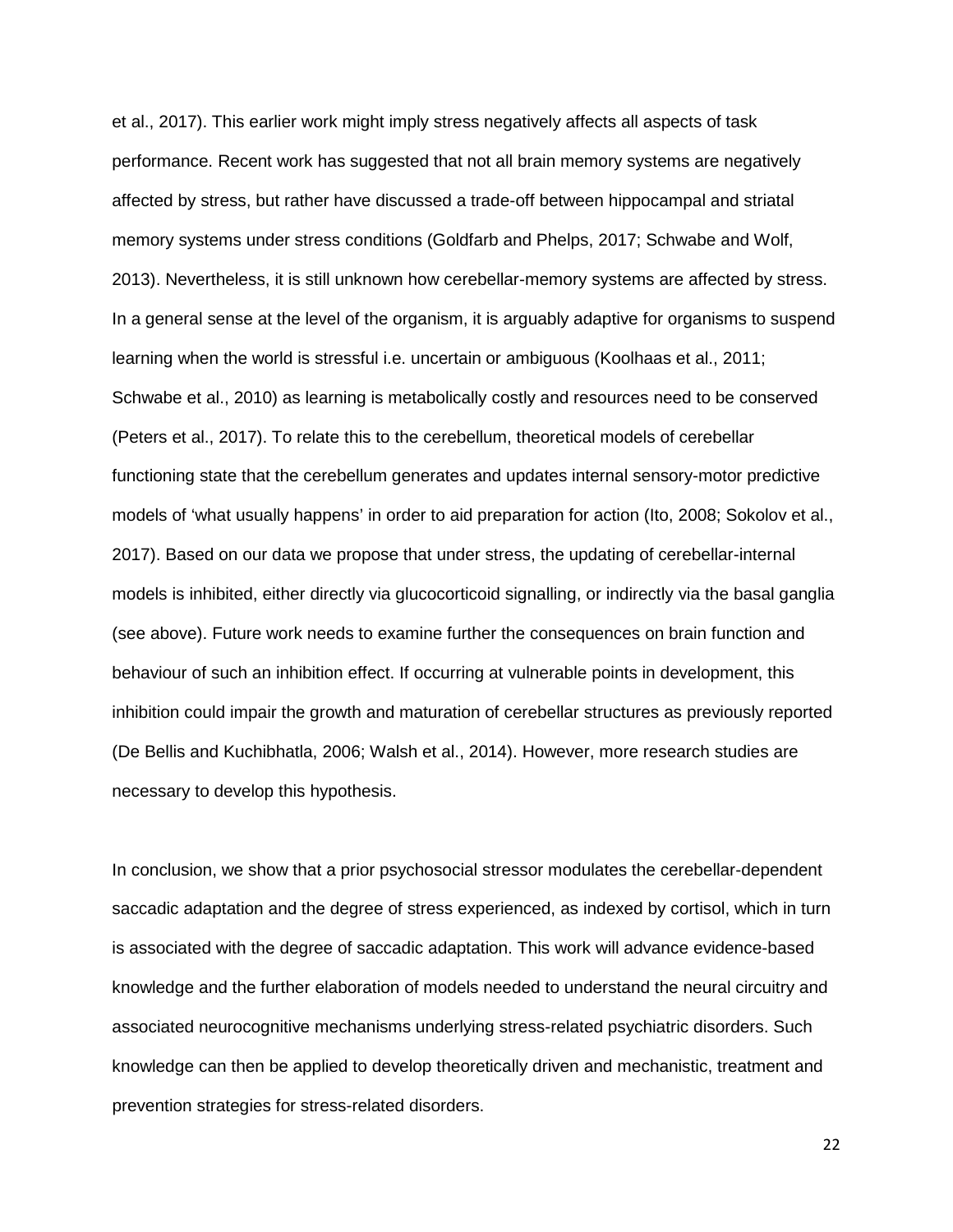# **Acknowledgments**

We wish to thank the following: Professor Jens Pruessner at McGill University for his guidance in study design, MIST administration and helpful comments on the manuscript; Dr Denis Pélisson at the Lyon Neuroscience Research Centre for his comments on the manuscript; Professor Garry John and Dr Nicholas McCardle at the Norfolk and Norwich Hospital for helpful assistance with cortisol analyses. Finally, we are grateful to the technical and administrative staff at the Biomedical Research Centre and at the School of Psychology, University of East Anglia, who facilitated our work with biological samples and eye-movement data collection.

# **Financial Disclosures**

All authors report no biomedical financial interests or potential conflicts of interest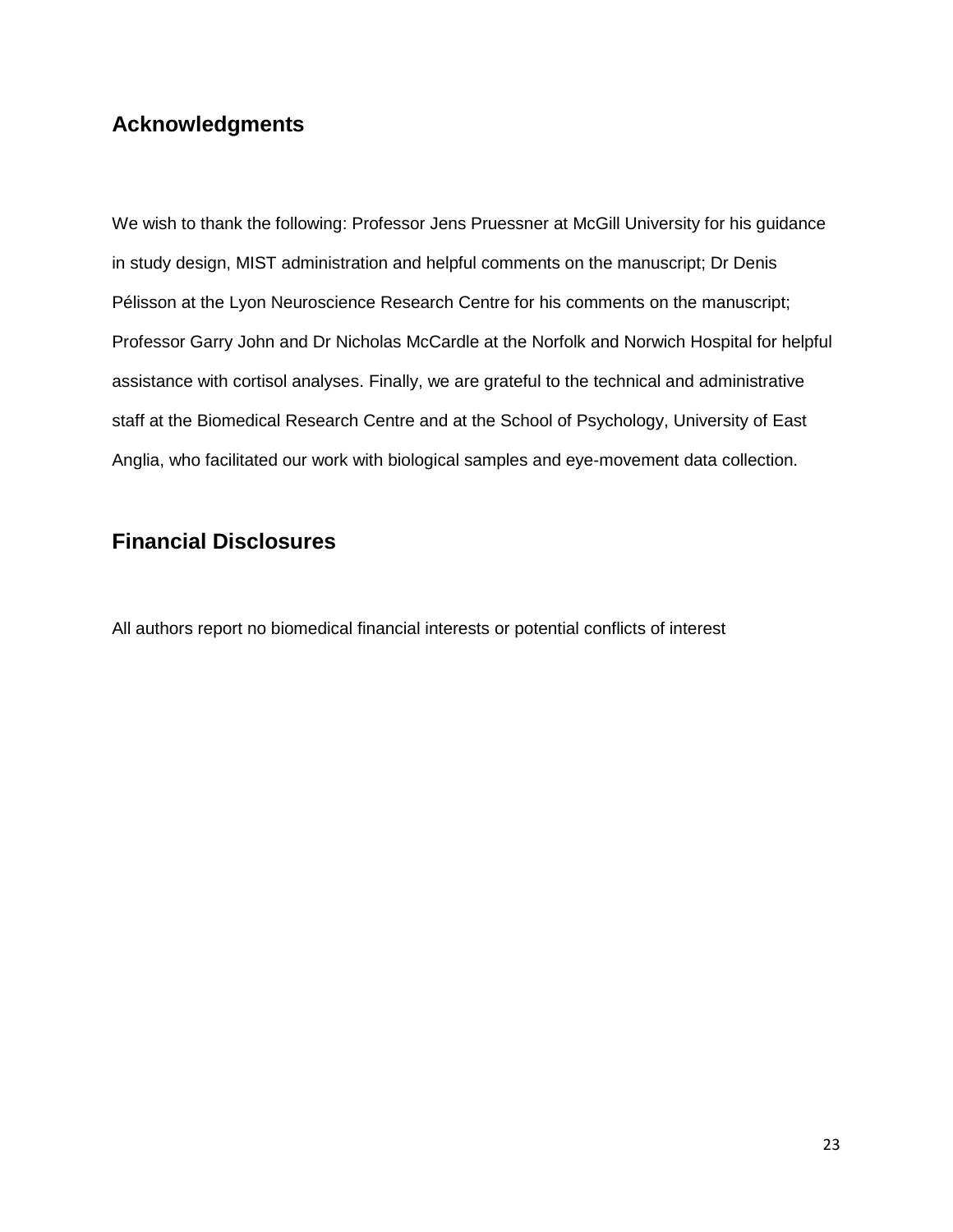## **References**

Adamaszek, M., D'Agata, F., Ferrucci, R., Habas, C., Keulen, S., Kirkby, K.C., Leggio, M., Marien, P., Molinari, M., Moulton, E., Orsi, L., Van Overwalle, F., Papadelis, C., Priori, A., Sacchetti, B., Schutter, D.J., Styliadis, C., Verhoeven, J., 2017. Consensus Paper: Cerebellum and Emotion. Cerebellum 16, 552-576.

Andrews, J., D'Aguiar, C., Pruessner, J.C., 2012. The combined dexamethasone/TSST paradigm--a new method for psychoneuroendocrinology. PLoS One 7, e38994.

Barash, S., Melikyan, A., Sivakov, A., Zhang, M., Glickstein, M., Thier, P., 1999. Saccadic dysmetria and adaptation after lesions of the cerebellar cortex. J Neurosci 19, 10931-10939.

Bastian, A.J., 2011. Moving, sensing and learning with cerebellar damage. Curr Opin Neurobiol 21, 596-601.

Bostan, A.C., Dum, R.P., Strick, P.L., 2013. Cerebellar networks with the cerebral cortex and basal ganglia. Trends Cogn Sci 17, 241-254.

Bridgeman, B., Van der Heijden, A.H.C., Velichkovsky, B.M., 2010. A theory of visual stability across saccadic eye movements. Behavioral and Brain Sciences 17, 247.

Coesmans, M., Roder, C.H., Smit, A.E., Koekkoek, S.K., De Zeeuw, C.I., Frens, M.A., van der Geest, J.N., 2014. Cerebellar motor learning deficits in medicated and medication-free men with recent-onset schizophrenia. J Psychiatry Neurosci 39, E3-11.

Connolly, A.J., Rinehart, N.J., Fielding, J., 2016. Saccade adaptation in young people diagnosed with Attention Deficit Hyperactivity Disorder Combined Type. Neuroscience 333, 27- 34.

Critchley, H.D., Corfield, D.R., Chandler, M.P., Mathias, C.J., Dolan, R.J., 2000. Cerebral correlates of autonomic cardiovascular arousal: a functional neuroimaging investigation in humans. J Physiol 523 Pt 1, 259-270.

Damasio, A.R., Grabowski, T.J., Bechara, A., Damasio, H., Ponto, L.L., Parvizi, J., Hichwa, R.D., 2000. Subcortical and cortical brain activity during the feeling of self-generated emotions. Nat Neurosci 3, 1049-1056.

De Bellis, M.D., Kuchibhatla, M., 2006. Cerebellar volumes in pediatric maltreatment-related posttraumatic stress disorder. Biol Psychiatry 60, 697-703.

De Quervain, D.J.F., Henke, K., Aerni, A., Treyer, V., McGaugh, J.L., Berthold, T., Nitsch, R.M., Buck, A., Roozendaal, B., Hock, C., 2003. Glucocorticoid-induced impairment of declarative memory retrieval is associated with reduced blood flow in the medial temporal lobe. European Journal of Neuroscience 17, 1296-1302.

Dedovic, K., Renwick, R., Mahani, N.K., Engert, V., Lupien, S.J., Pruessner, J.C., 2005. The Montreal Imaging Stress Task: using functional imaging to investigate the effects of perceiving and processing psychosocial stress in the human brain. J Psychiatry Neurosci 30, 319-325.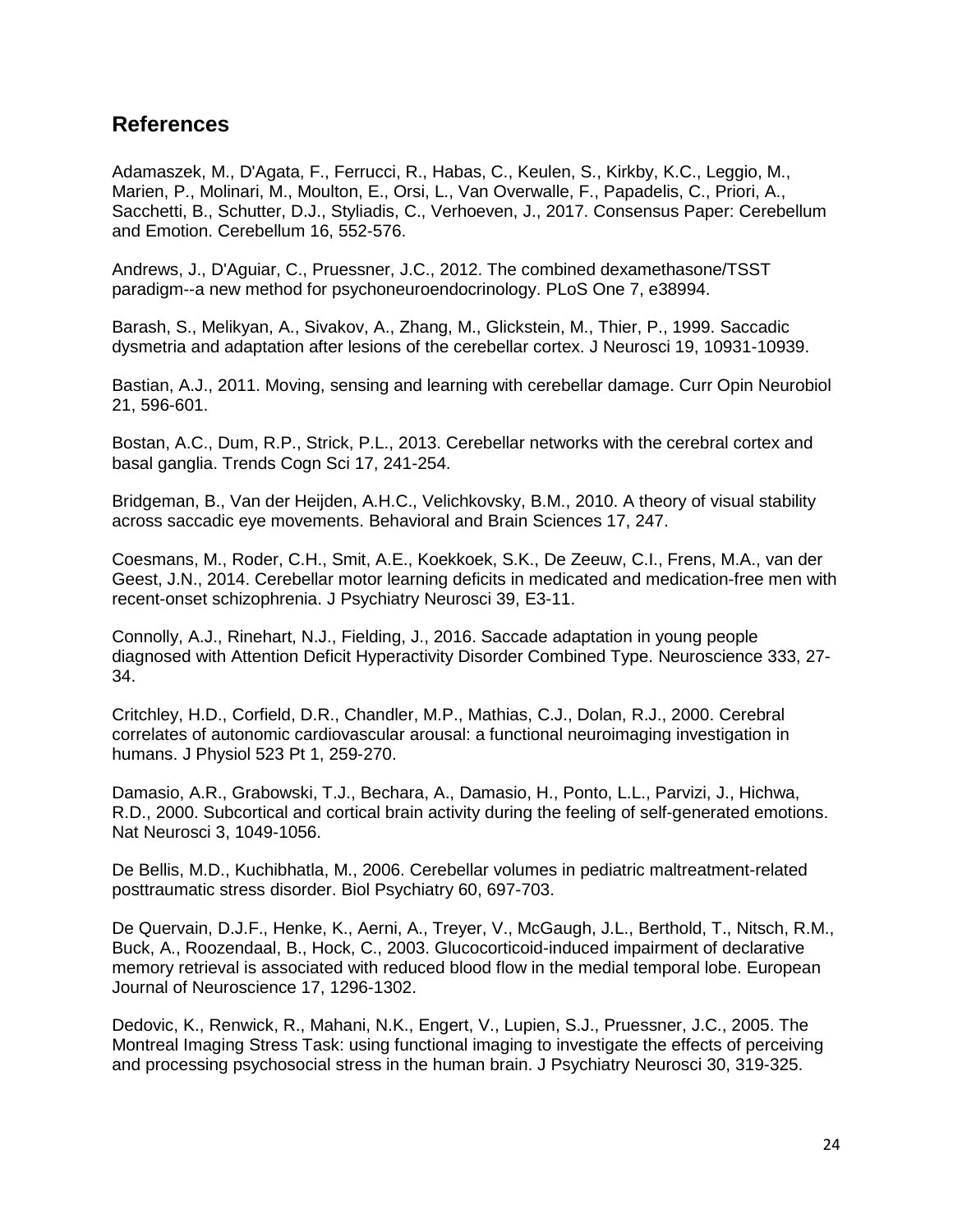Dedovic, K., Rexroth, M., Wolff, E., Duchesne, A., Scherling, C., Beaudry, T., Lue, S.D., Lord, C., Engert, V., Pruessner, J.C., 2009. Neural correlates of processing stressful information: an event-related fMRI study. Brain Res 1293, 49-60.

Desmurget, M., Pelisson, D., Urquizar, C., Prablanc, C., Alexander, G.E., Grafton, S.T., 1998. Functional anatomy of saccadic adaptation in humans. Nat Neurosci 1, 524-528.

Dickerson, S.S., Kemeny, M.E., 2004. Acute stressors and cortisol responses: a theoretical integration and synthesis of laboratory research. Psychological bulletin 130, 355-391.

Duchesne, A., Pruessner, J.C., 2013. Association between subjective and cortisol stress response depends on the menstrual cycle phase. Psychoneuroendocrinology 38, 3155-3159.

Duncko, R., Cornwell, B., Cui, L., Merikangas, K.R., Grillon, C., 2007. Acute exposure to stress improves performance in trace eyeblink conditioning and spatial learning tasks in healthy men. Learning & memory 14, 329-335.

Engert, V., Efanov, S.I., Dedovic, K., Duchesne, A., Dagher, A., Pruessner, J.C., 2010. Perceived early-life maternal care and the cortisol response to repeated psychosocial stress. J Psychiatry Neurosci 35, 370-377.

Fu, C.H., Williams, S.C., Cleare, A.J., Brammer, M.J., Walsh, N.D., Kim, J., Andrew, C.M., Pich, E.M., Williams, P.M., Reed, L.J., Mitterschiffthaler, M.T., Suckling, J., Bullmore, E.T., 2004. Attenuation of the neural response to sad faces in major depression by antidepressant treatment: a prospective, event-related functional magnetic resonance imaging study. Arch Gen Psychiatry 61, 877-889.

Garcia-Banda, G., Chellew, K., Fornes, J., Perez, G., Servera, M., Evans, P., 2014. Neuroticism and cortisol: pinning down an expected effect. Int J Psychophysiol 91, 132-138.

Garg, S., Sinha, V.K., Tikka, S.K., Mishra, P., Goyal, N., 2016. The efficacy of cerebellar vermal deep high frequency (theta range) repetitive transcranial magnetic stimulation (rTMS) in schizophrenia: A randomized rater blind-sham controlled study. Psychiatry Res 243, 413-420.

Gerardin, P., Miquee, A., Urquizar, C., Pelisson, D., 2012. Functional activation of the cerebral cortex related to sensorimotor adaptation of reactive and voluntary saccades. Neuroimage 61, 1100-1112.

Goldfarb, E.V., Phelps, E.A., 2017. Stress and the trade-off between hippocampal and striatal memory. Current Opinion in Behavioral Sciences 14, 47-53.

Ito, M., 2008. Control of mental activities by internal models in the cerebellum. Nat Rev Neurosci 9, 304-313.

Jenkinson, N., Miall, R.C., 2010. Disruption of saccadic adaptation with repetitive transcranial magnetic stimulation of the posterior cerebellum in humans. Cerebellum 9, 548-555.

Jiang, H., Ren, J., He, N.Y., Liu, C., Sun, Y.H., Jian, F.F., Bian, L.G., Shen, J.K., Yan, F.H., Pan, S.J., Sun, Q.F., 2017. Volumetric magnetic resonance imaging analysis in patients with short-term remission of Cushing's disease. Clinical endocrinology.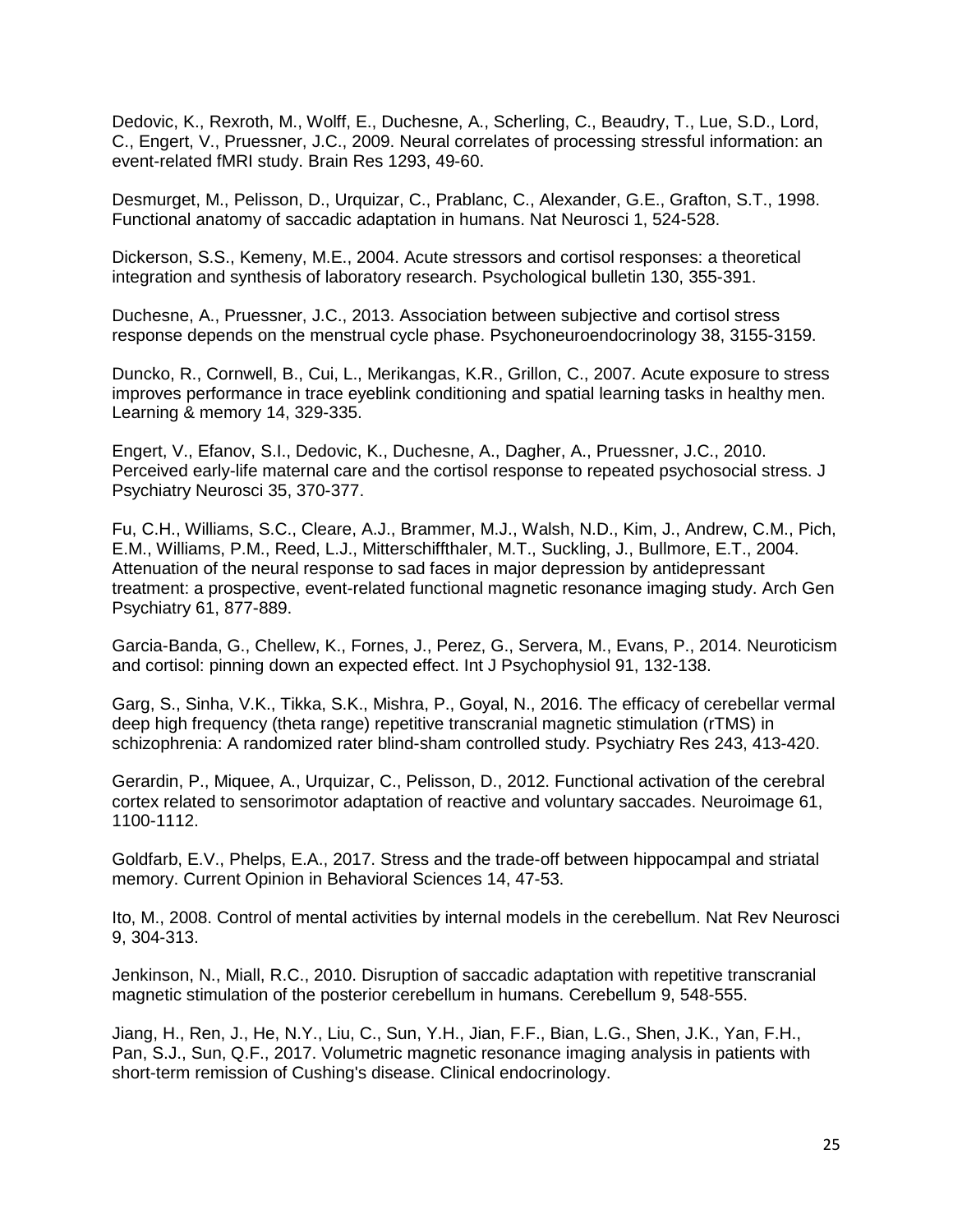John, O.P., Naumann, L.P., Soto, C.J., 2008. Paradigm shift to the integrative big five trait taxonomy: History, measurement, and conceptual issues, in: John, O.P., Robins, R.W., Pervin, L.A. (Eds.), Handbook of personality: Theory and research. Guilford Press, New York, pp. 114- 158.

Juster, R.P., Bizik, G., Picard, M., Arsenault-Lapierre, G., Sindi, S., Trepanier, L., Marin, M.F., Wan, N., Sekerovic, Z., Lord, C., Fiocco, A.J., Plusquellec, P., McEwen, B.S., Lupien, S.J., 2011. A transdisciplinary perspective of chronic stress in relation to psychopathology throughout life span development. Development and psychopathology 23, 725-776.

Kogler, L., Muller, V.I., Chang, A., Eickhoff, S.B., Fox, P.T., Gur, R.C., Derntl, B., 2015. Psychosocial versus physiological stress - Meta-analyses on deactivations and activations of the neural correlates of stress reactions. Neuroimage 119, 235-251.

Kojima, Y., Soetedjo, R., 2017. Selective reward affects the rate of saccade adaptation. Neuroscience 355, 113-125.

Koolhaas, J.M., Bartolomucci, A., Buwalda, B., de Boer, S.F., Flugge, G., Korte, S.M., Meerlo, P., Murison, R., Olivier, B., Palanza, P., Richter-Levin, G., Sgoifo, A., Steimer, T., Stiedl, O., van Dijk, G., Wohr, M., Fuchs, E., 2011. Stress revisited: a critical evaluation of the stress concept. Neuroscience and biobehavioral reviews 35, 1291-1301.

Kuhlmann, S., Piel, M., Wolf, O.T., 2005. Impaired memory retrieval after psychosocial stress in healthy young men. J Neurosci 25, 2977-2982.

Kunz-Ebrecht, S.R., Mohamed-Ali, V., Feldman, P.J., Kirschbaum, C., Steptoe, A., 2003. Cortisol responses to mild psychological stress are inversely associated with proinflammatory cytokines. Brain Behav. Immun. 17, 373-383.

Lupien, S.J., McEwen, B.S., Gunnar, M.R., Heim, C., 2009. Effects of stress throughout the lifespan on the brain, behaviour and cognition. Nat Rev Neurosci 10, 434-445.

Maggio, N., Segal, M., 2012. Steroid modulation of hippocampal plasticity: switching between cognitive and emotional memories. Front Cell Neurosci 6, 12.

Matin, E., 1974. Saccadic suppression: a review and an analysis. Psychological bulletin 81, 899-917.

McLaughlin, K.A., Sheridan, M.A., Tibu, F., Fox, N.A., Zeanah, C.H., Nelson, C.A., 3rd, 2015. Causal effects of the early caregiving environment on development of stress response systems in children. Proceedings of the National Academy of Sciences of the United States of America 112, 5637-5642.

Mclaughlin, S.C., 1967. Parametric Adjustment in Saccadic Eye Movements. Percept Psychophys 2, 359-362.

McNair, D.M., Lorr, M., Droppelman, L.F., 1971. Profile of mood state manual. Educational and Industrial Testing Service, San Diego (CA).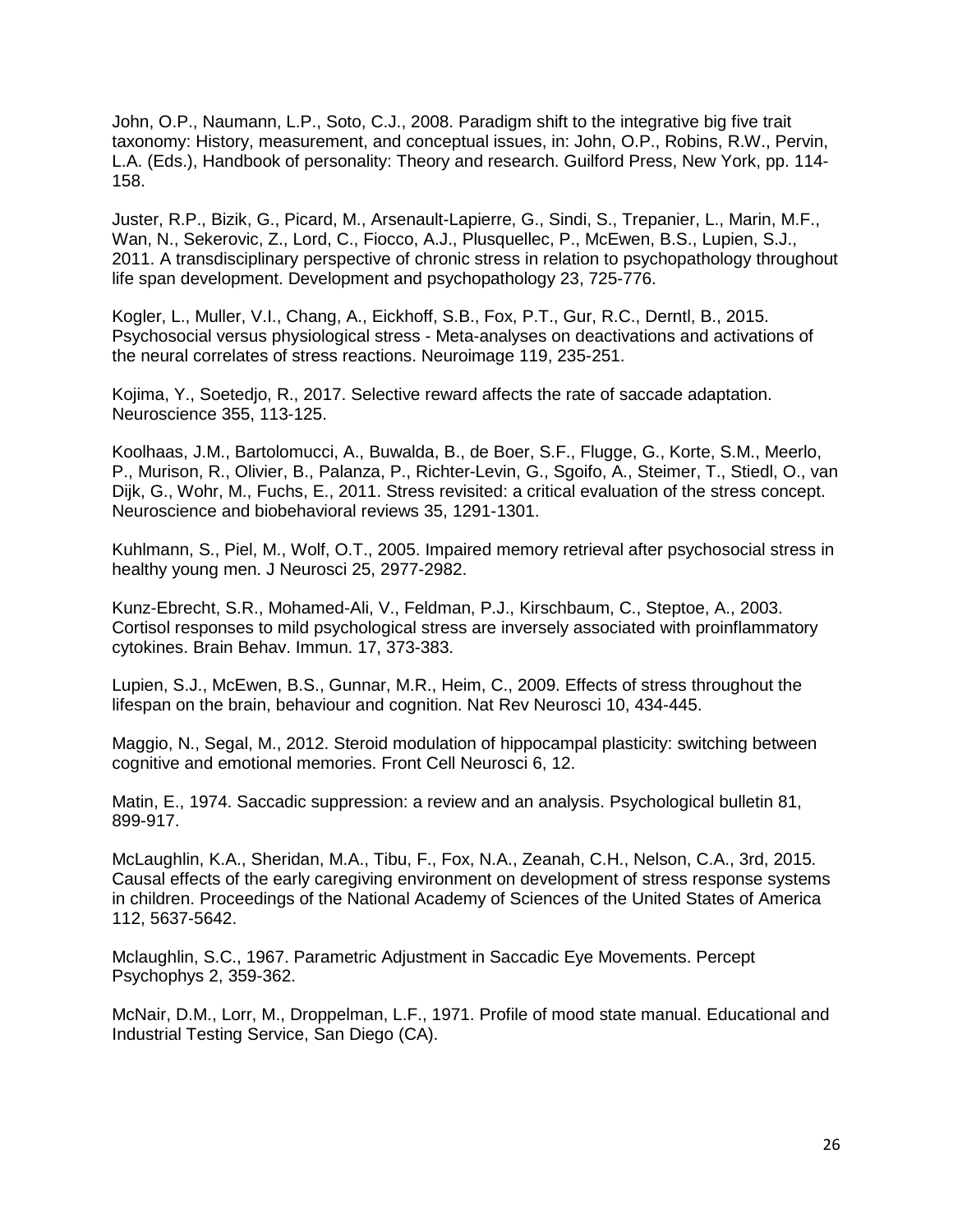McPhillips, M., Jordan-Black, J.A., 2007. The effect of social disadvantage on motor development in young children: a comparative study. Journal of child psychology and psychiatry, and allied disciplines 48, 1214-1222.

Meermeier, A., Gremmler, S., Richert, K., Eckermann, T., Lappe, M., 2017. The reward of seeing: Different types of visual reward and their ability to modify oculomotor learning. J Vis 17, 11.

Merz, C.J., Wolf, O.T., Schweckendiek, J., Klucken, T., Vaitl, D., Stark, R., 2013. Stress differentially affects fear conditioning in men and women. Psychoneuroendocrinology 38, 2529- 2541.

Mikolajczak, M., Roy, E., Luminet, O., Fillee, C., de Timary, P., 2007. The moderating impact of emotional intelligence on free cortisol responses to stress. Psychoneuroendocrinology 32, 1000- 1012.

Mosconi, M.W., Luna, B., Kay-Stacey, M., Nowinski, C.V., Rubin, L.H., Scudder, C., Minshew, N., Sweeney, J.A., 2013. Saccade adaptation abnormalities implicate dysfunction of cerebellardependent learning mechanisms in Autism Spectrum Disorders (ASD). PLoS One 8, e63709.

Nikooyan, A.A., Ahmed, A.A., 2015. Reward feedback accelerates motor learning. Journal of neurophysiology 113, 633-646.

Norman, R.E., Byambaa, M., De, R., Butchart, A., Scott, J., Vos, T., 2012. The long-term health consequences of child physical abuse, emotional abuse, and neglect: a systematic review and meta-analysis. PLoS medicine 9, e1001349.

Oldfield, R.C., 1971. The assessment and analysis of handedness: the Edinburgh inventory. Neuropsychologia 9, 97-113.

Panouilleres, M., Alahyane, N., Urquizar, C., Salemme, R., Nighoghossian, N., Gaymard, B., Tilikete, C., Pelisson, D., 2013. Effects of structural and functional cerebellar lesions on sensorimotor adaptation of saccades. Exp Brain Res 231, 1-11.

Panouilleres, M.T., Miall, R.C., Jenkinson, N., 2015. The role of the posterior cerebellum in saccadic adaptation: a transcranial direct current stimulation study. J Neurosci 35, 5471-5479.

Parker, G., Tupling, H., Brown, L.B., 1979. A Parental Bonding Instrument. British Journal of Medical Psychology 52, 1-10.

Pelisson, D., Alahyane, N., Panouilleres, M., Tilikete, C., 2010. Sensorimotor adaptation of saccadic eye movements. Neuroscience and biobehavioral reviews 34, 1103-1120.

Peters, A., McEwen, B.S., Friston, K., 2017. Uncertainty and stress: Why it causes diseases and how it is mastered by the brain. Progress in neurobiology 156, 164-188.

Phillips, J.R., Hewedi, D.H., Eissa, A.M., Moustafa, A.A., 2015. The cerebellum and psychiatric disorders. Front Public Health 3, 66.

Prsa, M., Thier, P., 2011. The role of the cerebellum in saccadic adaptation as a window into neural mechanisms of motor learning. The European journal of neuroscience 33, 2114-2128.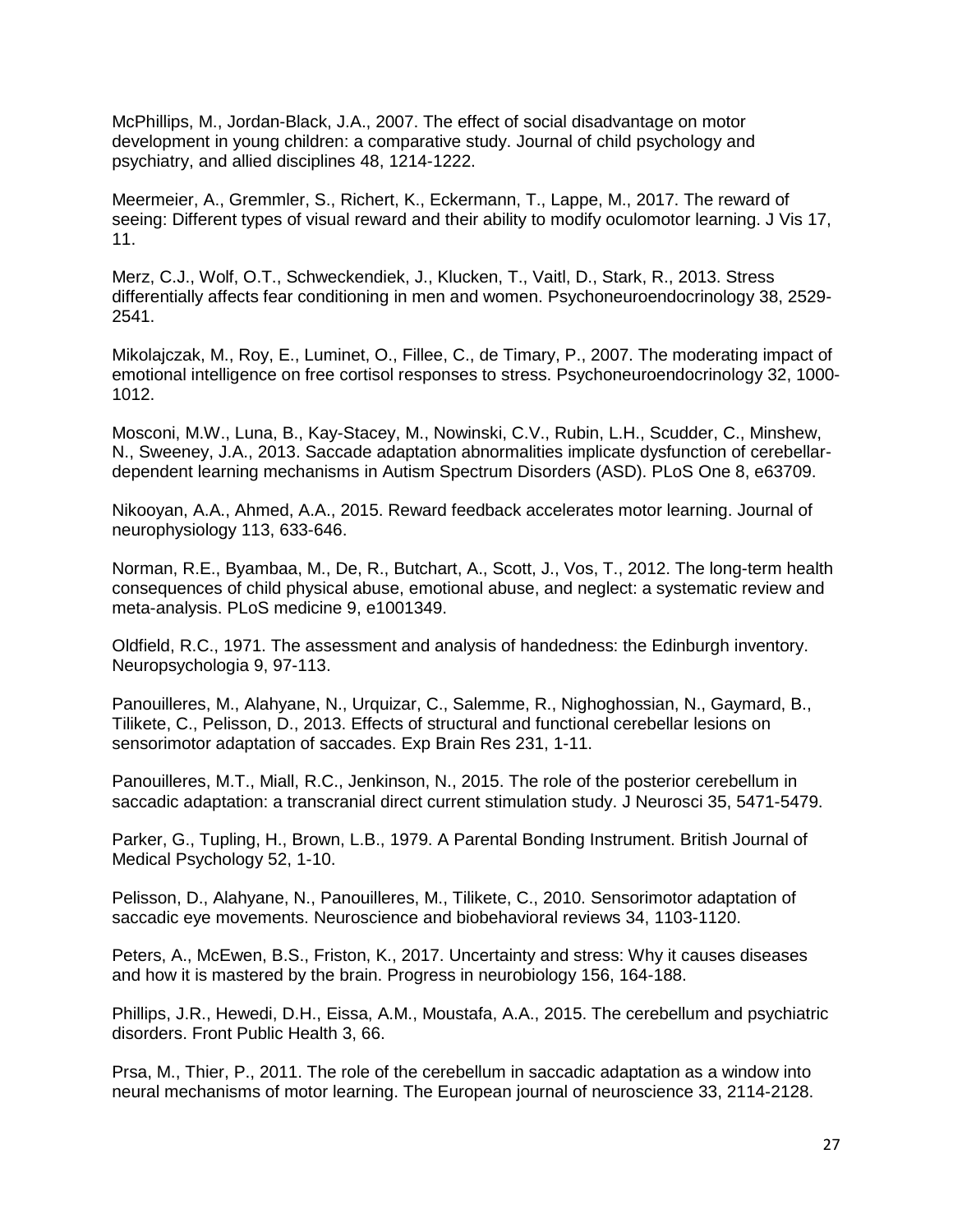Pruessner, J.C., Kirschbaum, C., Meinlschmid, G., Hellhammer, D.H., 2003. Two formulas for computation of the area under the curve represent measures of total hormone concentration versus time-dependent change. Psychoneuroendocrinology 28, 916-931.

Pruessner, J.C., Lord, C., Meaney, M., Lupien, S., 2004. Effects of self-esteem on age-related changes in cognition and the regulation of the hypothalamic-pituitary-adrenal axis. Ann N Y Acad Sci 1032, 186-190.

Robinson, F.R., Fuchs, A.F., Noto, C.T., 2002. Cerebellar influences on saccade plasticity. Ann N Y Acad Sci 956, 155-163.

Roeber, B.J., Gunnar, M.R., Pollak, S.D., 2014. Early deprivation impairs the development of balance and bilateral coordination. Developmental psychobiology 56, 1110-1118.

Rosenberg, M., 1965. Society and the Adolescent Self-Image. Princeton University Press, Princeton, N.J.

Sanchez, M.M., Young, L.J., Plotsky, P.M., Insel, T.R., 2000. Distribution of corticosteroid receptors in the rhesus brain: relative absence of glucocorticoid receptors in the hippocampal formation. J Neurosci 20, 4657-4668.

Schmahmann, J.D., Pandya, D.N., 1997. The cerebrocerebellar system. Int Rev Neurobiol 41, 31-60.

Schmahmann, J.D., Weilburg, J.B., Sherman, J.C., 2007. The neuropsychiatry of the cerebellum - insights from the clinic. Cerebellum 6, 254-267.

Schutte, N.S., Malouff, J.M., Hall, L.E., Haggerty, D.J., Cooper, J.T., Golden, C.J., Dornheim, L., 1998. Development and validation of a measure of emotional intelligence. Personality and Individual Differences 25, 167-177.

Schutter, D.J., 2012. The cerebello-hypothalamic-pituitary-adrenal axis dysregulation hypothesis in depressive disorder. Medical hypotheses 79, 779-783.

Schwabe, L., Wolf, O.T., 2013. Stress and multiple memory systems: from 'thinking' to 'doing'. Trends Cogn Sci 17, 60-68.

Schwabe, L., Wolf, O.T., Oitzl, M.S., 2010. Memory formation under stress: quantity and quality. Neuroscience and biobehavioral reviews 34, 584-591.

Sokolov, A.A., Miall, R.C., Ivry, R.B., 2017. The Cerebellum: Adaptive Prediction for Movement and Cognition. Trends Cogn Sci.

Takagi, M., Zee, D.S., Tamargo, R.J., 1998. Effects of lesions of the oculomotor vermis on eye movements in primate: saccades. Journal of neurophysiology 80, 1911-1931.

Tan, Y., Zhang, Q., Li, W., Wei, D., Qiao, L., Qiu, J., Hitchman, G., Liu, Y., 2014. The correlation between emotional intelligence and gray matter volume in university students. Brain Cogn 91, 100-107.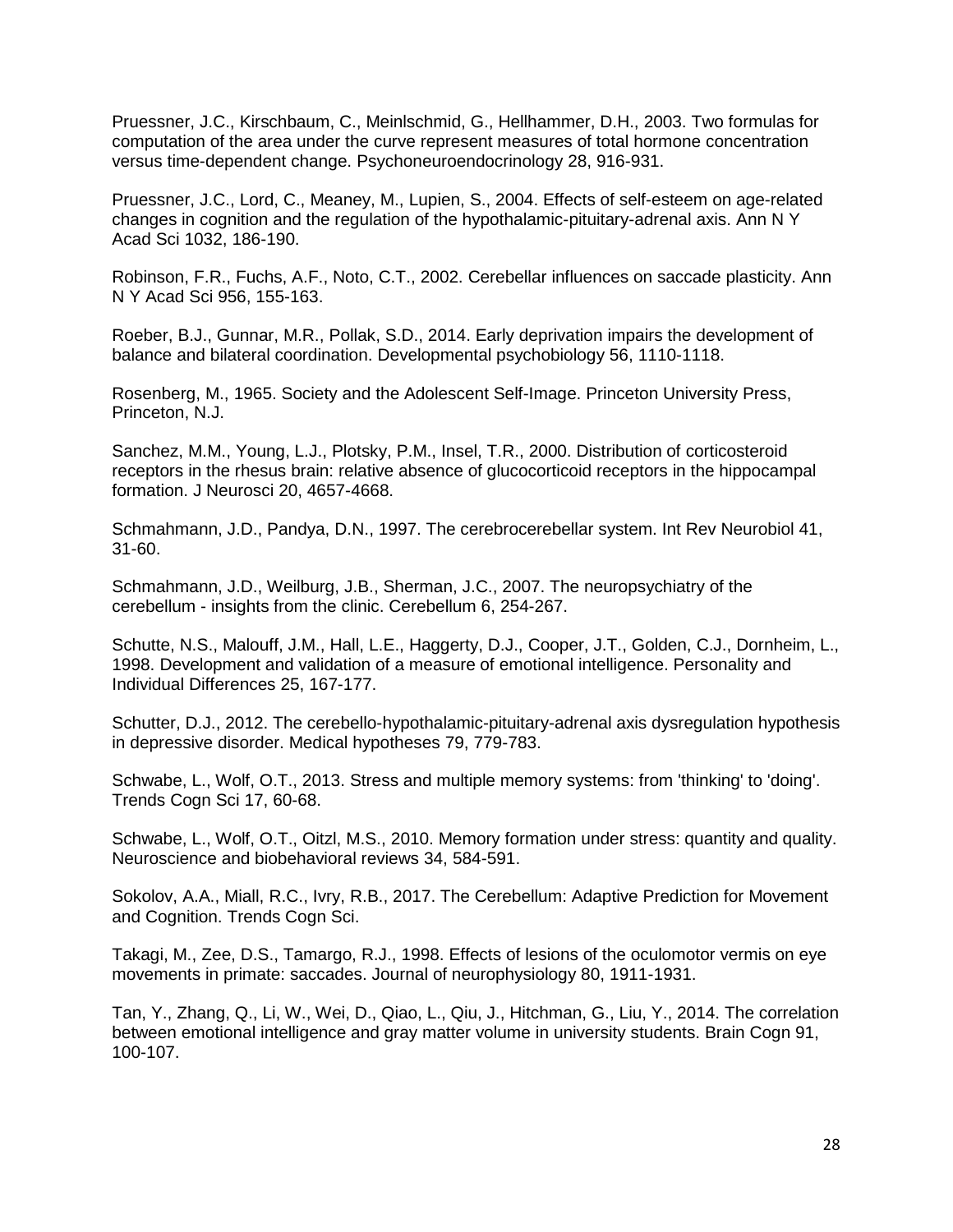Wagner, M.J., Kim, T.H., Savall, J., Schnitzer, M.J., Luo, L., 2017. Cerebellar granule cells encode the expectation of reward. Nature 544, 96-100.

Walsh, N.D., Dalgleish, T., Lombardo, M.V., Dunn, V.J., Van Harmelen, A.L., Ban, M., Goodyer, I.M., 2014. General and specific effects of early-life psychosocial adversities on adolescent grey matter volume. NeuroImage. Clinical 4, 308-318.

Wolf, O.T., Bauser, D.S., Daum, I., 2012. Eyeblink conditional discrimination learning in healthy young men is impaired after stress exposure. Psychophysiology 49, 164-171.

Wolf, O.T., Minnebusch, D., Daum, I., 2009. Stress impairs acquisition of delay eyeblink conditioning in men and women. Neurobiology of learning and memory 91, 431-436.

Zuber, B.L., Stark, L., 1966. Saccadic suppression: Elevation of visual threshold associated with saccadic eye movements. Exp. Neurol. 16, 65-79.

Xu-Wilson, M., Chen-Harris, H., Zee, D. S., & Shadmehr, R. (2009). Cerebellar contributions to adaptive control of saccades in humans. J Neurosci, 29(41), 12930–12939.

Zuber, B. L., & Stark, L. (1966). Saccadic suppression: Elevation of visual threshold associated with saccadic eye movements. Experimental Neurology, 16(1), 65–79.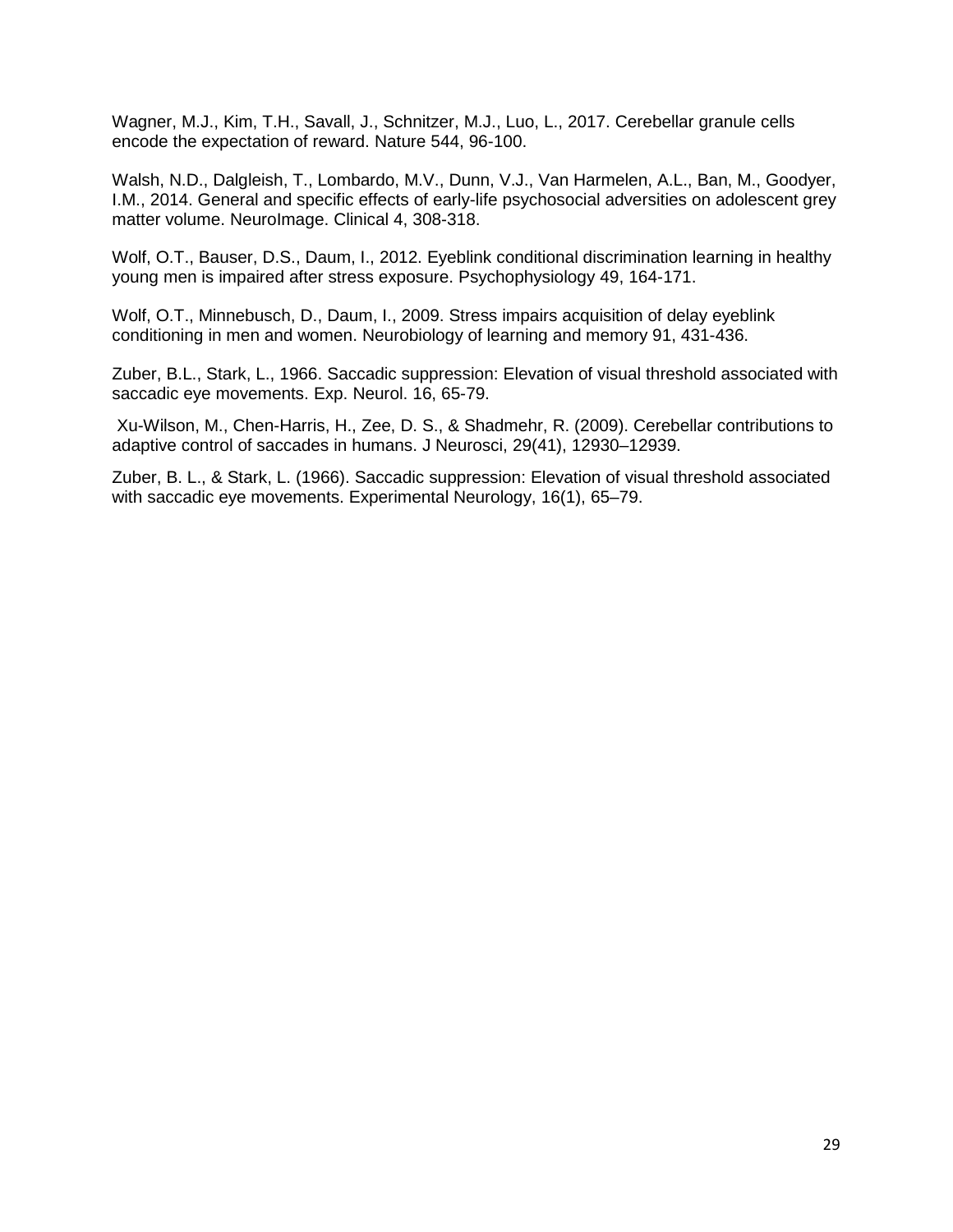# **Table and Figure captions**

### **Table 1**

Note. Unless otherwise specified, numbers depict group averages followed by SD in brackets. VAS data shows mean ranks. Acronyms represent: Body Mass Index (BMI), Total Mood Disturbance (TMD), Profile of Mood States (POMS), Visual Analogue Scales (VAS), Big Five Inventory (BFI - 44), Schutte Self-Report Emotional Intelligence Scale (SSREIS), Parental Bonding Inventory (PBI). Group differences do not reach statistical significance thresholds. ∆Cycle phase could not be established for one participant due to reported amenorrhea.

### **Figure 1**

Note. Baseline cortisol was collected approximately 10-15 minutes after participant arrival; subsequent collections occurred immediately after the stress manipulation, as well as 10 and 30 minutes later; assessment of mood was conducted before and after the MIST; the saccadic adaptation task took place 10 minutes after stress induction.

### **Figure 2**

Note. Forward adaptation protocol; target was initially displayed at 8° following a random fixation period; the detection window limit triggered the target to be displaced at 10.4°; the wider black line shows a saccade toward the initial and displaced target.

### **Figure 3A and 3B**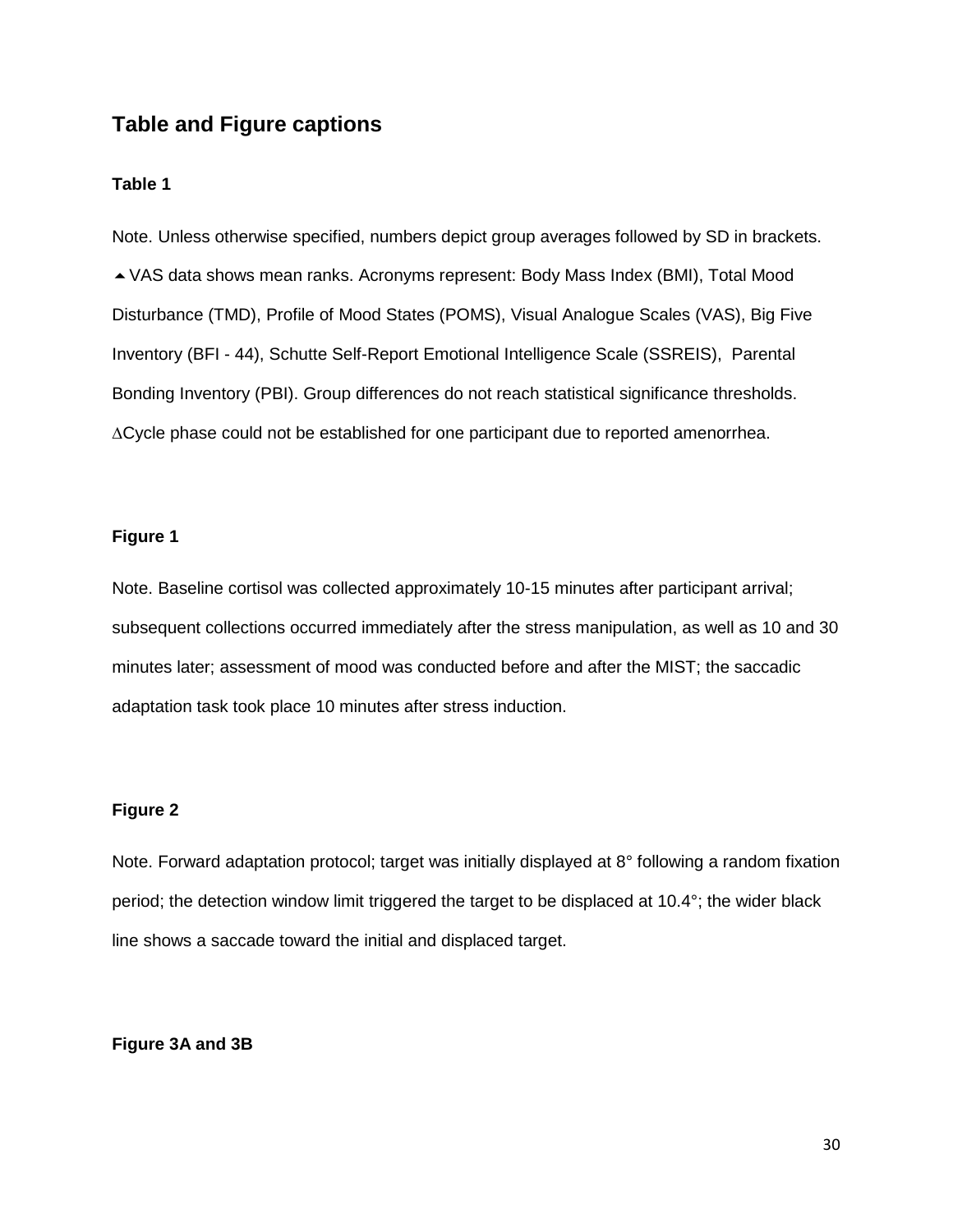Note. 3A. Overall cortisol output is greater in the stress group, with significantly higher values 10 and 30 minutes after the MIST. \*\*  $p$ <.01. 3B. Negative mood was greater after the stress manipulation; conversely, control participants reported improved mood following MIST-control. \*\*  $p<.01$ .

## **Figure 4**

Note. Gain change developed at a slower rate in the stress group; despite achieving larger gain changes, control participants demonstrate poor retention.

## **Figure 5**

Note. Slow-paced learning rates were more pronounced in the top 30% cortisol responders; non-responders exhibited behaviour similar to that demonstrated by the control group. \*\*p<.01 (responder – control at bin 7),  $p<05$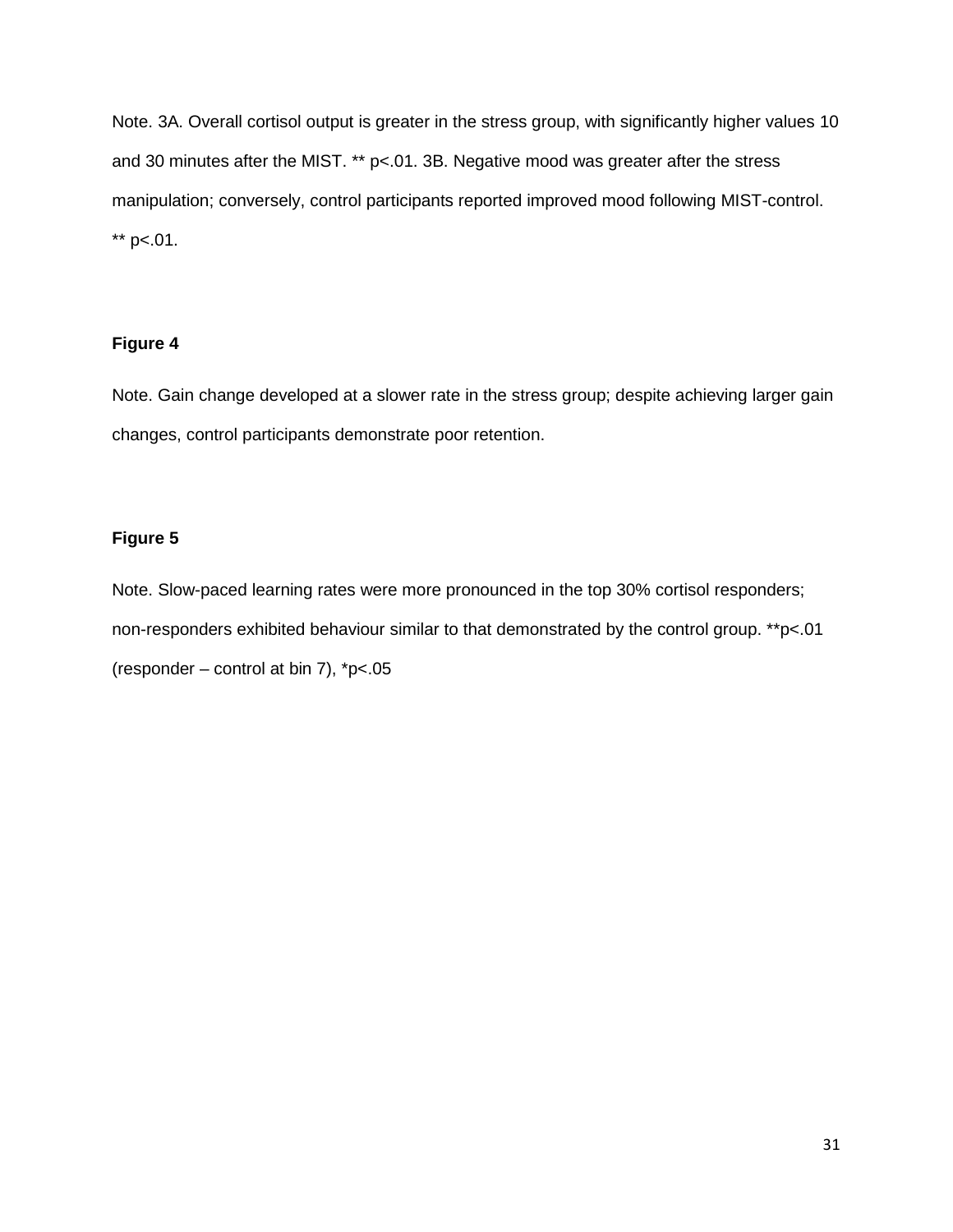**Table 1.** Participant characteristics

|                                                      | <b>Stress</b>      | Control            |
|------------------------------------------------------|--------------------|--------------------|
| N                                                    | 25                 | 23                 |
| Age                                                  | 23.04 (4.56)       | 25.30 (4.57)       |
| Gender (females)                                     | 14                 | 13                 |
| <b>BMI</b>                                           | 23.08 (3.21)       | 22.33 (2.81)       |
| Time of testing                                      | $2:55$ pm $(1:12)$ | $3:16$ pm $(1:16)$ |
| Hormonal contraception (females)                     | 7                  | 2                  |
| Menstrual cycle (follicular: luteal)                 | $8:5^{\Delta}$     | 9:4                |
| TMD baseline (POMS)                                  | 26.56 (27.28)      | 24.74 (21.34)      |
| Stressed - Strained baseline (VAS rank) <sup>*</sup> | 25.20              | 23.74              |
| Calm - Peaceful baseline (VAS rank)                  | 25.58              | 23.33              |
| Tense - Pressured baseline (VAS rank)                | 24.08              | 24.96              |
| Satisfied - Content baseline (VAS rank)              | 23.00              | 26.13              |
| Threatened - Vulnerable baseline (VAS rank)          | 26.18              | 22.67              |
| Nervous - Anxious baseline (VAS rank)                | 25.20              | 23.74              |
| <b>Baseline cortisol</b>                             | 2.76(1.28)         | 2.50(1.55)         |
| Extraversion (BFI - 44)                              | 26.92 (5.80)       | 24.17 (6.04)       |
| Agreeableness (BFI - 44)                             | 34.56 (4.54)       | 33.91 (6.10)       |
| Conscientiousness (BFI - 44)                         | 32.88 (5.65)       | 33.48 (5.57)       |
| Neuroticism (BFI - 44)                               | 24.04 (6.30)       | 24.35 (6.26)       |
| Openness (BFI - 44)                                  | 35.72 (4.60)       | 37.00 (4.91)       |
| Self-esteem (Rosenberg)                              | 20.20 (3.37)       | 20.48 (4.77)       |
| Optimism (SSREIS)                                    | 41.84 (3.84)       | 40.65 (4.27)       |
| Appraisal of emotions (SSREIS)                       | 22.12(3.71)        | 23.26 (2.78)       |
| <b>Utilisation of emotions (SSREIS)</b>              | 14.56 (2.20)       | 14.91 (1.62)       |
| Social skills (SSREIS)                               | 18.60 (2.52)       | 19.17 (3.13)       |
| Maternal care (PBI)                                  | 29.56 (6.14)       | 27.74 (5.77)       |
| Maternal overprotection (PBI)                        | 12.64 (7.23)       | 12.87 (7.66)       |
|                                                      |                    |                    |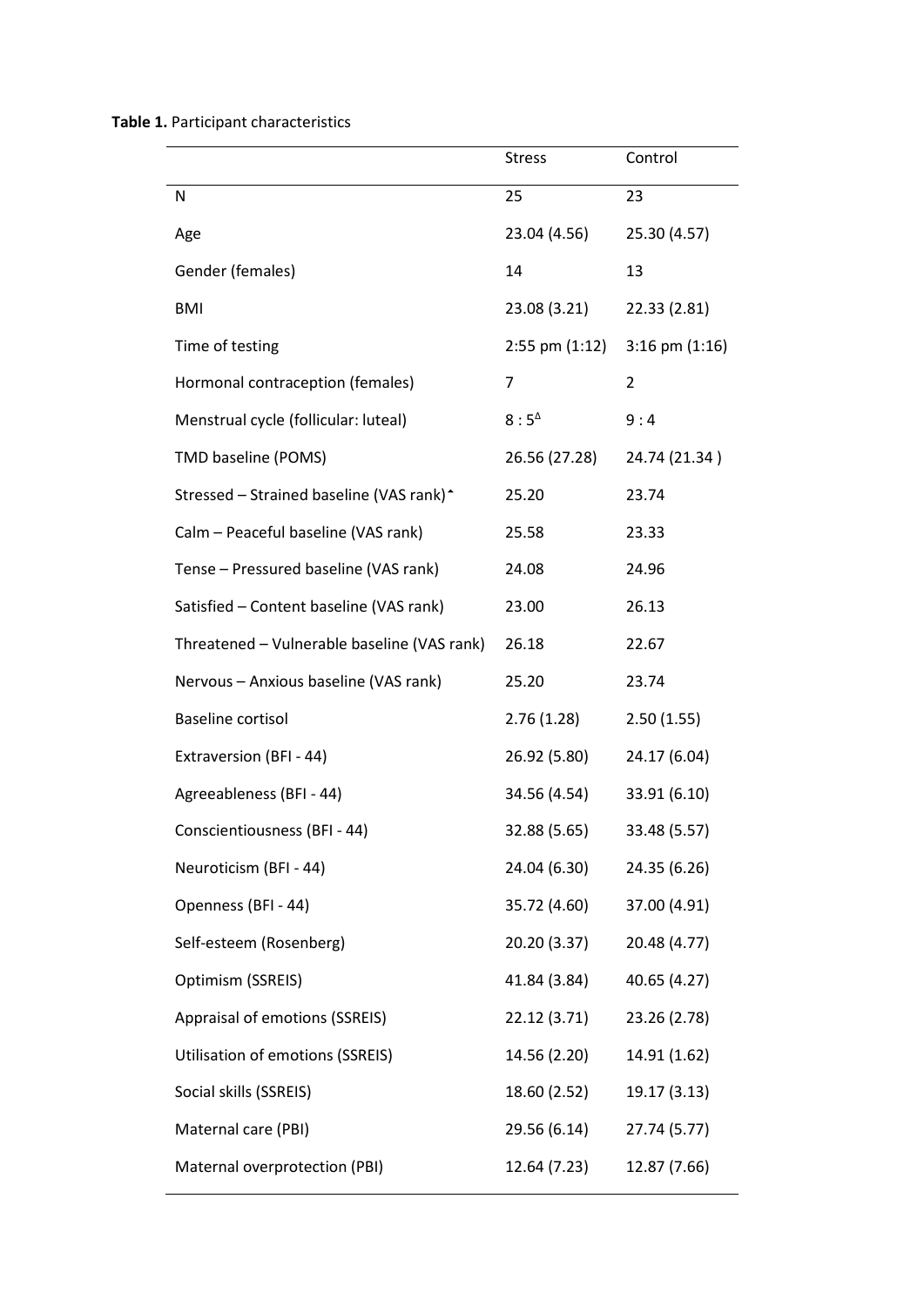

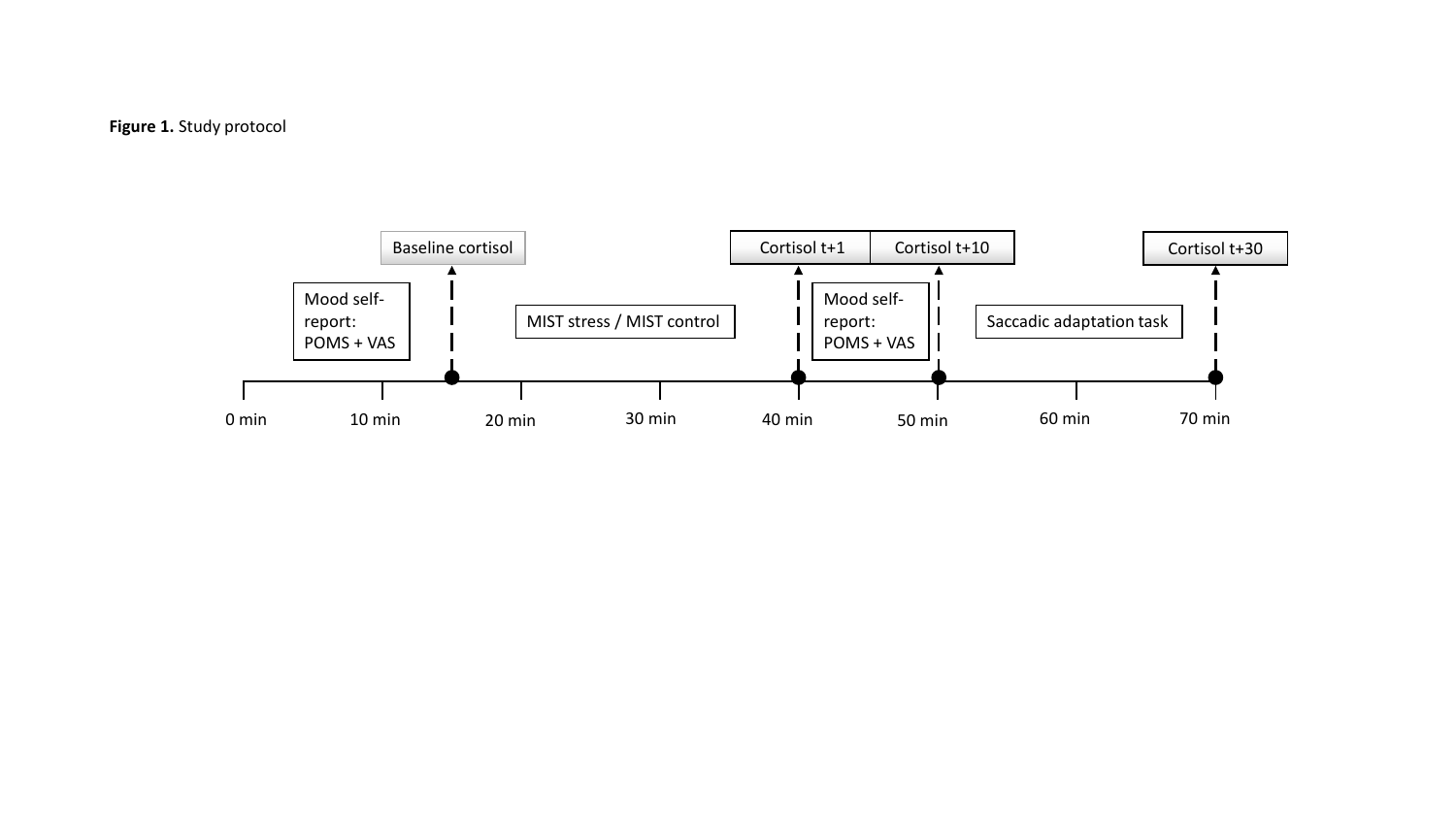## **Figure 2.** Saccadic adaptation task

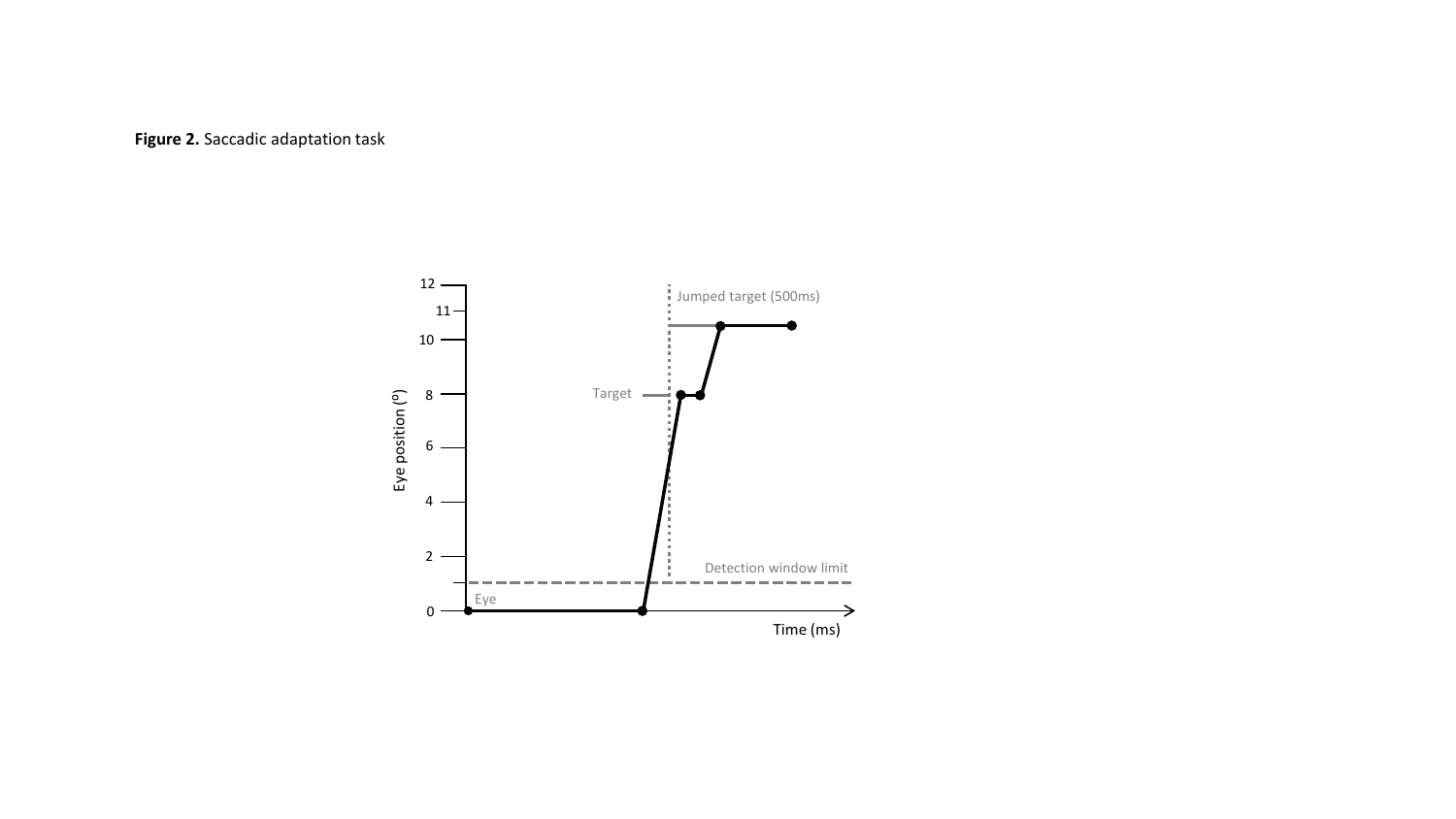

**Figure 3A.** Cortisol levels over time; **Figure 3B.** Total mood disturbance over time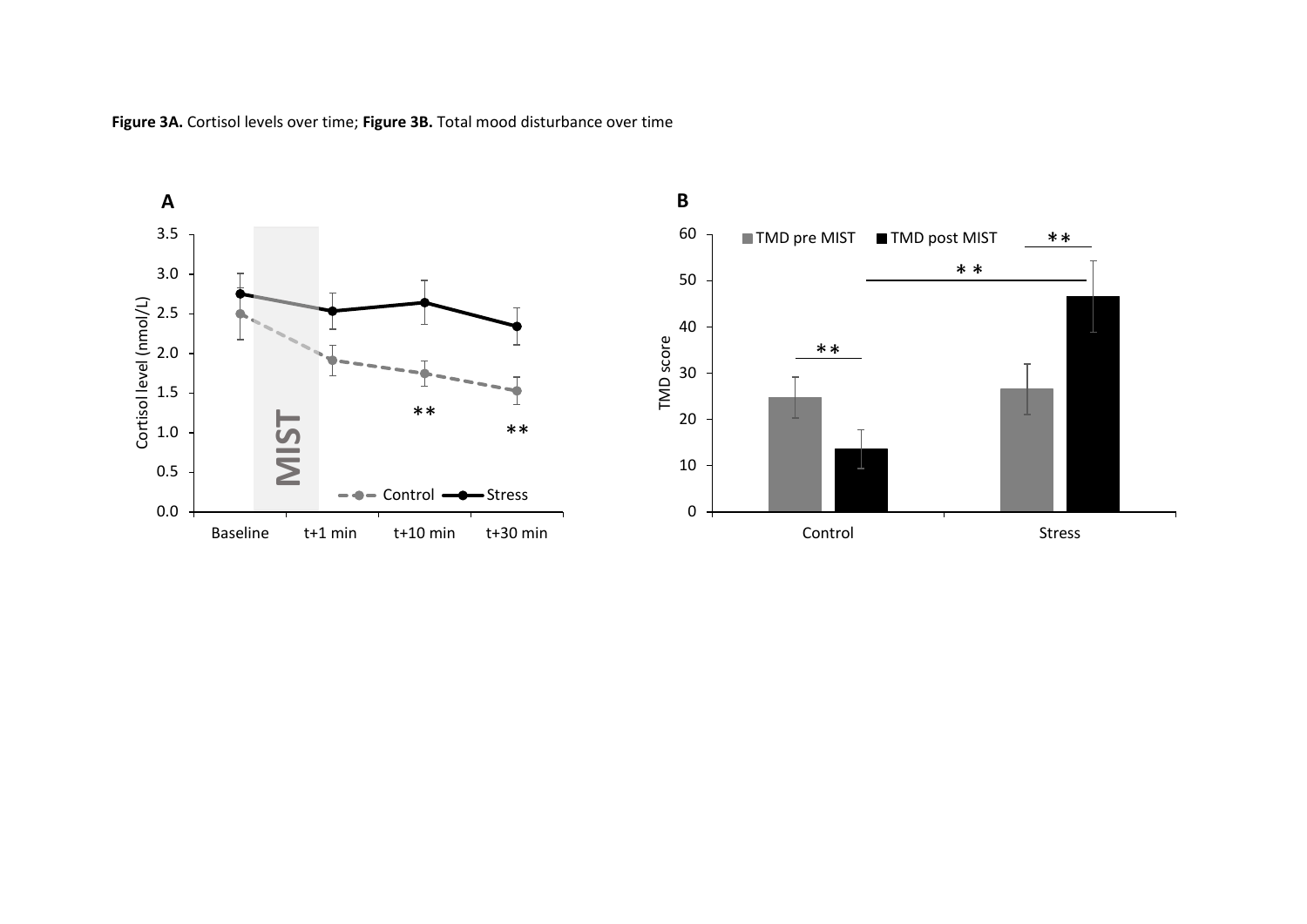

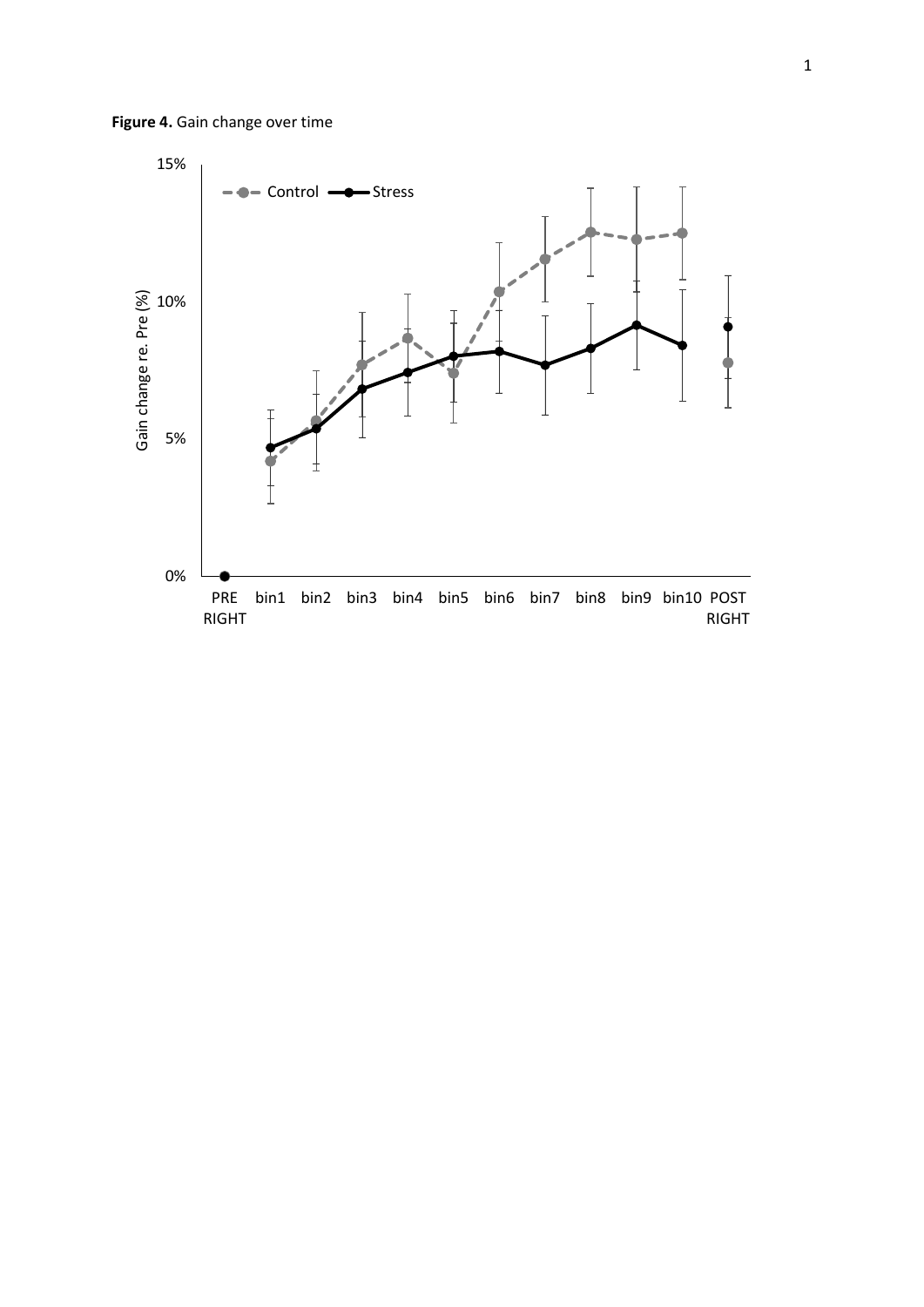

**Figure 5.** Gain change over time in top and bottom cortisol responders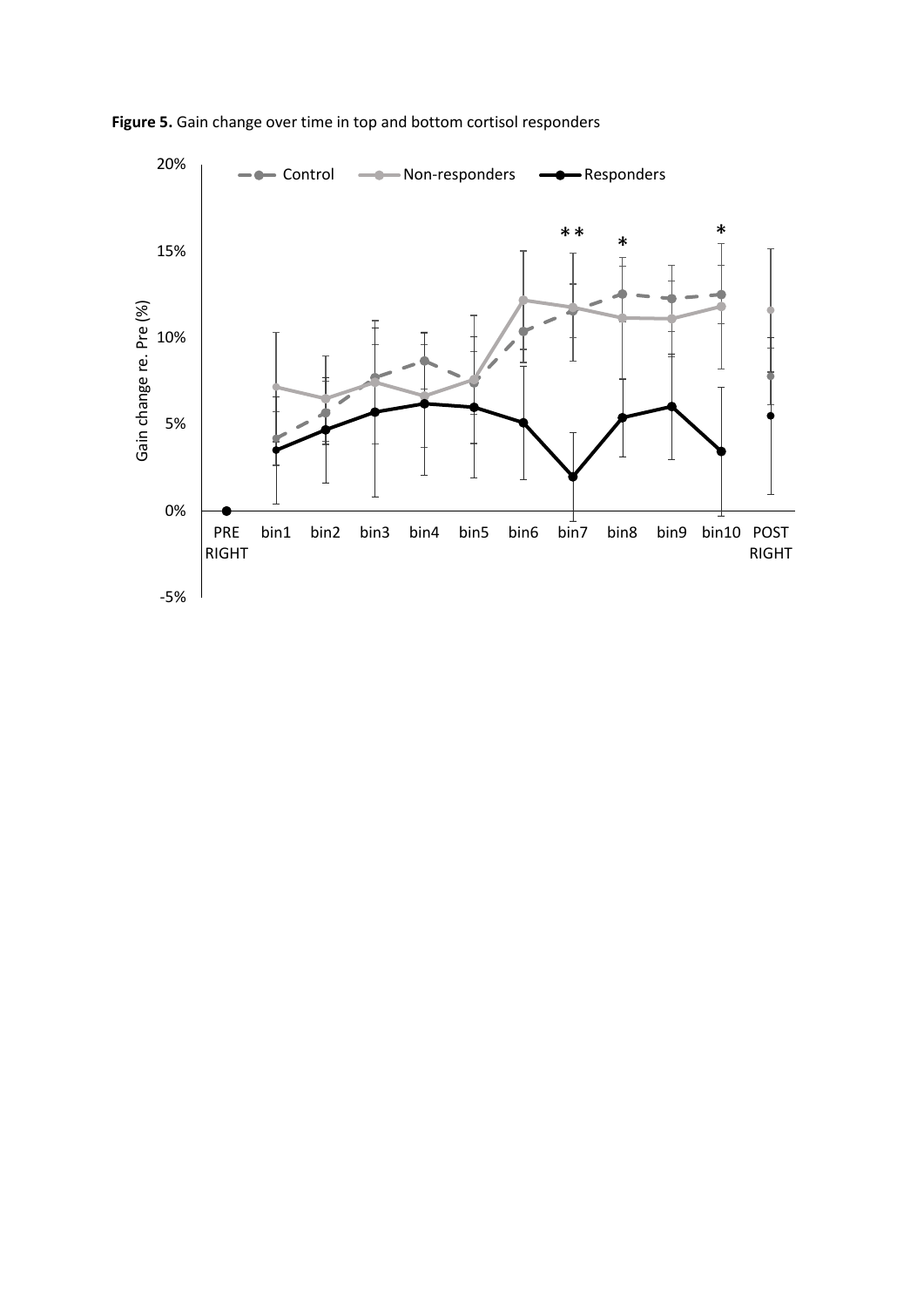#### **Supplemental methods:**

#### Additional cortisol assessment information:

Cortisol was extracted by liquid chromatography with mass spectroscopy (LC-MS/MS).The lower limit of quantification (LLQ) for this method was determined as 0.8 nmol/L. There were 10 cortisol values below this limit (6 in the control group) in the pool of 196 samples. Here, non-detects were substituted with LLQ/2. This treatment method was shown to introduce fairly modest bias under certain conditions, which are met in the current sample, i.e., percentage of censoring <50% with log normal distributions and geometric standard deviations between 1.2 and 4 (1, 2).

Cortisol was collected approximately 10 minutes after the session began, which did not allow for potential pre-existing cortisol fluctuations to normalize across the sample. However, potential confounds were documented: within the prior hour before testing, none of the participants had engaged in any intense physical activity; sixteen participants reported caffeine consumption within the previous 12 hours; none of the participants had consumed alcohol or smoked twelve hours prior to the experiment; all reported being rested.

### **Supplemental results:**

### Associations between saccadic adaptation, stress and trait measures

There have been reports of associations between personality and stress reactivity e.g. (3). We therefore evaluated whether cortisol output and saccadic adaptation and subjective mood correlated with trait measures.

Agreeableness was positively associated with the total cortisol output (AUCg) at the level of the entire sample ( $r = .304$ ,  $p = .036$ ). This replicates the work by others found previously studies (4). Within each group separately, trait measures of personality, self-esteem, emotional intelligence and maternal bonding did not correlate significantly with AUCg.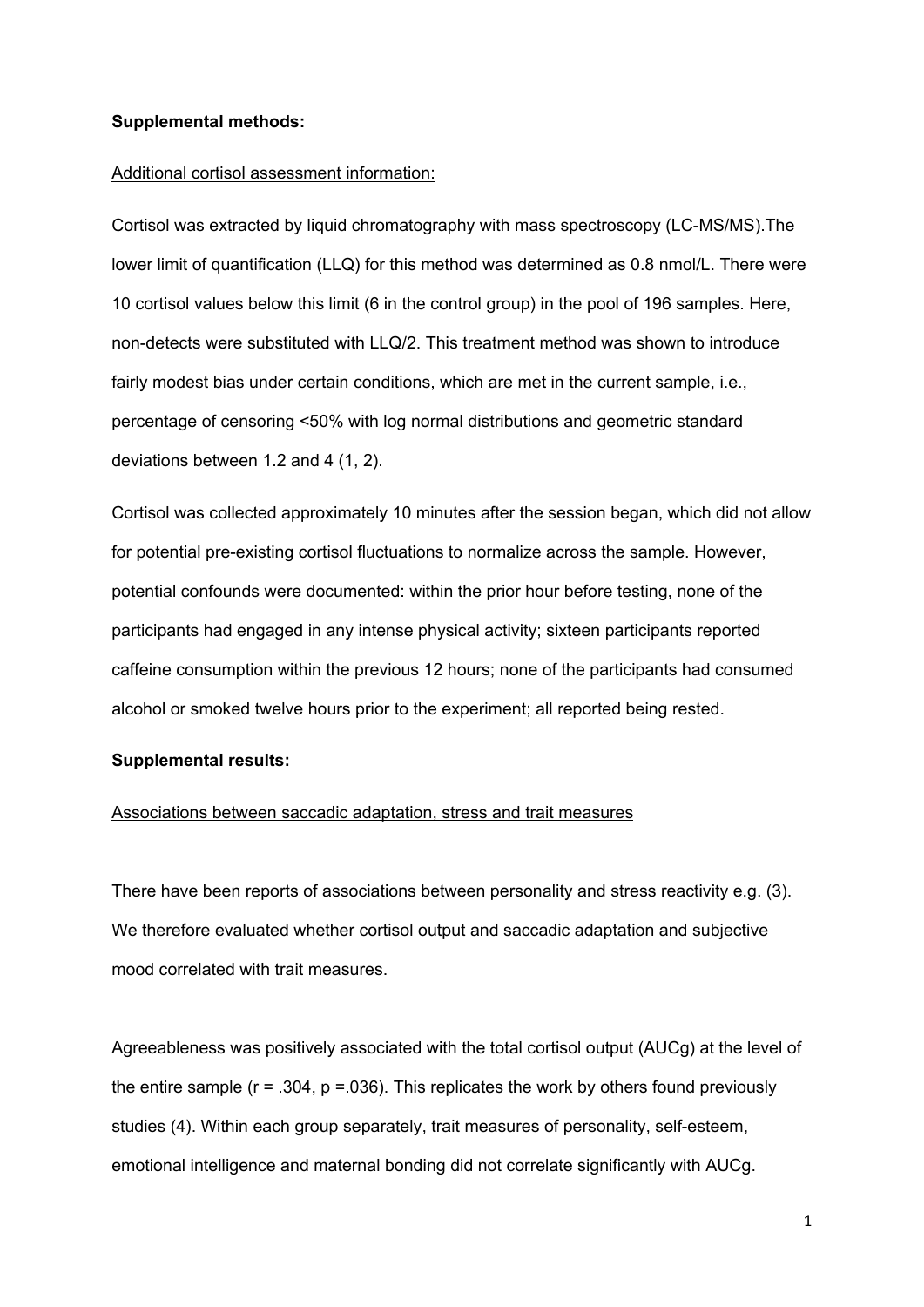Correlation analyses with trait measures also revealed that TMD post-MIST control was associated positively with measures of neuroticism ( $r = .569$ ,  $p = .005$ ). This correlation is also significant across groups ( $r = .330$ ,  $p = .022$ ). In the stress group, TMD post-MIST stress showed a negative correlation with the Maternal Care scale of the PBI ( $r = -0.446$ ,  $p = 0.026$ ). This result is noteworthy as perceived quality of maternal care is associated with reduced cerebellar volume (5). Therefore traits related to prior interpersonal experiences may impact on stress reactivity following the psychosocial stressor.

The associations with saccadic adaptation are also of interest as they build on previous work discussing why the rate and magnitude of adaptation vary greatly across individuals (6, 7). We found in controls only, that the slope of adaptation positively correlated with openness to experience  $(r = .473, p = .023)$ . Therefore, it could be argued that the more open you are to experience, the quicker you adapt, but only not when under stress. All other correlations between mood and measures of personality, self-esteem, emotional intelligence and maternal overprotection were not significant (Table S1 below). These exploratory associations should be regarded as tentative, and we urge caution until replicated given the small sample sizes. Nevertheless, we wanted to report these findings to motivate future replication studies.

In summary, stable personality traits such as agreeableness and neuroticism, as well as prior interpersonal experiences related to maternal care may impact on stress measures. Results vary within and across groups, suggesting caution when interpreting them.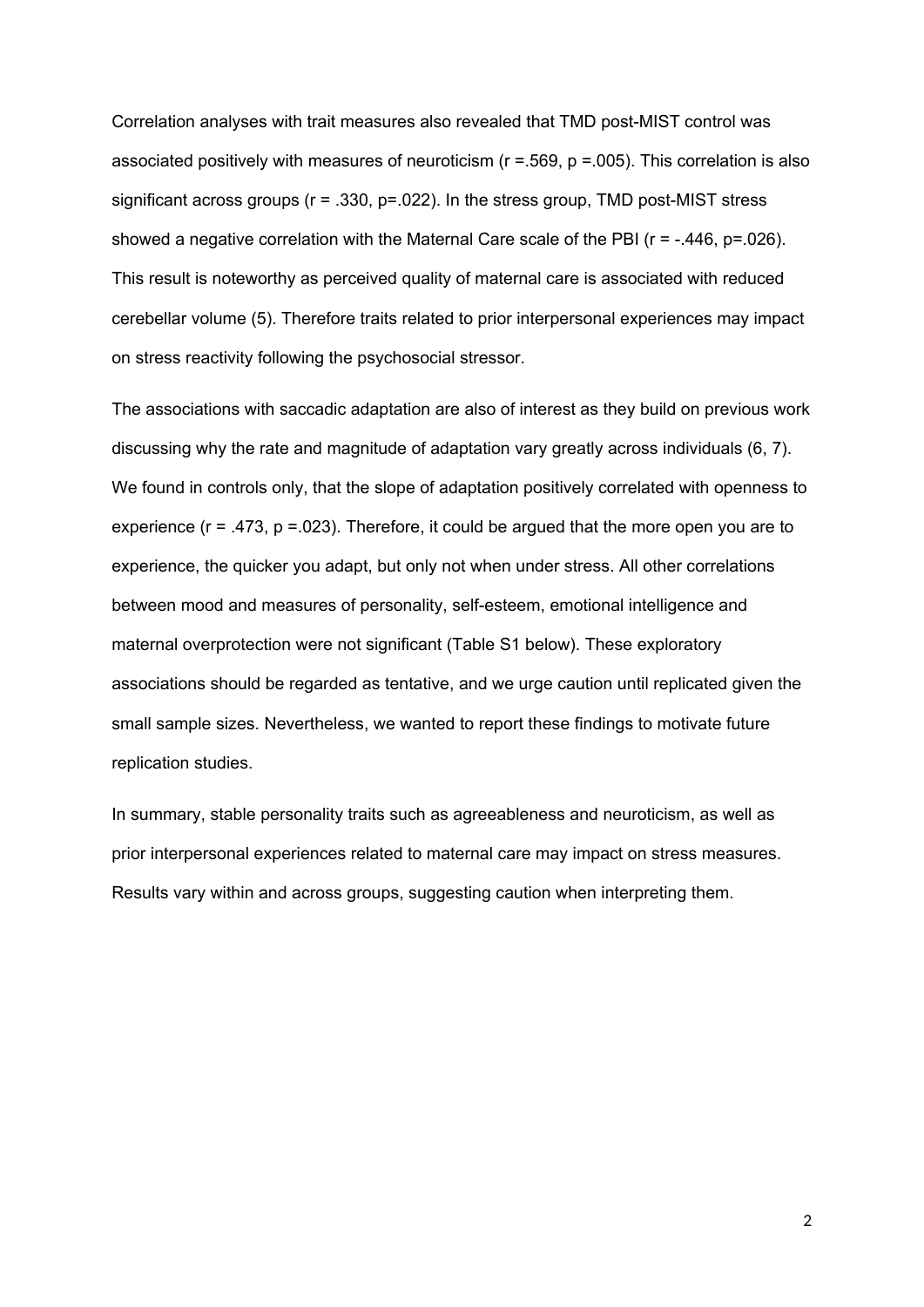**Table S1.** Correlations between trait measures and stress responsiveness

#### **Control group**

| conu or group           |          |                                    |                     |              |               |                   |             |          |                 |                  |                            |           |                             |                               |                  |
|-------------------------|----------|------------------------------------|---------------------|--------------|---------------|-------------------|-------------|----------|-----------------|------------------|----------------------------|-----------|-----------------------------|-------------------------------|------------------|
|                         | AUCg     | <b>TMD</b><br>post-<br><b>MIST</b> | Adaptation<br>slope | Extraversion | Agreeableness | Conscientiousness | Neuroticism | Openness | Self-<br>Esteem | Maternal<br>Care | Maternal<br>Overprotection | Optimism  | Appraisal<br>of<br>emotions | Utilization<br>of<br>emotions | Social<br>skills |
| AUCg                    |          | .164                               | $-.226$             | .124         | .336          | $-.025$           | .076        | $-.220$  | .059            | .072             | $-.152$                    | .011      | $-.112$                     | .401                          | .323             |
| <b>TMD post-MIST</b>    | .164     |                                    | $-0.125$            | .040         | .158          | .203              | $.569**$    | $-.153$  | $-.275$         | .318             | $-.142$                    | $-.114$   | .090                        | .013                          | .150             |
| <b>Adaptation slope</b> | $-.226$  | $-.125$                            |                     | .150         | .063          | .112              | $-.313$     | .480     | $-0.058$        | $-.089$          | $-.017$                    | .256      | .193                        | .275                          | $-.148$          |
| Extraversion            | .124     | .040                               | .150                |              | $-.019$       | $-0.069$          | $-.155$     | $.455*$  | .240            | .252             | $-0.160$                   | $.615***$ | .030                        | $-0.063$                      | .309             |
| Agreeableness           | .336     | .158                               | .063                | $-.019$      |               | $.449*$           | $-.216$     | .009     | .097            | .347             | .062                       | .138      | .489*                       | $.459*$                       | $.640**$         |
| Conscientiousness       | $-0.025$ | .203                               | .112                | $-0.069$     | $.449*$       |                   | .051        | .090     | $-0.156$        | .345             | .056                       | $-163$    | .367                        | .030                          | .230             |
| Neuroticism             | .076     | $.569**$                           | $-.313$             | $-.155$      | $-.216$       | .051              |             | $-.275$  | $-.516*$        | .317             | $-.080$                    | $-476*$   | .159                        | .034                          | .066             |
| Openness                | $-.220$  | $-.153$                            | $.473*$             | .455*        | .009          | .090              | $-.275$     |          | .198            | .335             | $-.183$                    | .369      | .223                        | .086                          | .107             |
| Self-Esteem             | .059     | $-.275$                            | $-.058$             | .240         | .097          | $-.156$           | $-.516*$    | .198     |                 | $-0.008$         | $-.519*$                   | $.578**$  | $-0.459*$                   | $-.177$                       | $-.103$          |
| <b>Maternal Care</b>    | .072     | .318                               | $-0.089$            | .252         | .347          | .345              | .317        | .335     | $-.008$         |                  | $-.154$                    | $-.032$   | .412                        | .061                          | .411             |
| Maternal                | $-.152$  | $-.142$                            |                     | $-0.160$     | .062          | .056              | $-.080$     | $-0.183$ | $-.519*$        | $-154$           |                            | $-.202$   | .191                        | .006                          | .352             |
| Overprotection          |          |                                    | $-0.017$            |              |               |                   |             |          |                 |                  |                            |           |                             |                               |                  |
| Optimism                | .011     | $-.114$                            | .256                | $.615***$    | .138          | $-.163$           | $-.476*$    | .369     | $.578***$       | $-.032$          | $-.202$                    |           | $-0.195$                    | $-.051$                       | .311             |
| Appraisal of            | $-.112$  | .090                               |                     | .030         | $.489*$       | .367              | .159        | .223     | $-.459*$        | .412             | .191                       | $-.195$   |                             | .358                          | $.511*$          |
| emotions                |          |                                    | .193                |              |               |                   |             |          |                 |                  |                            |           |                             |                               |                  |
| Utilization of          | .401     | .013                               |                     | $-.063$      | $.459*$       | .030              | .034        | .086     | $-.177$         | .061             | .006                       | $-.051$   | .358                        |                               | .317             |
| emotions                |          |                                    | .275                |              |               |                   |             |          |                 |                  |                            |           |                             |                               |                  |
| Social skills           | .323     | .150                               | $-.148$             | .309         | $.640**$      | .230              | .066        | .107     | $-.103$         | .411             | .352                       | .311      | $.511*$                     | .317                          |                  |
|                         |          |                                    |                     |              |               |                   |             |          |                 |                  |                            |           |                             |                               |                  |
| Stress group            |          |                                    |                     |              |               |                   |             |          |                 |                  |                            |           |                             |                               |                  |
| <b>AUCg</b>             |          | .272                               | $-.205$             | $-.267$      | .280          | .190              | $-.346$     | $-.034$  | $-.108$         | $-.171$          | $-0.066$                   | $-.116$   | $-0.032$                    | $-0.066$                      | $-.032$          |
| <b>TMD post-MIST</b>    | .272     |                                    | $-.280$             | $-.114$      | .060          | .035              | .331        | $-.119$  | $-.324$         | $-.446*$         | $-.070$                    | $-.274$   | .378                        | .130                          | .193             |
| <b>Adaptation slope</b> | $-.205$  | $-.280$                            |                     | $-.062$      | .123          | $-.284$           | $-.177$     | $-.185$  | .175            | .219             | $-.270$                    | .258      | $-.060$                     | $-.238$                       | .044             |
| Extraversion            | $-.267$  | $-.114$                            | $-.062$             |              | .285          | .194              | .181        | .068     | .216            | .174             | $-.138$                    | .192      | .395                        | .242                          | $.449*$          |
| Agreeableness           | .280     | .060                               | .123                | .285         |               | $.550**$          | $-.259$     | $-.042$  | $.519***$       | .196             | $-.559**$                  | $.415*$   | .238                        | $-.141$                       | $.458*$          |
| Conscientiousness       | .190     | .035                               | $-.284$             | .194         | $.550**$      |                   | $-.283$     | .326     | .350            | .092             | $-.219$                    | .368      | $-.059$                     | $-.008$                       | .286             |
| Neuroticism             | $-.346$  | .331                               | $-.177$             | .181         | $-.259$       | $-.283$           |             | $-.108$  | $-.396$         | $-0.169$         | $-.020$                    | $-438*$   | .278                        | .143                          | .001             |
| Openness                | $-.034$  | $-.119$                            | $-185$              | .068         | $-0.042$      | .326              | $-.108$     |          | .044            | .046             | .187                       | .163      | $-.115$                     | .193                          | $-.050$          |
| Self-Esteem             | $-.108$  | $-.324$                            | .175                | .216         | $.519**$      | .350              | $-.396$     | .044     |                 | $.476*$          | $-.459*$                   | $.551***$ | .061                        | $-.117$                       | .113             |
| <b>Maternal Care</b>    | $-.171$  | $-.446*$                           | .219                | .174         | .196          | .092              | $-0.169$    | .046     | $.476*$         |                  | $-.270$                    | $.521***$ | .012                        | .121                          | .226             |
| Maternal                | $-.066$  | $-.070$                            |                     | $-.138$      | $-.559**$     | $-.219$           | $-.020$     | .187     | $-.459*$        | $-.270$          |                            | $-.388$   | $-.324$                     | .315                          | $-.208$          |
| Overprotection          |          |                                    | $-.270$             |              |               |                   |             |          |                 |                  |                            |           |                             |                               |                  |
| Optimism                | $-.116$  | $-.274$                            | .258                | .192         | $.415*$       | .368              | $-.438*$    | .163     | $.551***$       | $.521***$        | $-.388$                    |           | .335                        | .011                          | $.433*$          |
| Appraisal of            | $-.032$  | .378                               |                     | .395         | .238          | $-0.059$          | .278        | $-.115$  | .061            | .012             | $-.324$                    | .335      |                             | .389                          | $.683***$        |
| emotions                |          |                                    | $-060$              |              |               |                   |             |          |                 |                  |                            |           |                             |                               |                  |
| Utilization of          | $-0.066$ | .130                               |                     | .242         | $-.141$       | $-.008$           | .143        | .193     | $-.117$         | .121             | .315                       | .011      | .389                        |                               | $.426*$          |
| emotions                |          |                                    | $-.238$             |              |               |                   |             |          |                 |                  |                            |           |                             |                               |                  |
| Social skills           | $-0.032$ | .193                               | .044                | .449*        | .458*         | .286              | .001        | $-.050$  | .113            | .226             | $-.208$                    | $.433*$   | $.683***$                   | $.426*$                       |                  |

*Note.* Correlations are presented separately for each group. \* Correlation was significant at p < .05; \*\* Correlation was significant at p < .01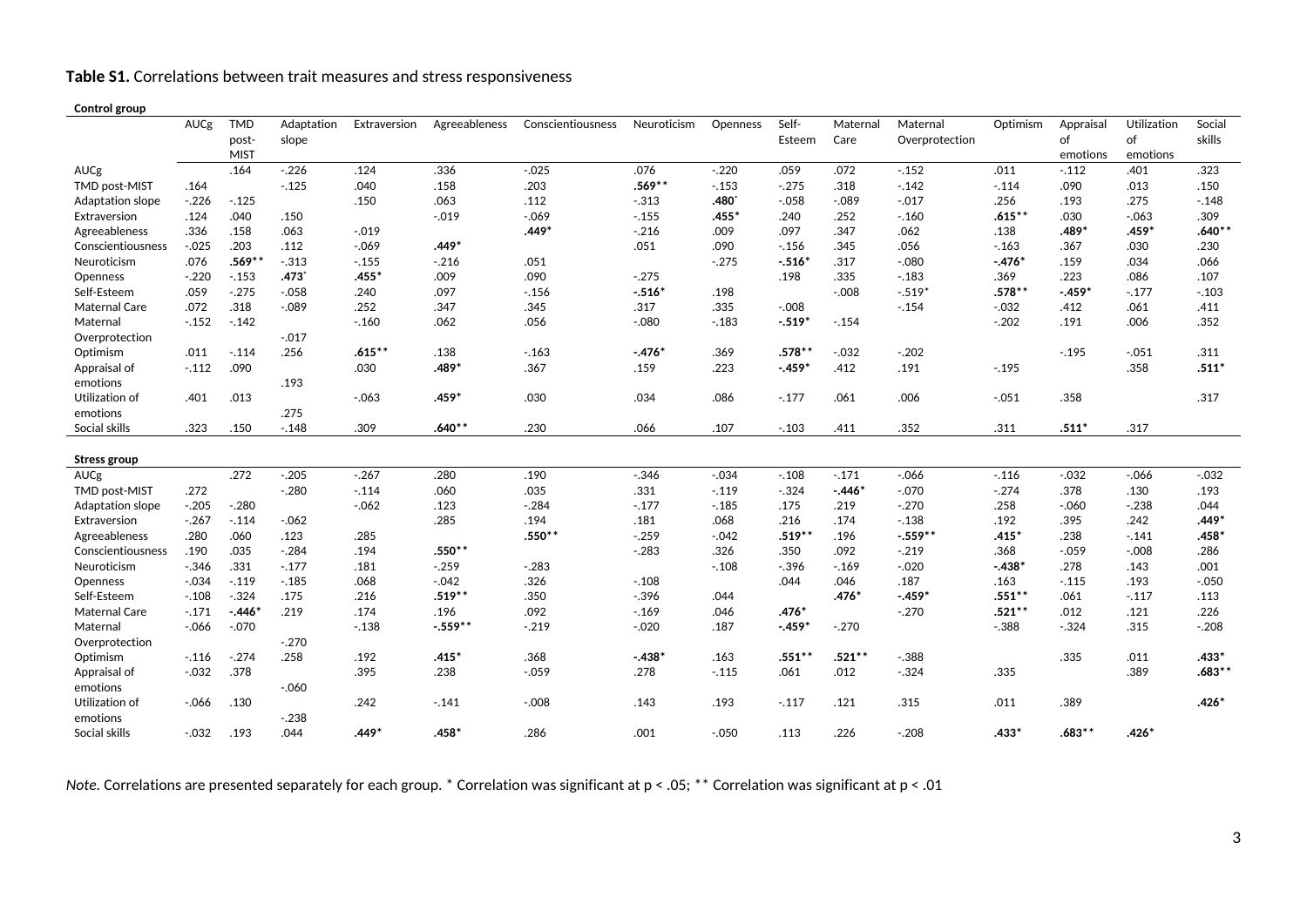|                      | AUCg     | TMD         | Adaptation | Extraversion | Agreeableness | Conscientiousness | Neuroticism | Openness | Self-     | Materna | Maternal       | Optimism   | Appraisal | Utilization | Social   |
|----------------------|----------|-------------|------------|--------------|---------------|-------------------|-------------|----------|-----------|---------|----------------|------------|-----------|-------------|----------|
|                      |          | post-       | slope      |              |               |                   |             |          | Esteem    | Care    | Overprotection |            | of        | of          | skills   |
|                      |          | <b>MIST</b> |            |              |               |                   |             |          |           |         |                |            | emotions  | emotions    |          |
| <b>AUCg</b>          |          | $.342*$     | $-.282$    | $-.017$      | $.304*$       | .076              | $-163$      | $-.151$  | $-.030$   | $-.019$ | $-.104$        | $-.009$    | $-.110$   | .069        | .100     |
| <b>TMD post-MIST</b> | $.342*$  |             | $-.338*$   | .059         | .107          | .049              | $.330*$     | $-.172$  | $-.254$   | $-.101$ | $-0.086$       | $-.107$    | .175      | .042        | .093     |
| Adaptation slope     | $-.288*$ |             |            |              |               |                   |             |          |           |         |                |            |           |             |          |
|                      |          | $.345*$     |            | $-.043$      | .068          | $-.101$           | $-.213$     | .128     | .064      | .046    | $-.149$        | .196       | .075      | $-.034$     | $-.011$  |
| Extraversion         | $-.017$  | .059        | $-.043$    |              | .124          | .052              | .011        | .222     | .213      | .238    | $-.148$        | .429**     | .189      | .089        | $.335*$  |
| Agreeableness        | $.304*$  | .107        | .068       | .124         |               | $.484***$         | $-.234$     | $-0.021$ | .248      | .278    | $-.206$        | .260       | $.327*$   | .132        | $.557**$ |
| Conscientiousness    | .076     | .049        | $-.101$    | .052         | .484**        |                   | $-.123$     | .215     | .066      | .197    | $-.084$        | .092       | .120      | .012        | .259     |
| Neuroticism          | $-.163$  | $.330*$     |            | .011         | $-.234$       | $-.123$           |             | $-.185$  |           | .051    | $-.049$        | $-0.455**$ | .228      | .100        | .038     |
|                      |          |             | $-.213$    |              |               |                   |             |          | $.455***$ |         |                |            |           |             |          |
| Openness             | $-.151$  | $-.172$     | .128       | .222         | $-.021$       | .215              | $-.185$     |          | .136      | .159    | .001           | .244       | .051      | .156        | .049     |
| Self-Esteem          | $-.030$  | $-.254$     | .064       | .213         | .248          | .066              | $-0.455**$  | .136     |           | .198    | $-.488**$      | $.551***$  | $-.177$   | $-.135$     | $-.017$  |
| Maternal Care        | $-0.019$ | $-.101$     | .046       | .238         | .278          | .197              | .051        | .159     | .198      |         | $-.214$        | .266       | .136      | .081        | $.297*$  |
| Maternal             | $-.104$  | $-0.086$    |            | $-.148$      | $-.206$       | $-.084$           | $-0.049$    | .001     |           | $-.214$ |                | $-.290*$   | $-.101$   | .184        | .099     |
| Overprotection       |          |             | $-.149$    |              |               |                   |             |          | $.488**$  |         |                |            |           |             |          |
| Optimism             | $-.009$  | $-.107$     | .196       | .429 **      | .260          | .092              | $-455***$   | .244     | $.551***$ | .266    | $-.290*$       |            | .075      | $-.028$     | $.343*$  |
| Appraisal of         | $-.110$  | .175        |            | .189         | $.327*$       | .120              | .228        | .051     | $-.177$   | .136    | $-.101$        | .075       |           | $.387**$    | $.591**$ |
| emotions             |          |             | .075       |              |               |                   |             |          |           |         |                |            |           |             |          |
| Utilization of       | .069     | .042        |            | .089         | .132          | .012              | .100        | .156     | $-.135$   | .081    | .184           | $-.028$    | $.387***$ |             | $.370**$ |
| emotions             |          |             | $-.034$    |              |               |                   |             |          |           |         |                |            |           |             |          |
| Social skills        | .100     | .093        | $-.011$    | $.335*$      | .557**        | .259              | .038        | .049     | $-0.017$  | $.297*$ | .099           | $.343*$    | $.591***$ | $.370***$   |          |

*Note.* Correlations are presented across both groups. \* Correlation was significant at p < .05; \*\* Correlation was significant at p < .01